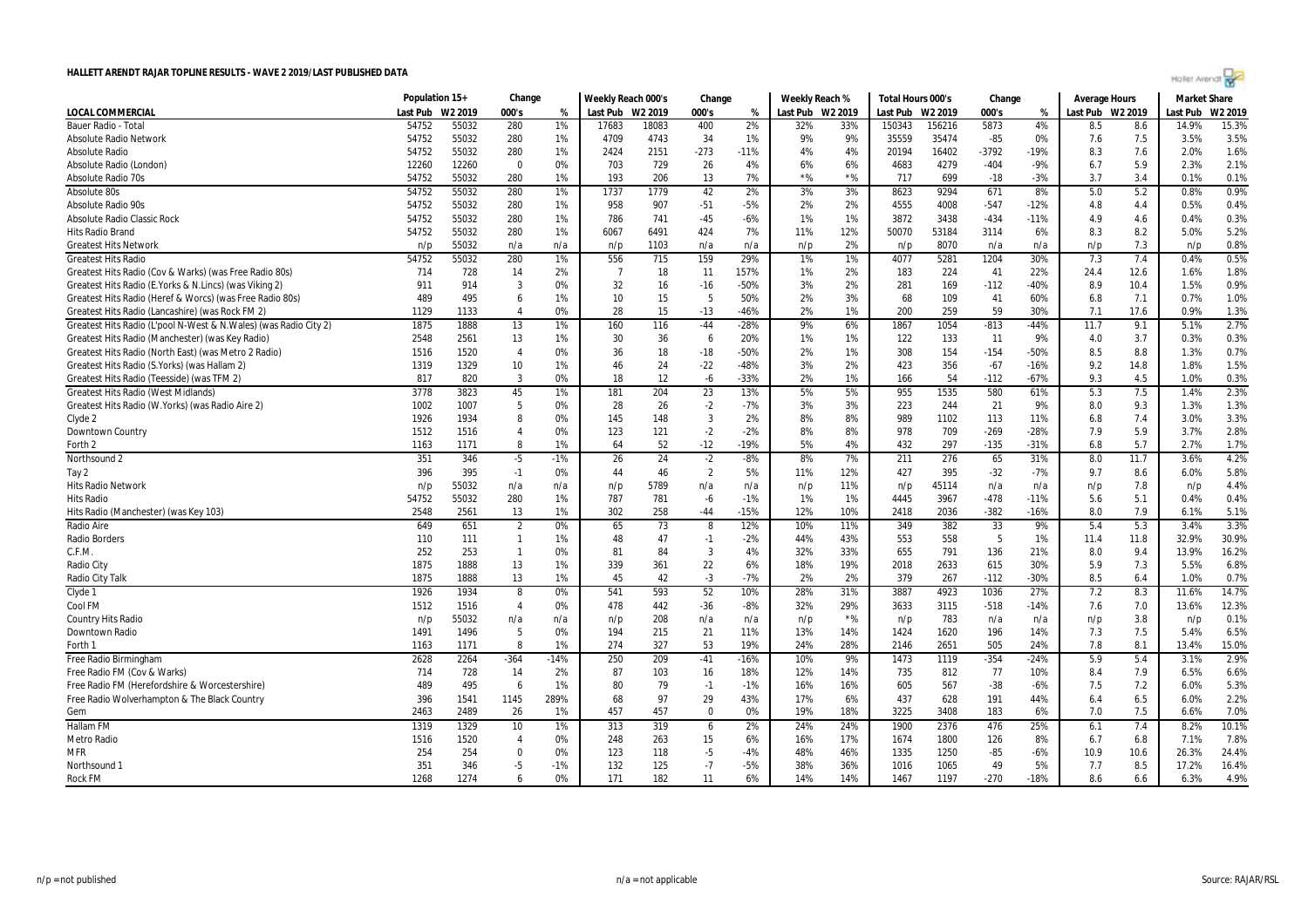|  | Hollet Arendr? |  |  |
|--|----------------|--|--|
|  |                |  |  |
|  |                |  |  |

| LOCAL COMMERCIAL<br>Last Pub W2 2019<br>000's<br>Last Pub W2 2019<br>000's<br>Last Pub W2 2019<br>Last Pub W2 2019<br>000's<br>Last Pub W2 2019<br>Last Pub<br>W2 2019<br>%<br>%<br>%<br>Tay FM<br>396<br>395<br>0%<br>147<br>140<br>$-7$<br>$-5%$<br>37%<br>35%<br>1211<br>1093<br>$-118$<br>$-10%$<br>17.1%<br>16.1%<br>$-1$<br>8.2<br>7.8<br><b>TFM</b><br>42<br>4.6%<br>817<br>3<br>131<br>-8<br>728<br>5.9<br>4.3%<br>820<br>0%<br>123<br>$-6%$<br>16%<br>15%<br>686<br>6%<br>5.2<br>6.8%<br>911<br>914<br>3<br>0%<br>195<br>21%<br>18%<br>21%<br>875<br>1226<br>351<br>40%<br>6.3<br>4.8%<br><b>Viking FM</b><br>161<br>34<br>5.4<br>1849<br>1850<br>405<br>38<br>20%<br>22%<br>4445<br>431<br>11.0<br>10.8%<br>11.8%<br>$\mathbf{1}$<br>0%<br>367<br>10%<br>4014<br>11%<br>10.9<br>Wave 105<br>25.5%<br>396<br>395<br>175<br>$-2$<br>44%<br>44%<br>1782<br>26<br>1%<br>10.3<br>0%<br>173<br>$-1%$<br>1756<br>10.0<br>24.6%<br>West Sound (inc West FM)<br>$-1$<br>54752<br>3.5<br>0.2%<br>Heat<br>55032<br>280<br>1%<br>567<br>522<br>$-45$<br>$-8%$<br>1%<br>1%<br>2310<br>1843<br>$-467$<br>$-20%$<br>4.1<br>0.2%<br>54752<br>55032<br>571<br>548<br>1%<br>2123<br>$-88$<br>3.9<br>0.2%<br>0.2%<br>Jazz FM<br>280<br>1%<br>$-23$<br>$-4%$<br>1%<br>2211<br>$-4%$<br>3.9<br>54752<br>55032<br>1%<br>2054<br>0.2%<br>0.2%<br>280<br>1%<br>517<br>490<br>$-27$<br>$-5%$<br>1%<br>2059<br>$-5$<br>0%<br>4.0<br>4.2<br>Kerrang!<br>2.6%<br>54752<br>55032<br>280<br>5215<br>5379<br>164<br>10%<br>10%<br>26080<br>26751<br>671<br>5.0<br>5.0<br>2.6%<br><b>Kiss Network</b><br>1%<br>3%<br>3%<br>327<br>7%<br>1.6%<br><b>Kiss</b><br>54752<br>55032<br>280<br>1%<br>3863<br>4190<br>8%<br>8%<br>15208<br>16465<br>1257<br>8%<br>3.9<br>3.9<br>1.5%<br>4.5%<br>2200<br>17<br>1%<br>329<br>$-34$<br>$-9%$<br>17%<br>15%<br>2270<br>$-110$<br>$-5%$<br>6.3<br>6.6<br>5.0%<br>Kiss (East)<br>2183<br>363<br>2160<br>2.8%<br>12260<br>12260<br>0%<br>1490<br>1583<br>93<br>6%<br>12%<br>13%<br>5429<br>5685<br>256<br>5%<br>2.7%<br>Kiss (London)<br>0<br>3.6<br>3.6<br>1%<br>14%<br>$-153$<br>$-9%$<br>4.6<br>3.6%<br>3.3%<br>Kiss (West)<br>2477<br>2501<br>24<br>372<br>357<br>$-15$<br>-4%<br>15%<br>1791<br>1638<br>4.8<br>0.2%<br>54752<br>588<br>573<br>1%<br>1888<br>1609<br>$-279$<br>$-15%$<br>2.8<br>0.2%<br>55032<br>280<br>1%<br>$-15$<br>$-3%$<br>1%<br>3.2<br><b>Kiss Fresh</b><br>2323<br>3%<br>3951<br>1.1%<br>54752<br>55032<br>280<br>1%<br>1845<br>478<br>26%<br>4%<br>7532<br>11483<br>52%<br>4.1<br>4.9<br>0.7%<br>Kisstory<br>2.3%<br>54752<br>55032<br>280<br>4120<br>12<br>8%<br>7%<br>23494<br>23859<br>365<br>2%<br>5.7<br>5.8<br>2.3%<br>Magic Network<br>1%<br>4108<br>0%<br>1.7%<br>54752<br>55032<br>280<br>1%<br>3324<br>3333<br>9<br>6%<br>6%<br>17574<br>17604<br>30<br>0%<br>5.3<br>5.3<br>1.7%<br>Magic<br>0%<br>3.8%<br>12260<br>12260<br>$\mathbf 0$<br>0%<br>1539<br>1456<br>$-83$<br>13%<br>12%<br>8510<br>7669<br>5.5<br>5.3<br>4.2%<br>Magic (London)<br>$-5%$<br>$-841$<br>$-10%$<br>54752<br>55032<br>280<br>355<br>19<br>6%<br>1%<br>1331<br>0.1%<br>0.1%<br>Magic Chilled<br>1%<br>336<br>1%<br>1439<br>$-108$<br>$-8%$<br>4.3<br>3.7<br>55032<br>280<br>1%<br>288<br>347<br>59<br>20%<br>1%<br>1%<br>2096<br>443<br>27%<br>5.7<br>6.0<br>0.2%<br>0.2%<br><b>Magic Soul</b><br>54752<br>1653<br>0.3%<br><b>Mellow Magio</b><br>54752<br>55032<br>280<br>1%<br>603<br>593<br>$-10$<br>$-2%$<br>1%<br>1%<br>2641<br>2575<br>$-66$<br>$-2%$<br>4.4<br>4.3<br>0.3%<br>1%<br>2%<br>2%<br>9762<br>8.0<br>1.0%<br><b>Planet Rock</b><br>54752<br>55032<br>280<br>1212<br>1213<br>$\overline{1}$<br>0%<br>9986<br>$-224$<br>$-2%$<br>8.2<br>1.0%<br>55032<br>258<br>$*$ %<br>1521<br>5.9<br>0.1%<br>Scala Radio<br>n/p<br>n/a<br>n/a<br>n/p<br>n/a<br>n/a<br>n/p<br>n/p<br>n/a<br>n/a<br>n/p<br>n/p<br>54752<br>214112<br>4627<br>8.9<br>21.0%<br>Total Global Radio (UK)<br>55032<br>280<br>1%<br>23517<br>23967<br>450<br>2%<br>43%<br>44%<br>209485<br>2%<br>8.9<br>20.7%<br>$*$ %<br>$*$ %<br>$*$ %<br>$*$ %<br>54752<br>55032<br>280<br>1%<br>56<br>84<br>28<br>50%<br>481<br>293<br>$-188$<br>-39%<br>8.5<br>3.5<br>The Arrow<br>4.3%<br>Capital Brand (UK)<br>55032<br>280<br>8233<br>42139<br>43922<br>1783<br>5.2<br>5.3<br>4.2%<br>54752<br>1%<br>8172<br>1%<br>15%<br>15%<br>4%<br>61<br>36900<br>3.6%<br>54752<br>55032<br>280<br>7201<br>7197<br>13%<br>13%<br>35893<br>1007<br>5.1<br>3.6%<br>Capital Network (UK)<br>1%<br>$-4$<br>0%<br>3%<br>5.0<br>6.6%<br>1077<br>1086<br>9<br>1%<br>202<br>208<br>3%<br>19%<br>19%<br>1427<br>1410<br>$-17$<br>$-1%$<br>7.1<br>6.8<br>6.5%<br>Capital Liverpool<br>6<br>15%<br>4.4%<br>$\Omega$<br>0%<br>1766<br>1834<br>68<br>4%<br>14%<br>7952<br>8875<br>923<br>12%<br>4.5<br>4.8<br>3.9%<br>Capital London<br>12260<br>12260<br>5.9%<br>958<br>21%<br>5.2<br><b>Capital Midlands</b><br>4969<br>n/a<br>n/p<br>n/p<br>4640<br>n/a<br>n/a<br>n/p<br>n/a<br>n/a<br>n/p<br>n/p<br>n/a<br>n/p<br>2268<br>4.4<br>5.1%<br>Capital Birminghan<br>2293<br>25<br>1%<br>469<br>442<br>$-27$<br>$-6%$<br>21%<br>19%<br>2475<br>1937<br>$-538$<br>$-22%$<br>5.3<br>6.2%<br>2322<br>25<br>516<br>22%<br>22%<br>3089<br>3032<br>$-57$<br>5.9<br>6.7%<br>6.5%<br>2347<br>1%<br>516<br>$\mathbf 0$<br>0%<br>$-2%$<br>6.0<br><b>Capital East Midlands</b><br>545<br>549<br>19%<br>19%<br>583<br>595<br>12<br>5.7<br>5.9%<br>Capital East Midlands - Derbyshire<br>$\overline{4}$<br>1%<br>104<br>104<br>$\Omega$<br>0%<br>2%<br>5.6<br>5.6%<br>6.5%<br>Capital East Midlands - Leicestershire<br>796<br>807<br>11<br>196<br>165<br>$-31$<br>$-16%$<br>25%<br>20%<br>938<br>1012<br>74<br>8%<br>4.8<br>6.1<br>6.1%<br>1%<br>13%<br>22%<br>1498<br>$-122$<br>7.5%<br>6.7%<br>1030<br>11<br>1%<br>225<br>254<br>29<br>24%<br>1620<br>$-8%$<br>7.2<br>5.9<br>Capital East Midlands - Nottinghamshire<br>1041<br>6.6%<br>2250<br>2255<br>0%<br>425<br>399<br>$-26$<br>$-6%$<br>19%<br>18%<br>2478<br>13<br>1%<br>5.8<br>6.2<br>6.5%<br><b>Capital North East</b><br>5<br>2465<br>5.9%<br>3581<br>549<br>15%<br>3490<br><b>Capital North West</b><br>n/p<br>n/a<br>n/a<br>n/p<br>n/a<br>n/p<br>n/a<br>n/a<br>6.4<br>n/p<br>n/a<br>n/p<br>n/p<br>8.6%<br>306<br>586<br>280<br>79<br>97<br>18<br>17%<br>833<br>303<br>92%<br>23%<br>26%<br>530<br>57%<br>6.7<br>8.6<br>10.1%<br>Capital Lancashire<br>5.4%<br>2979<br>2995<br>16<br>435<br>452<br>17<br>4%<br>15%<br>15%<br>2125<br>2656<br>531<br>25%<br>5.9<br>4.6%<br>Capital Mancheste<br>1%<br>4.9<br>5.3<br>3.3%<br>3.4%<br><b>Capital North West and Wales</b><br>1036<br>1037<br>0%<br>146<br>140<br>-6<br>-4%<br>14%<br>13%<br>745<br>742<br>$-3$<br>0%<br>5.1<br>$\overline{1}$<br>6.6%<br>2863<br>2878<br>15<br>528<br>558<br>30<br>6%<br>18%<br>19%<br>3138<br>3087<br>$-51$<br>$-2%$<br>5.9<br>5.5<br>6.9%<br>Capital Scotland<br>1%<br>5.1%<br>Capital South<br>1581<br>244<br>15%<br>1639<br>6.7<br>n/p<br>n/a<br>n/p<br>n/a<br>n/p<br>n/a<br>n/a<br>n/p<br>n/a<br>n/a<br>n/p<br>n/p<br>52<br>$\overline{3}$<br>2.4%<br>379<br>380<br>0%<br>46<br>$-12%$<br>14%<br>12%<br>165<br>168<br>2%<br>3.2<br>3.6<br>2.4%<br><b>Capital Brighton</b><br>-6<br>$\mathbf{1}$<br>5<br>0%<br>213<br>5<br>2%<br>18%<br>18%<br>1558<br>1530<br>$-28$<br>$-2%$<br>7.3<br>6.5%<br>6.3%<br><b>Capital South Coast</b><br>1196<br>1201<br>218<br>7.0<br>1053<br>0%<br>217<br>231<br>14<br>6%<br>21%<br>22%<br>1208<br>1300<br>92<br>8%<br>5.6<br>5.6<br>5.9%<br>6.4%<br><b>Capital South Wales</b><br>1057<br>$\overline{4}$<br>299<br>6.0%<br>4632<br>4655<br>23<br>0%<br>961<br>945<br>$-16$<br>$-2%$<br>21%<br>20%<br>4880<br>5179<br>6%<br>5.5<br>5.8%<br>Capital Yorkshire<br>5.1<br>0.7%<br>54752<br>3%<br>7022<br>776<br>Capital XTRA (UK)<br>55032<br>280<br>1%<br>1760<br>1931<br>171<br>10%<br>4%<br>6246<br>12%<br>3.5<br>3.6<br>0.6%<br>2.2%<br>837<br>39<br>5%<br>7%<br>7%<br>4426<br>2053<br>87%<br>5.3<br>1.2%<br>Capital XTRA (London)<br>12260<br>12260<br>$\Omega$<br>0%<br>798<br>2373<br>3.0<br>5627<br>10%<br>10%<br>3.8%<br>3.7%<br><b>Classic FM</b><br>54752<br>55032<br>280<br>1%<br>5288<br>339<br>6%<br>38677<br>37648<br>-1029<br>$-3%$<br>7.3<br>6.7<br>55032<br>280<br>1228<br>1302<br>2%<br>2%<br>0.9%<br>1.0%<br>54752<br>1%<br>74<br>6%<br>9526<br>10119<br>593<br>6%<br>7.8<br>7.8<br>Gold Network (UK) | Population 15+ | Change | Weekly Reach 000's | Change |  | Weekly Reach % |  | Total Hours 000's | Change | <b>Average Hours</b> | <b>Market Share</b> |  |
|----------------------------------------------------------------------------------------------------------------------------------------------------------------------------------------------------------------------------------------------------------------------------------------------------------------------------------------------------------------------------------------------------------------------------------------------------------------------------------------------------------------------------------------------------------------------------------------------------------------------------------------------------------------------------------------------------------------------------------------------------------------------------------------------------------------------------------------------------------------------------------------------------------------------------------------------------------------------------------------------------------------------------------------------------------------------------------------------------------------------------------------------------------------------------------------------------------------------------------------------------------------------------------------------------------------------------------------------------------------------------------------------------------------------------------------------------------------------------------------------------------------------------------------------------------------------------------------------------------------------------------------------------------------------------------------------------------------------------------------------------------------------------------------------------------------------------------------------------------------------------------------------------------------------------------------------------------------------------------------------------------------------------------------------------------------------------------------------------------------------------------------------------------------------------------------------------------------------------------------------------------------------------------------------------------------------------------------------------------------------------------------------------------------------------------------------------------------------------------------------------------------------------------------------------------------------------------------------------------------------------------------------------------------------------------------------------------------------------------------------------------------------------------------------------------------------------------------------------------------------------------------------------------------------------------------------------------------------------------------------------------------------------------------------------------------------------------------------------------------------------------------------------------------------------------------------------------------------------------------------------------------------------------------------------------------------------------------------------------------------------------------------------------------------------------------------------------------------------------------------------------------------------------------------------------------------------------------------------------------------------------------------------------------------------------------------------------------------------------------------------------------------------------------------------------------------------------------------------------------------------------------------------------------------------------------------------------------------------------------------------------------------------------------------------------------------------------------------------------------------------------------------------------------------------------------------------------------------------------------------------------------------------------------------------------------------------------------------------------------------------------------------------------------------------------------------------------------------------------------------------------------------------------------------------------------------------------------------------------------------------------------------------------------------------------------------------------------------------------------------------------------------------------------------------------------------------------------------------------------------------------------------------------------------------------------------------------------------------------------------------------------------------------------------------------------------------------------------------------------------------------------------------------------------------------------------------------------------------------------------------------------------------------------------------------------------------------------------------------------------------------------------------------------------------------------------------------------------------------------------------------------------------------------------------------------------------------------------------------------------------------------------------------------------------------------------------------------------------------------------------------------------------------------------------------------------------------------------------------------------------------------------------------------------------------------------------------------------------------------------------------------------------------------------------------------------------------------------------------------------------------------------------------------------------------------------------------------------------------------------------------------------------------------------------------------------------------------------------------------------------------------------------------------------------------------------------------------------------------------------------------------------------------------------------------------------------------------------------------------------------------------------------------------------------------------------------------------------------------------------------------------------------------------------------------------------------------------------------------------------------------------------------------------------------------------------------------------------------------------------------------------------------------------------------------------------------------------------------------------------------------------------------------------------------------------------------------------------------------------------------------------------------------------------------------------------------------------------------------------------------------------------------------------------------------------------------------------------------------------------------------------------------------------------------------------------------------------------------------------------------------------------------------------------------------------------------------------------------------------------------------------------------------------------------------------------------------------------------------------------------------------------------------------------------------------------------------------------------------------------------------------------------------------------------------------------------------------------------------------------------------------------------------------------------------------------------------------------------------------------------------------------------------------------------------------------------------------------------------|----------------|--------|--------------------|--------|--|----------------|--|-------------------|--------|----------------------|---------------------|--|
|                                                                                                                                                                                                                                                                                                                                                                                                                                                                                                                                                                                                                                                                                                                                                                                                                                                                                                                                                                                                                                                                                                                                                                                                                                                                                                                                                                                                                                                                                                                                                                                                                                                                                                                                                                                                                                                                                                                                                                                                                                                                                                                                                                                                                                                                                                                                                                                                                                                                                                                                                                                                                                                                                                                                                                                                                                                                                                                                                                                                                                                                                                                                                                                                                                                                                                                                                                                                                                                                                                                                                                                                                                                                                                                                                                                                                                                                                                                                                                                                                                                                                                                                                                                                                                                                                                                                                                                                                                                                                                                                                                                                                                                                                                                                                                                                                                                                                                                                                                                                                                                                                                                                                                                                                                                                                                                                                                                                                                                                                                                                                                                                                                                                                                                                                                                                                                                                                                                                                                                                                                                                                                                                                                                                                                                                                                                                                                                                                                                                                                                                                                                                                                                                                                                                                                                                                                                                                                                                                                                                                                                                                                                                                                                                                                                                                                                                                                                                                                                                                                                                                                                                                                                                                                                                                                                                                                                                                                                                                                                                                                                                                                                                                                                                                                                                                                                                                          |                |        |                    |        |  |                |  |                   |        |                      |                     |  |
|                                                                                                                                                                                                                                                                                                                                                                                                                                                                                                                                                                                                                                                                                                                                                                                                                                                                                                                                                                                                                                                                                                                                                                                                                                                                                                                                                                                                                                                                                                                                                                                                                                                                                                                                                                                                                                                                                                                                                                                                                                                                                                                                                                                                                                                                                                                                                                                                                                                                                                                                                                                                                                                                                                                                                                                                                                                                                                                                                                                                                                                                                                                                                                                                                                                                                                                                                                                                                                                                                                                                                                                                                                                                                                                                                                                                                                                                                                                                                                                                                                                                                                                                                                                                                                                                                                                                                                                                                                                                                                                                                                                                                                                                                                                                                                                                                                                                                                                                                                                                                                                                                                                                                                                                                                                                                                                                                                                                                                                                                                                                                                                                                                                                                                                                                                                                                                                                                                                                                                                                                                                                                                                                                                                                                                                                                                                                                                                                                                                                                                                                                                                                                                                                                                                                                                                                                                                                                                                                                                                                                                                                                                                                                                                                                                                                                                                                                                                                                                                                                                                                                                                                                                                                                                                                                                                                                                                                                                                                                                                                                                                                                                                                                                                                                                                                                                                                                          |                |        |                    |        |  |                |  |                   |        |                      |                     |  |
|                                                                                                                                                                                                                                                                                                                                                                                                                                                                                                                                                                                                                                                                                                                                                                                                                                                                                                                                                                                                                                                                                                                                                                                                                                                                                                                                                                                                                                                                                                                                                                                                                                                                                                                                                                                                                                                                                                                                                                                                                                                                                                                                                                                                                                                                                                                                                                                                                                                                                                                                                                                                                                                                                                                                                                                                                                                                                                                                                                                                                                                                                                                                                                                                                                                                                                                                                                                                                                                                                                                                                                                                                                                                                                                                                                                                                                                                                                                                                                                                                                                                                                                                                                                                                                                                                                                                                                                                                                                                                                                                                                                                                                                                                                                                                                                                                                                                                                                                                                                                                                                                                                                                                                                                                                                                                                                                                                                                                                                                                                                                                                                                                                                                                                                                                                                                                                                                                                                                                                                                                                                                                                                                                                                                                                                                                                                                                                                                                                                                                                                                                                                                                                                                                                                                                                                                                                                                                                                                                                                                                                                                                                                                                                                                                                                                                                                                                                                                                                                                                                                                                                                                                                                                                                                                                                                                                                                                                                                                                                                                                                                                                                                                                                                                                                                                                                                                                          |                |        |                    |        |  |                |  |                   |        |                      |                     |  |
|                                                                                                                                                                                                                                                                                                                                                                                                                                                                                                                                                                                                                                                                                                                                                                                                                                                                                                                                                                                                                                                                                                                                                                                                                                                                                                                                                                                                                                                                                                                                                                                                                                                                                                                                                                                                                                                                                                                                                                                                                                                                                                                                                                                                                                                                                                                                                                                                                                                                                                                                                                                                                                                                                                                                                                                                                                                                                                                                                                                                                                                                                                                                                                                                                                                                                                                                                                                                                                                                                                                                                                                                                                                                                                                                                                                                                                                                                                                                                                                                                                                                                                                                                                                                                                                                                                                                                                                                                                                                                                                                                                                                                                                                                                                                                                                                                                                                                                                                                                                                                                                                                                                                                                                                                                                                                                                                                                                                                                                                                                                                                                                                                                                                                                                                                                                                                                                                                                                                                                                                                                                                                                                                                                                                                                                                                                                                                                                                                                                                                                                                                                                                                                                                                                                                                                                                                                                                                                                                                                                                                                                                                                                                                                                                                                                                                                                                                                                                                                                                                                                                                                                                                                                                                                                                                                                                                                                                                                                                                                                                                                                                                                                                                                                                                                                                                                                                                          |                |        |                    |        |  |                |  |                   |        |                      |                     |  |
|                                                                                                                                                                                                                                                                                                                                                                                                                                                                                                                                                                                                                                                                                                                                                                                                                                                                                                                                                                                                                                                                                                                                                                                                                                                                                                                                                                                                                                                                                                                                                                                                                                                                                                                                                                                                                                                                                                                                                                                                                                                                                                                                                                                                                                                                                                                                                                                                                                                                                                                                                                                                                                                                                                                                                                                                                                                                                                                                                                                                                                                                                                                                                                                                                                                                                                                                                                                                                                                                                                                                                                                                                                                                                                                                                                                                                                                                                                                                                                                                                                                                                                                                                                                                                                                                                                                                                                                                                                                                                                                                                                                                                                                                                                                                                                                                                                                                                                                                                                                                                                                                                                                                                                                                                                                                                                                                                                                                                                                                                                                                                                                                                                                                                                                                                                                                                                                                                                                                                                                                                                                                                                                                                                                                                                                                                                                                                                                                                                                                                                                                                                                                                                                                                                                                                                                                                                                                                                                                                                                                                                                                                                                                                                                                                                                                                                                                                                                                                                                                                                                                                                                                                                                                                                                                                                                                                                                                                                                                                                                                                                                                                                                                                                                                                                                                                                                                                          |                |        |                    |        |  |                |  |                   |        |                      |                     |  |
|                                                                                                                                                                                                                                                                                                                                                                                                                                                                                                                                                                                                                                                                                                                                                                                                                                                                                                                                                                                                                                                                                                                                                                                                                                                                                                                                                                                                                                                                                                                                                                                                                                                                                                                                                                                                                                                                                                                                                                                                                                                                                                                                                                                                                                                                                                                                                                                                                                                                                                                                                                                                                                                                                                                                                                                                                                                                                                                                                                                                                                                                                                                                                                                                                                                                                                                                                                                                                                                                                                                                                                                                                                                                                                                                                                                                                                                                                                                                                                                                                                                                                                                                                                                                                                                                                                                                                                                                                                                                                                                                                                                                                                                                                                                                                                                                                                                                                                                                                                                                                                                                                                                                                                                                                                                                                                                                                                                                                                                                                                                                                                                                                                                                                                                                                                                                                                                                                                                                                                                                                                                                                                                                                                                                                                                                                                                                                                                                                                                                                                                                                                                                                                                                                                                                                                                                                                                                                                                                                                                                                                                                                                                                                                                                                                                                                                                                                                                                                                                                                                                                                                                                                                                                                                                                                                                                                                                                                                                                                                                                                                                                                                                                                                                                                                                                                                                                                          |                |        |                    |        |  |                |  |                   |        |                      |                     |  |
|                                                                                                                                                                                                                                                                                                                                                                                                                                                                                                                                                                                                                                                                                                                                                                                                                                                                                                                                                                                                                                                                                                                                                                                                                                                                                                                                                                                                                                                                                                                                                                                                                                                                                                                                                                                                                                                                                                                                                                                                                                                                                                                                                                                                                                                                                                                                                                                                                                                                                                                                                                                                                                                                                                                                                                                                                                                                                                                                                                                                                                                                                                                                                                                                                                                                                                                                                                                                                                                                                                                                                                                                                                                                                                                                                                                                                                                                                                                                                                                                                                                                                                                                                                                                                                                                                                                                                                                                                                                                                                                                                                                                                                                                                                                                                                                                                                                                                                                                                                                                                                                                                                                                                                                                                                                                                                                                                                                                                                                                                                                                                                                                                                                                                                                                                                                                                                                                                                                                                                                                                                                                                                                                                                                                                                                                                                                                                                                                                                                                                                                                                                                                                                                                                                                                                                                                                                                                                                                                                                                                                                                                                                                                                                                                                                                                                                                                                                                                                                                                                                                                                                                                                                                                                                                                                                                                                                                                                                                                                                                                                                                                                                                                                                                                                                                                                                                                                          |                |        |                    |        |  |                |  |                   |        |                      |                     |  |
|                                                                                                                                                                                                                                                                                                                                                                                                                                                                                                                                                                                                                                                                                                                                                                                                                                                                                                                                                                                                                                                                                                                                                                                                                                                                                                                                                                                                                                                                                                                                                                                                                                                                                                                                                                                                                                                                                                                                                                                                                                                                                                                                                                                                                                                                                                                                                                                                                                                                                                                                                                                                                                                                                                                                                                                                                                                                                                                                                                                                                                                                                                                                                                                                                                                                                                                                                                                                                                                                                                                                                                                                                                                                                                                                                                                                                                                                                                                                                                                                                                                                                                                                                                                                                                                                                                                                                                                                                                                                                                                                                                                                                                                                                                                                                                                                                                                                                                                                                                                                                                                                                                                                                                                                                                                                                                                                                                                                                                                                                                                                                                                                                                                                                                                                                                                                                                                                                                                                                                                                                                                                                                                                                                                                                                                                                                                                                                                                                                                                                                                                                                                                                                                                                                                                                                                                                                                                                                                                                                                                                                                                                                                                                                                                                                                                                                                                                                                                                                                                                                                                                                                                                                                                                                                                                                                                                                                                                                                                                                                                                                                                                                                                                                                                                                                                                                                                                          |                |        |                    |        |  |                |  |                   |        |                      |                     |  |
|                                                                                                                                                                                                                                                                                                                                                                                                                                                                                                                                                                                                                                                                                                                                                                                                                                                                                                                                                                                                                                                                                                                                                                                                                                                                                                                                                                                                                                                                                                                                                                                                                                                                                                                                                                                                                                                                                                                                                                                                                                                                                                                                                                                                                                                                                                                                                                                                                                                                                                                                                                                                                                                                                                                                                                                                                                                                                                                                                                                                                                                                                                                                                                                                                                                                                                                                                                                                                                                                                                                                                                                                                                                                                                                                                                                                                                                                                                                                                                                                                                                                                                                                                                                                                                                                                                                                                                                                                                                                                                                                                                                                                                                                                                                                                                                                                                                                                                                                                                                                                                                                                                                                                                                                                                                                                                                                                                                                                                                                                                                                                                                                                                                                                                                                                                                                                                                                                                                                                                                                                                                                                                                                                                                                                                                                                                                                                                                                                                                                                                                                                                                                                                                                                                                                                                                                                                                                                                                                                                                                                                                                                                                                                                                                                                                                                                                                                                                                                                                                                                                                                                                                                                                                                                                                                                                                                                                                                                                                                                                                                                                                                                                                                                                                                                                                                                                                                          |                |        |                    |        |  |                |  |                   |        |                      |                     |  |
|                                                                                                                                                                                                                                                                                                                                                                                                                                                                                                                                                                                                                                                                                                                                                                                                                                                                                                                                                                                                                                                                                                                                                                                                                                                                                                                                                                                                                                                                                                                                                                                                                                                                                                                                                                                                                                                                                                                                                                                                                                                                                                                                                                                                                                                                                                                                                                                                                                                                                                                                                                                                                                                                                                                                                                                                                                                                                                                                                                                                                                                                                                                                                                                                                                                                                                                                                                                                                                                                                                                                                                                                                                                                                                                                                                                                                                                                                                                                                                                                                                                                                                                                                                                                                                                                                                                                                                                                                                                                                                                                                                                                                                                                                                                                                                                                                                                                                                                                                                                                                                                                                                                                                                                                                                                                                                                                                                                                                                                                                                                                                                                                                                                                                                                                                                                                                                                                                                                                                                                                                                                                                                                                                                                                                                                                                                                                                                                                                                                                                                                                                                                                                                                                                                                                                                                                                                                                                                                                                                                                                                                                                                                                                                                                                                                                                                                                                                                                                                                                                                                                                                                                                                                                                                                                                                                                                                                                                                                                                                                                                                                                                                                                                                                                                                                                                                                                                          |                |        |                    |        |  |                |  |                   |        |                      |                     |  |
|                                                                                                                                                                                                                                                                                                                                                                                                                                                                                                                                                                                                                                                                                                                                                                                                                                                                                                                                                                                                                                                                                                                                                                                                                                                                                                                                                                                                                                                                                                                                                                                                                                                                                                                                                                                                                                                                                                                                                                                                                                                                                                                                                                                                                                                                                                                                                                                                                                                                                                                                                                                                                                                                                                                                                                                                                                                                                                                                                                                                                                                                                                                                                                                                                                                                                                                                                                                                                                                                                                                                                                                                                                                                                                                                                                                                                                                                                                                                                                                                                                                                                                                                                                                                                                                                                                                                                                                                                                                                                                                                                                                                                                                                                                                                                                                                                                                                                                                                                                                                                                                                                                                                                                                                                                                                                                                                                                                                                                                                                                                                                                                                                                                                                                                                                                                                                                                                                                                                                                                                                                                                                                                                                                                                                                                                                                                                                                                                                                                                                                                                                                                                                                                                                                                                                                                                                                                                                                                                                                                                                                                                                                                                                                                                                                                                                                                                                                                                                                                                                                                                                                                                                                                                                                                                                                                                                                                                                                                                                                                                                                                                                                                                                                                                                                                                                                                                                          |                |        |                    |        |  |                |  |                   |        |                      |                     |  |
|                                                                                                                                                                                                                                                                                                                                                                                                                                                                                                                                                                                                                                                                                                                                                                                                                                                                                                                                                                                                                                                                                                                                                                                                                                                                                                                                                                                                                                                                                                                                                                                                                                                                                                                                                                                                                                                                                                                                                                                                                                                                                                                                                                                                                                                                                                                                                                                                                                                                                                                                                                                                                                                                                                                                                                                                                                                                                                                                                                                                                                                                                                                                                                                                                                                                                                                                                                                                                                                                                                                                                                                                                                                                                                                                                                                                                                                                                                                                                                                                                                                                                                                                                                                                                                                                                                                                                                                                                                                                                                                                                                                                                                                                                                                                                                                                                                                                                                                                                                                                                                                                                                                                                                                                                                                                                                                                                                                                                                                                                                                                                                                                                                                                                                                                                                                                                                                                                                                                                                                                                                                                                                                                                                                                                                                                                                                                                                                                                                                                                                                                                                                                                                                                                                                                                                                                                                                                                                                                                                                                                                                                                                                                                                                                                                                                                                                                                                                                                                                                                                                                                                                                                                                                                                                                                                                                                                                                                                                                                                                                                                                                                                                                                                                                                                                                                                                                                          |                |        |                    |        |  |                |  |                   |        |                      |                     |  |
|                                                                                                                                                                                                                                                                                                                                                                                                                                                                                                                                                                                                                                                                                                                                                                                                                                                                                                                                                                                                                                                                                                                                                                                                                                                                                                                                                                                                                                                                                                                                                                                                                                                                                                                                                                                                                                                                                                                                                                                                                                                                                                                                                                                                                                                                                                                                                                                                                                                                                                                                                                                                                                                                                                                                                                                                                                                                                                                                                                                                                                                                                                                                                                                                                                                                                                                                                                                                                                                                                                                                                                                                                                                                                                                                                                                                                                                                                                                                                                                                                                                                                                                                                                                                                                                                                                                                                                                                                                                                                                                                                                                                                                                                                                                                                                                                                                                                                                                                                                                                                                                                                                                                                                                                                                                                                                                                                                                                                                                                                                                                                                                                                                                                                                                                                                                                                                                                                                                                                                                                                                                                                                                                                                                                                                                                                                                                                                                                                                                                                                                                                                                                                                                                                                                                                                                                                                                                                                                                                                                                                                                                                                                                                                                                                                                                                                                                                                                                                                                                                                                                                                                                                                                                                                                                                                                                                                                                                                                                                                                                                                                                                                                                                                                                                                                                                                                                                          |                |        |                    |        |  |                |  |                   |        |                      |                     |  |
|                                                                                                                                                                                                                                                                                                                                                                                                                                                                                                                                                                                                                                                                                                                                                                                                                                                                                                                                                                                                                                                                                                                                                                                                                                                                                                                                                                                                                                                                                                                                                                                                                                                                                                                                                                                                                                                                                                                                                                                                                                                                                                                                                                                                                                                                                                                                                                                                                                                                                                                                                                                                                                                                                                                                                                                                                                                                                                                                                                                                                                                                                                                                                                                                                                                                                                                                                                                                                                                                                                                                                                                                                                                                                                                                                                                                                                                                                                                                                                                                                                                                                                                                                                                                                                                                                                                                                                                                                                                                                                                                                                                                                                                                                                                                                                                                                                                                                                                                                                                                                                                                                                                                                                                                                                                                                                                                                                                                                                                                                                                                                                                                                                                                                                                                                                                                                                                                                                                                                                                                                                                                                                                                                                                                                                                                                                                                                                                                                                                                                                                                                                                                                                                                                                                                                                                                                                                                                                                                                                                                                                                                                                                                                                                                                                                                                                                                                                                                                                                                                                                                                                                                                                                                                                                                                                                                                                                                                                                                                                                                                                                                                                                                                                                                                                                                                                                                                          |                |        |                    |        |  |                |  |                   |        |                      |                     |  |
|                                                                                                                                                                                                                                                                                                                                                                                                                                                                                                                                                                                                                                                                                                                                                                                                                                                                                                                                                                                                                                                                                                                                                                                                                                                                                                                                                                                                                                                                                                                                                                                                                                                                                                                                                                                                                                                                                                                                                                                                                                                                                                                                                                                                                                                                                                                                                                                                                                                                                                                                                                                                                                                                                                                                                                                                                                                                                                                                                                                                                                                                                                                                                                                                                                                                                                                                                                                                                                                                                                                                                                                                                                                                                                                                                                                                                                                                                                                                                                                                                                                                                                                                                                                                                                                                                                                                                                                                                                                                                                                                                                                                                                                                                                                                                                                                                                                                                                                                                                                                                                                                                                                                                                                                                                                                                                                                                                                                                                                                                                                                                                                                                                                                                                                                                                                                                                                                                                                                                                                                                                                                                                                                                                                                                                                                                                                                                                                                                                                                                                                                                                                                                                                                                                                                                                                                                                                                                                                                                                                                                                                                                                                                                                                                                                                                                                                                                                                                                                                                                                                                                                                                                                                                                                                                                                                                                                                                                                                                                                                                                                                                                                                                                                                                                                                                                                                                                          |                |        |                    |        |  |                |  |                   |        |                      |                     |  |
|                                                                                                                                                                                                                                                                                                                                                                                                                                                                                                                                                                                                                                                                                                                                                                                                                                                                                                                                                                                                                                                                                                                                                                                                                                                                                                                                                                                                                                                                                                                                                                                                                                                                                                                                                                                                                                                                                                                                                                                                                                                                                                                                                                                                                                                                                                                                                                                                                                                                                                                                                                                                                                                                                                                                                                                                                                                                                                                                                                                                                                                                                                                                                                                                                                                                                                                                                                                                                                                                                                                                                                                                                                                                                                                                                                                                                                                                                                                                                                                                                                                                                                                                                                                                                                                                                                                                                                                                                                                                                                                                                                                                                                                                                                                                                                                                                                                                                                                                                                                                                                                                                                                                                                                                                                                                                                                                                                                                                                                                                                                                                                                                                                                                                                                                                                                                                                                                                                                                                                                                                                                                                                                                                                                                                                                                                                                                                                                                                                                                                                                                                                                                                                                                                                                                                                                                                                                                                                                                                                                                                                                                                                                                                                                                                                                                                                                                                                                                                                                                                                                                                                                                                                                                                                                                                                                                                                                                                                                                                                                                                                                                                                                                                                                                                                                                                                                                                          |                |        |                    |        |  |                |  |                   |        |                      |                     |  |
|                                                                                                                                                                                                                                                                                                                                                                                                                                                                                                                                                                                                                                                                                                                                                                                                                                                                                                                                                                                                                                                                                                                                                                                                                                                                                                                                                                                                                                                                                                                                                                                                                                                                                                                                                                                                                                                                                                                                                                                                                                                                                                                                                                                                                                                                                                                                                                                                                                                                                                                                                                                                                                                                                                                                                                                                                                                                                                                                                                                                                                                                                                                                                                                                                                                                                                                                                                                                                                                                                                                                                                                                                                                                                                                                                                                                                                                                                                                                                                                                                                                                                                                                                                                                                                                                                                                                                                                                                                                                                                                                                                                                                                                                                                                                                                                                                                                                                                                                                                                                                                                                                                                                                                                                                                                                                                                                                                                                                                                                                                                                                                                                                                                                                                                                                                                                                                                                                                                                                                                                                                                                                                                                                                                                                                                                                                                                                                                                                                                                                                                                                                                                                                                                                                                                                                                                                                                                                                                                                                                                                                                                                                                                                                                                                                                                                                                                                                                                                                                                                                                                                                                                                                                                                                                                                                                                                                                                                                                                                                                                                                                                                                                                                                                                                                                                                                                                                          |                |        |                    |        |  |                |  |                   |        |                      |                     |  |
|                                                                                                                                                                                                                                                                                                                                                                                                                                                                                                                                                                                                                                                                                                                                                                                                                                                                                                                                                                                                                                                                                                                                                                                                                                                                                                                                                                                                                                                                                                                                                                                                                                                                                                                                                                                                                                                                                                                                                                                                                                                                                                                                                                                                                                                                                                                                                                                                                                                                                                                                                                                                                                                                                                                                                                                                                                                                                                                                                                                                                                                                                                                                                                                                                                                                                                                                                                                                                                                                                                                                                                                                                                                                                                                                                                                                                                                                                                                                                                                                                                                                                                                                                                                                                                                                                                                                                                                                                                                                                                                                                                                                                                                                                                                                                                                                                                                                                                                                                                                                                                                                                                                                                                                                                                                                                                                                                                                                                                                                                                                                                                                                                                                                                                                                                                                                                                                                                                                                                                                                                                                                                                                                                                                                                                                                                                                                                                                                                                                                                                                                                                                                                                                                                                                                                                                                                                                                                                                                                                                                                                                                                                                                                                                                                                                                                                                                                                                                                                                                                                                                                                                                                                                                                                                                                                                                                                                                                                                                                                                                                                                                                                                                                                                                                                                                                                                                                          |                |        |                    |        |  |                |  |                   |        |                      |                     |  |
|                                                                                                                                                                                                                                                                                                                                                                                                                                                                                                                                                                                                                                                                                                                                                                                                                                                                                                                                                                                                                                                                                                                                                                                                                                                                                                                                                                                                                                                                                                                                                                                                                                                                                                                                                                                                                                                                                                                                                                                                                                                                                                                                                                                                                                                                                                                                                                                                                                                                                                                                                                                                                                                                                                                                                                                                                                                                                                                                                                                                                                                                                                                                                                                                                                                                                                                                                                                                                                                                                                                                                                                                                                                                                                                                                                                                                                                                                                                                                                                                                                                                                                                                                                                                                                                                                                                                                                                                                                                                                                                                                                                                                                                                                                                                                                                                                                                                                                                                                                                                                                                                                                                                                                                                                                                                                                                                                                                                                                                                                                                                                                                                                                                                                                                                                                                                                                                                                                                                                                                                                                                                                                                                                                                                                                                                                                                                                                                                                                                                                                                                                                                                                                                                                                                                                                                                                                                                                                                                                                                                                                                                                                                                                                                                                                                                                                                                                                                                                                                                                                                                                                                                                                                                                                                                                                                                                                                                                                                                                                                                                                                                                                                                                                                                                                                                                                                                                          |                |        |                    |        |  |                |  |                   |        |                      |                     |  |
|                                                                                                                                                                                                                                                                                                                                                                                                                                                                                                                                                                                                                                                                                                                                                                                                                                                                                                                                                                                                                                                                                                                                                                                                                                                                                                                                                                                                                                                                                                                                                                                                                                                                                                                                                                                                                                                                                                                                                                                                                                                                                                                                                                                                                                                                                                                                                                                                                                                                                                                                                                                                                                                                                                                                                                                                                                                                                                                                                                                                                                                                                                                                                                                                                                                                                                                                                                                                                                                                                                                                                                                                                                                                                                                                                                                                                                                                                                                                                                                                                                                                                                                                                                                                                                                                                                                                                                                                                                                                                                                                                                                                                                                                                                                                                                                                                                                                                                                                                                                                                                                                                                                                                                                                                                                                                                                                                                                                                                                                                                                                                                                                                                                                                                                                                                                                                                                                                                                                                                                                                                                                                                                                                                                                                                                                                                                                                                                                                                                                                                                                                                                                                                                                                                                                                                                                                                                                                                                                                                                                                                                                                                                                                                                                                                                                                                                                                                                                                                                                                                                                                                                                                                                                                                                                                                                                                                                                                                                                                                                                                                                                                                                                                                                                                                                                                                                                                          |                |        |                    |        |  |                |  |                   |        |                      |                     |  |
|                                                                                                                                                                                                                                                                                                                                                                                                                                                                                                                                                                                                                                                                                                                                                                                                                                                                                                                                                                                                                                                                                                                                                                                                                                                                                                                                                                                                                                                                                                                                                                                                                                                                                                                                                                                                                                                                                                                                                                                                                                                                                                                                                                                                                                                                                                                                                                                                                                                                                                                                                                                                                                                                                                                                                                                                                                                                                                                                                                                                                                                                                                                                                                                                                                                                                                                                                                                                                                                                                                                                                                                                                                                                                                                                                                                                                                                                                                                                                                                                                                                                                                                                                                                                                                                                                                                                                                                                                                                                                                                                                                                                                                                                                                                                                                                                                                                                                                                                                                                                                                                                                                                                                                                                                                                                                                                                                                                                                                                                                                                                                                                                                                                                                                                                                                                                                                                                                                                                                                                                                                                                                                                                                                                                                                                                                                                                                                                                                                                                                                                                                                                                                                                                                                                                                                                                                                                                                                                                                                                                                                                                                                                                                                                                                                                                                                                                                                                                                                                                                                                                                                                                                                                                                                                                                                                                                                                                                                                                                                                                                                                                                                                                                                                                                                                                                                                                                          |                |        |                    |        |  |                |  |                   |        |                      |                     |  |
|                                                                                                                                                                                                                                                                                                                                                                                                                                                                                                                                                                                                                                                                                                                                                                                                                                                                                                                                                                                                                                                                                                                                                                                                                                                                                                                                                                                                                                                                                                                                                                                                                                                                                                                                                                                                                                                                                                                                                                                                                                                                                                                                                                                                                                                                                                                                                                                                                                                                                                                                                                                                                                                                                                                                                                                                                                                                                                                                                                                                                                                                                                                                                                                                                                                                                                                                                                                                                                                                                                                                                                                                                                                                                                                                                                                                                                                                                                                                                                                                                                                                                                                                                                                                                                                                                                                                                                                                                                                                                                                                                                                                                                                                                                                                                                                                                                                                                                                                                                                                                                                                                                                                                                                                                                                                                                                                                                                                                                                                                                                                                                                                                                                                                                                                                                                                                                                                                                                                                                                                                                                                                                                                                                                                                                                                                                                                                                                                                                                                                                                                                                                                                                                                                                                                                                                                                                                                                                                                                                                                                                                                                                                                                                                                                                                                                                                                                                                                                                                                                                                                                                                                                                                                                                                                                                                                                                                                                                                                                                                                                                                                                                                                                                                                                                                                                                                                                          |                |        |                    |        |  |                |  |                   |        |                      |                     |  |
|                                                                                                                                                                                                                                                                                                                                                                                                                                                                                                                                                                                                                                                                                                                                                                                                                                                                                                                                                                                                                                                                                                                                                                                                                                                                                                                                                                                                                                                                                                                                                                                                                                                                                                                                                                                                                                                                                                                                                                                                                                                                                                                                                                                                                                                                                                                                                                                                                                                                                                                                                                                                                                                                                                                                                                                                                                                                                                                                                                                                                                                                                                                                                                                                                                                                                                                                                                                                                                                                                                                                                                                                                                                                                                                                                                                                                                                                                                                                                                                                                                                                                                                                                                                                                                                                                                                                                                                                                                                                                                                                                                                                                                                                                                                                                                                                                                                                                                                                                                                                                                                                                                                                                                                                                                                                                                                                                                                                                                                                                                                                                                                                                                                                                                                                                                                                                                                                                                                                                                                                                                                                                                                                                                                                                                                                                                                                                                                                                                                                                                                                                                                                                                                                                                                                                                                                                                                                                                                                                                                                                                                                                                                                                                                                                                                                                                                                                                                                                                                                                                                                                                                                                                                                                                                                                                                                                                                                                                                                                                                                                                                                                                                                                                                                                                                                                                                                                          |                |        |                    |        |  |                |  |                   |        |                      |                     |  |
|                                                                                                                                                                                                                                                                                                                                                                                                                                                                                                                                                                                                                                                                                                                                                                                                                                                                                                                                                                                                                                                                                                                                                                                                                                                                                                                                                                                                                                                                                                                                                                                                                                                                                                                                                                                                                                                                                                                                                                                                                                                                                                                                                                                                                                                                                                                                                                                                                                                                                                                                                                                                                                                                                                                                                                                                                                                                                                                                                                                                                                                                                                                                                                                                                                                                                                                                                                                                                                                                                                                                                                                                                                                                                                                                                                                                                                                                                                                                                                                                                                                                                                                                                                                                                                                                                                                                                                                                                                                                                                                                                                                                                                                                                                                                                                                                                                                                                                                                                                                                                                                                                                                                                                                                                                                                                                                                                                                                                                                                                                                                                                                                                                                                                                                                                                                                                                                                                                                                                                                                                                                                                                                                                                                                                                                                                                                                                                                                                                                                                                                                                                                                                                                                                                                                                                                                                                                                                                                                                                                                                                                                                                                                                                                                                                                                                                                                                                                                                                                                                                                                                                                                                                                                                                                                                                                                                                                                                                                                                                                                                                                                                                                                                                                                                                                                                                                                                          |                |        |                    |        |  |                |  |                   |        |                      |                     |  |
|                                                                                                                                                                                                                                                                                                                                                                                                                                                                                                                                                                                                                                                                                                                                                                                                                                                                                                                                                                                                                                                                                                                                                                                                                                                                                                                                                                                                                                                                                                                                                                                                                                                                                                                                                                                                                                                                                                                                                                                                                                                                                                                                                                                                                                                                                                                                                                                                                                                                                                                                                                                                                                                                                                                                                                                                                                                                                                                                                                                                                                                                                                                                                                                                                                                                                                                                                                                                                                                                                                                                                                                                                                                                                                                                                                                                                                                                                                                                                                                                                                                                                                                                                                                                                                                                                                                                                                                                                                                                                                                                                                                                                                                                                                                                                                                                                                                                                                                                                                                                                                                                                                                                                                                                                                                                                                                                                                                                                                                                                                                                                                                                                                                                                                                                                                                                                                                                                                                                                                                                                                                                                                                                                                                                                                                                                                                                                                                                                                                                                                                                                                                                                                                                                                                                                                                                                                                                                                                                                                                                                                                                                                                                                                                                                                                                                                                                                                                                                                                                                                                                                                                                                                                                                                                                                                                                                                                                                                                                                                                                                                                                                                                                                                                                                                                                                                                                                          |                |        |                    |        |  |                |  |                   |        |                      |                     |  |
|                                                                                                                                                                                                                                                                                                                                                                                                                                                                                                                                                                                                                                                                                                                                                                                                                                                                                                                                                                                                                                                                                                                                                                                                                                                                                                                                                                                                                                                                                                                                                                                                                                                                                                                                                                                                                                                                                                                                                                                                                                                                                                                                                                                                                                                                                                                                                                                                                                                                                                                                                                                                                                                                                                                                                                                                                                                                                                                                                                                                                                                                                                                                                                                                                                                                                                                                                                                                                                                                                                                                                                                                                                                                                                                                                                                                                                                                                                                                                                                                                                                                                                                                                                                                                                                                                                                                                                                                                                                                                                                                                                                                                                                                                                                                                                                                                                                                                                                                                                                                                                                                                                                                                                                                                                                                                                                                                                                                                                                                                                                                                                                                                                                                                                                                                                                                                                                                                                                                                                                                                                                                                                                                                                                                                                                                                                                                                                                                                                                                                                                                                                                                                                                                                                                                                                                                                                                                                                                                                                                                                                                                                                                                                                                                                                                                                                                                                                                                                                                                                                                                                                                                                                                                                                                                                                                                                                                                                                                                                                                                                                                                                                                                                                                                                                                                                                                                                          |                |        |                    |        |  |                |  |                   |        |                      |                     |  |
|                                                                                                                                                                                                                                                                                                                                                                                                                                                                                                                                                                                                                                                                                                                                                                                                                                                                                                                                                                                                                                                                                                                                                                                                                                                                                                                                                                                                                                                                                                                                                                                                                                                                                                                                                                                                                                                                                                                                                                                                                                                                                                                                                                                                                                                                                                                                                                                                                                                                                                                                                                                                                                                                                                                                                                                                                                                                                                                                                                                                                                                                                                                                                                                                                                                                                                                                                                                                                                                                                                                                                                                                                                                                                                                                                                                                                                                                                                                                                                                                                                                                                                                                                                                                                                                                                                                                                                                                                                                                                                                                                                                                                                                                                                                                                                                                                                                                                                                                                                                                                                                                                                                                                                                                                                                                                                                                                                                                                                                                                                                                                                                                                                                                                                                                                                                                                                                                                                                                                                                                                                                                                                                                                                                                                                                                                                                                                                                                                                                                                                                                                                                                                                                                                                                                                                                                                                                                                                                                                                                                                                                                                                                                                                                                                                                                                                                                                                                                                                                                                                                                                                                                                                                                                                                                                                                                                                                                                                                                                                                                                                                                                                                                                                                                                                                                                                                                                          |                |        |                    |        |  |                |  |                   |        |                      |                     |  |
|                                                                                                                                                                                                                                                                                                                                                                                                                                                                                                                                                                                                                                                                                                                                                                                                                                                                                                                                                                                                                                                                                                                                                                                                                                                                                                                                                                                                                                                                                                                                                                                                                                                                                                                                                                                                                                                                                                                                                                                                                                                                                                                                                                                                                                                                                                                                                                                                                                                                                                                                                                                                                                                                                                                                                                                                                                                                                                                                                                                                                                                                                                                                                                                                                                                                                                                                                                                                                                                                                                                                                                                                                                                                                                                                                                                                                                                                                                                                                                                                                                                                                                                                                                                                                                                                                                                                                                                                                                                                                                                                                                                                                                                                                                                                                                                                                                                                                                                                                                                                                                                                                                                                                                                                                                                                                                                                                                                                                                                                                                                                                                                                                                                                                                                                                                                                                                                                                                                                                                                                                                                                                                                                                                                                                                                                                                                                                                                                                                                                                                                                                                                                                                                                                                                                                                                                                                                                                                                                                                                                                                                                                                                                                                                                                                                                                                                                                                                                                                                                                                                                                                                                                                                                                                                                                                                                                                                                                                                                                                                                                                                                                                                                                                                                                                                                                                                                                          |                |        |                    |        |  |                |  |                   |        |                      |                     |  |
|                                                                                                                                                                                                                                                                                                                                                                                                                                                                                                                                                                                                                                                                                                                                                                                                                                                                                                                                                                                                                                                                                                                                                                                                                                                                                                                                                                                                                                                                                                                                                                                                                                                                                                                                                                                                                                                                                                                                                                                                                                                                                                                                                                                                                                                                                                                                                                                                                                                                                                                                                                                                                                                                                                                                                                                                                                                                                                                                                                                                                                                                                                                                                                                                                                                                                                                                                                                                                                                                                                                                                                                                                                                                                                                                                                                                                                                                                                                                                                                                                                                                                                                                                                                                                                                                                                                                                                                                                                                                                                                                                                                                                                                                                                                                                                                                                                                                                                                                                                                                                                                                                                                                                                                                                                                                                                                                                                                                                                                                                                                                                                                                                                                                                                                                                                                                                                                                                                                                                                                                                                                                                                                                                                                                                                                                                                                                                                                                                                                                                                                                                                                                                                                                                                                                                                                                                                                                                                                                                                                                                                                                                                                                                                                                                                                                                                                                                                                                                                                                                                                                                                                                                                                                                                                                                                                                                                                                                                                                                                                                                                                                                                                                                                                                                                                                                                                                                          |                |        |                    |        |  |                |  |                   |        |                      |                     |  |
|                                                                                                                                                                                                                                                                                                                                                                                                                                                                                                                                                                                                                                                                                                                                                                                                                                                                                                                                                                                                                                                                                                                                                                                                                                                                                                                                                                                                                                                                                                                                                                                                                                                                                                                                                                                                                                                                                                                                                                                                                                                                                                                                                                                                                                                                                                                                                                                                                                                                                                                                                                                                                                                                                                                                                                                                                                                                                                                                                                                                                                                                                                                                                                                                                                                                                                                                                                                                                                                                                                                                                                                                                                                                                                                                                                                                                                                                                                                                                                                                                                                                                                                                                                                                                                                                                                                                                                                                                                                                                                                                                                                                                                                                                                                                                                                                                                                                                                                                                                                                                                                                                                                                                                                                                                                                                                                                                                                                                                                                                                                                                                                                                                                                                                                                                                                                                                                                                                                                                                                                                                                                                                                                                                                                                                                                                                                                                                                                                                                                                                                                                                                                                                                                                                                                                                                                                                                                                                                                                                                                                                                                                                                                                                                                                                                                                                                                                                                                                                                                                                                                                                                                                                                                                                                                                                                                                                                                                                                                                                                                                                                                                                                                                                                                                                                                                                                                                          |                |        |                    |        |  |                |  |                   |        |                      |                     |  |
|                                                                                                                                                                                                                                                                                                                                                                                                                                                                                                                                                                                                                                                                                                                                                                                                                                                                                                                                                                                                                                                                                                                                                                                                                                                                                                                                                                                                                                                                                                                                                                                                                                                                                                                                                                                                                                                                                                                                                                                                                                                                                                                                                                                                                                                                                                                                                                                                                                                                                                                                                                                                                                                                                                                                                                                                                                                                                                                                                                                                                                                                                                                                                                                                                                                                                                                                                                                                                                                                                                                                                                                                                                                                                                                                                                                                                                                                                                                                                                                                                                                                                                                                                                                                                                                                                                                                                                                                                                                                                                                                                                                                                                                                                                                                                                                                                                                                                                                                                                                                                                                                                                                                                                                                                                                                                                                                                                                                                                                                                                                                                                                                                                                                                                                                                                                                                                                                                                                                                                                                                                                                                                                                                                                                                                                                                                                                                                                                                                                                                                                                                                                                                                                                                                                                                                                                                                                                                                                                                                                                                                                                                                                                                                                                                                                                                                                                                                                                                                                                                                                                                                                                                                                                                                                                                                                                                                                                                                                                                                                                                                                                                                                                                                                                                                                                                                                                                          |                |        |                    |        |  |                |  |                   |        |                      |                     |  |
|                                                                                                                                                                                                                                                                                                                                                                                                                                                                                                                                                                                                                                                                                                                                                                                                                                                                                                                                                                                                                                                                                                                                                                                                                                                                                                                                                                                                                                                                                                                                                                                                                                                                                                                                                                                                                                                                                                                                                                                                                                                                                                                                                                                                                                                                                                                                                                                                                                                                                                                                                                                                                                                                                                                                                                                                                                                                                                                                                                                                                                                                                                                                                                                                                                                                                                                                                                                                                                                                                                                                                                                                                                                                                                                                                                                                                                                                                                                                                                                                                                                                                                                                                                                                                                                                                                                                                                                                                                                                                                                                                                                                                                                                                                                                                                                                                                                                                                                                                                                                                                                                                                                                                                                                                                                                                                                                                                                                                                                                                                                                                                                                                                                                                                                                                                                                                                                                                                                                                                                                                                                                                                                                                                                                                                                                                                                                                                                                                                                                                                                                                                                                                                                                                                                                                                                                                                                                                                                                                                                                                                                                                                                                                                                                                                                                                                                                                                                                                                                                                                                                                                                                                                                                                                                                                                                                                                                                                                                                                                                                                                                                                                                                                                                                                                                                                                                                                          |                |        |                    |        |  |                |  |                   |        |                      |                     |  |
|                                                                                                                                                                                                                                                                                                                                                                                                                                                                                                                                                                                                                                                                                                                                                                                                                                                                                                                                                                                                                                                                                                                                                                                                                                                                                                                                                                                                                                                                                                                                                                                                                                                                                                                                                                                                                                                                                                                                                                                                                                                                                                                                                                                                                                                                                                                                                                                                                                                                                                                                                                                                                                                                                                                                                                                                                                                                                                                                                                                                                                                                                                                                                                                                                                                                                                                                                                                                                                                                                                                                                                                                                                                                                                                                                                                                                                                                                                                                                                                                                                                                                                                                                                                                                                                                                                                                                                                                                                                                                                                                                                                                                                                                                                                                                                                                                                                                                                                                                                                                                                                                                                                                                                                                                                                                                                                                                                                                                                                                                                                                                                                                                                                                                                                                                                                                                                                                                                                                                                                                                                                                                                                                                                                                                                                                                                                                                                                                                                                                                                                                                                                                                                                                                                                                                                                                                                                                                                                                                                                                                                                                                                                                                                                                                                                                                                                                                                                                                                                                                                                                                                                                                                                                                                                                                                                                                                                                                                                                                                                                                                                                                                                                                                                                                                                                                                                                                          |                |        |                    |        |  |                |  |                   |        |                      |                     |  |
|                                                                                                                                                                                                                                                                                                                                                                                                                                                                                                                                                                                                                                                                                                                                                                                                                                                                                                                                                                                                                                                                                                                                                                                                                                                                                                                                                                                                                                                                                                                                                                                                                                                                                                                                                                                                                                                                                                                                                                                                                                                                                                                                                                                                                                                                                                                                                                                                                                                                                                                                                                                                                                                                                                                                                                                                                                                                                                                                                                                                                                                                                                                                                                                                                                                                                                                                                                                                                                                                                                                                                                                                                                                                                                                                                                                                                                                                                                                                                                                                                                                                                                                                                                                                                                                                                                                                                                                                                                                                                                                                                                                                                                                                                                                                                                                                                                                                                                                                                                                                                                                                                                                                                                                                                                                                                                                                                                                                                                                                                                                                                                                                                                                                                                                                                                                                                                                                                                                                                                                                                                                                                                                                                                                                                                                                                                                                                                                                                                                                                                                                                                                                                                                                                                                                                                                                                                                                                                                                                                                                                                                                                                                                                                                                                                                                                                                                                                                                                                                                                                                                                                                                                                                                                                                                                                                                                                                                                                                                                                                                                                                                                                                                                                                                                                                                                                                                                          |                |        |                    |        |  |                |  |                   |        |                      |                     |  |
|                                                                                                                                                                                                                                                                                                                                                                                                                                                                                                                                                                                                                                                                                                                                                                                                                                                                                                                                                                                                                                                                                                                                                                                                                                                                                                                                                                                                                                                                                                                                                                                                                                                                                                                                                                                                                                                                                                                                                                                                                                                                                                                                                                                                                                                                                                                                                                                                                                                                                                                                                                                                                                                                                                                                                                                                                                                                                                                                                                                                                                                                                                                                                                                                                                                                                                                                                                                                                                                                                                                                                                                                                                                                                                                                                                                                                                                                                                                                                                                                                                                                                                                                                                                                                                                                                                                                                                                                                                                                                                                                                                                                                                                                                                                                                                                                                                                                                                                                                                                                                                                                                                                                                                                                                                                                                                                                                                                                                                                                                                                                                                                                                                                                                                                                                                                                                                                                                                                                                                                                                                                                                                                                                                                                                                                                                                                                                                                                                                                                                                                                                                                                                                                                                                                                                                                                                                                                                                                                                                                                                                                                                                                                                                                                                                                                                                                                                                                                                                                                                                                                                                                                                                                                                                                                                                                                                                                                                                                                                                                                                                                                                                                                                                                                                                                                                                                                                          |                |        |                    |        |  |                |  |                   |        |                      |                     |  |
|                                                                                                                                                                                                                                                                                                                                                                                                                                                                                                                                                                                                                                                                                                                                                                                                                                                                                                                                                                                                                                                                                                                                                                                                                                                                                                                                                                                                                                                                                                                                                                                                                                                                                                                                                                                                                                                                                                                                                                                                                                                                                                                                                                                                                                                                                                                                                                                                                                                                                                                                                                                                                                                                                                                                                                                                                                                                                                                                                                                                                                                                                                                                                                                                                                                                                                                                                                                                                                                                                                                                                                                                                                                                                                                                                                                                                                                                                                                                                                                                                                                                                                                                                                                                                                                                                                                                                                                                                                                                                                                                                                                                                                                                                                                                                                                                                                                                                                                                                                                                                                                                                                                                                                                                                                                                                                                                                                                                                                                                                                                                                                                                                                                                                                                                                                                                                                                                                                                                                                                                                                                                                                                                                                                                                                                                                                                                                                                                                                                                                                                                                                                                                                                                                                                                                                                                                                                                                                                                                                                                                                                                                                                                                                                                                                                                                                                                                                                                                                                                                                                                                                                                                                                                                                                                                                                                                                                                                                                                                                                                                                                                                                                                                                                                                                                                                                                                                          |                |        |                    |        |  |                |  |                   |        |                      |                     |  |
|                                                                                                                                                                                                                                                                                                                                                                                                                                                                                                                                                                                                                                                                                                                                                                                                                                                                                                                                                                                                                                                                                                                                                                                                                                                                                                                                                                                                                                                                                                                                                                                                                                                                                                                                                                                                                                                                                                                                                                                                                                                                                                                                                                                                                                                                                                                                                                                                                                                                                                                                                                                                                                                                                                                                                                                                                                                                                                                                                                                                                                                                                                                                                                                                                                                                                                                                                                                                                                                                                                                                                                                                                                                                                                                                                                                                                                                                                                                                                                                                                                                                                                                                                                                                                                                                                                                                                                                                                                                                                                                                                                                                                                                                                                                                                                                                                                                                                                                                                                                                                                                                                                                                                                                                                                                                                                                                                                                                                                                                                                                                                                                                                                                                                                                                                                                                                                                                                                                                                                                                                                                                                                                                                                                                                                                                                                                                                                                                                                                                                                                                                                                                                                                                                                                                                                                                                                                                                                                                                                                                                                                                                                                                                                                                                                                                                                                                                                                                                                                                                                                                                                                                                                                                                                                                                                                                                                                                                                                                                                                                                                                                                                                                                                                                                                                                                                                                                          |                |        |                    |        |  |                |  |                   |        |                      |                     |  |
|                                                                                                                                                                                                                                                                                                                                                                                                                                                                                                                                                                                                                                                                                                                                                                                                                                                                                                                                                                                                                                                                                                                                                                                                                                                                                                                                                                                                                                                                                                                                                                                                                                                                                                                                                                                                                                                                                                                                                                                                                                                                                                                                                                                                                                                                                                                                                                                                                                                                                                                                                                                                                                                                                                                                                                                                                                                                                                                                                                                                                                                                                                                                                                                                                                                                                                                                                                                                                                                                                                                                                                                                                                                                                                                                                                                                                                                                                                                                                                                                                                                                                                                                                                                                                                                                                                                                                                                                                                                                                                                                                                                                                                                                                                                                                                                                                                                                                                                                                                                                                                                                                                                                                                                                                                                                                                                                                                                                                                                                                                                                                                                                                                                                                                                                                                                                                                                                                                                                                                                                                                                                                                                                                                                                                                                                                                                                                                                                                                                                                                                                                                                                                                                                                                                                                                                                                                                                                                                                                                                                                                                                                                                                                                                                                                                                                                                                                                                                                                                                                                                                                                                                                                                                                                                                                                                                                                                                                                                                                                                                                                                                                                                                                                                                                                                                                                                                                          |                |        |                    |        |  |                |  |                   |        |                      |                     |  |
|                                                                                                                                                                                                                                                                                                                                                                                                                                                                                                                                                                                                                                                                                                                                                                                                                                                                                                                                                                                                                                                                                                                                                                                                                                                                                                                                                                                                                                                                                                                                                                                                                                                                                                                                                                                                                                                                                                                                                                                                                                                                                                                                                                                                                                                                                                                                                                                                                                                                                                                                                                                                                                                                                                                                                                                                                                                                                                                                                                                                                                                                                                                                                                                                                                                                                                                                                                                                                                                                                                                                                                                                                                                                                                                                                                                                                                                                                                                                                                                                                                                                                                                                                                                                                                                                                                                                                                                                                                                                                                                                                                                                                                                                                                                                                                                                                                                                                                                                                                                                                                                                                                                                                                                                                                                                                                                                                                                                                                                                                                                                                                                                                                                                                                                                                                                                                                                                                                                                                                                                                                                                                                                                                                                                                                                                                                                                                                                                                                                                                                                                                                                                                                                                                                                                                                                                                                                                                                                                                                                                                                                                                                                                                                                                                                                                                                                                                                                                                                                                                                                                                                                                                                                                                                                                                                                                                                                                                                                                                                                                                                                                                                                                                                                                                                                                                                                                                          |                |        |                    |        |  |                |  |                   |        |                      |                     |  |
|                                                                                                                                                                                                                                                                                                                                                                                                                                                                                                                                                                                                                                                                                                                                                                                                                                                                                                                                                                                                                                                                                                                                                                                                                                                                                                                                                                                                                                                                                                                                                                                                                                                                                                                                                                                                                                                                                                                                                                                                                                                                                                                                                                                                                                                                                                                                                                                                                                                                                                                                                                                                                                                                                                                                                                                                                                                                                                                                                                                                                                                                                                                                                                                                                                                                                                                                                                                                                                                                                                                                                                                                                                                                                                                                                                                                                                                                                                                                                                                                                                                                                                                                                                                                                                                                                                                                                                                                                                                                                                                                                                                                                                                                                                                                                                                                                                                                                                                                                                                                                                                                                                                                                                                                                                                                                                                                                                                                                                                                                                                                                                                                                                                                                                                                                                                                                                                                                                                                                                                                                                                                                                                                                                                                                                                                                                                                                                                                                                                                                                                                                                                                                                                                                                                                                                                                                                                                                                                                                                                                                                                                                                                                                                                                                                                                                                                                                                                                                                                                                                                                                                                                                                                                                                                                                                                                                                                                                                                                                                                                                                                                                                                                                                                                                                                                                                                                                          |                |        |                    |        |  |                |  |                   |        |                      |                     |  |
|                                                                                                                                                                                                                                                                                                                                                                                                                                                                                                                                                                                                                                                                                                                                                                                                                                                                                                                                                                                                                                                                                                                                                                                                                                                                                                                                                                                                                                                                                                                                                                                                                                                                                                                                                                                                                                                                                                                                                                                                                                                                                                                                                                                                                                                                                                                                                                                                                                                                                                                                                                                                                                                                                                                                                                                                                                                                                                                                                                                                                                                                                                                                                                                                                                                                                                                                                                                                                                                                                                                                                                                                                                                                                                                                                                                                                                                                                                                                                                                                                                                                                                                                                                                                                                                                                                                                                                                                                                                                                                                                                                                                                                                                                                                                                                                                                                                                                                                                                                                                                                                                                                                                                                                                                                                                                                                                                                                                                                                                                                                                                                                                                                                                                                                                                                                                                                                                                                                                                                                                                                                                                                                                                                                                                                                                                                                                                                                                                                                                                                                                                                                                                                                                                                                                                                                                                                                                                                                                                                                                                                                                                                                                                                                                                                                                                                                                                                                                                                                                                                                                                                                                                                                                                                                                                                                                                                                                                                                                                                                                                                                                                                                                                                                                                                                                                                                                                          |                |        |                    |        |  |                |  |                   |        |                      |                     |  |
|                                                                                                                                                                                                                                                                                                                                                                                                                                                                                                                                                                                                                                                                                                                                                                                                                                                                                                                                                                                                                                                                                                                                                                                                                                                                                                                                                                                                                                                                                                                                                                                                                                                                                                                                                                                                                                                                                                                                                                                                                                                                                                                                                                                                                                                                                                                                                                                                                                                                                                                                                                                                                                                                                                                                                                                                                                                                                                                                                                                                                                                                                                                                                                                                                                                                                                                                                                                                                                                                                                                                                                                                                                                                                                                                                                                                                                                                                                                                                                                                                                                                                                                                                                                                                                                                                                                                                                                                                                                                                                                                                                                                                                                                                                                                                                                                                                                                                                                                                                                                                                                                                                                                                                                                                                                                                                                                                                                                                                                                                                                                                                                                                                                                                                                                                                                                                                                                                                                                                                                                                                                                                                                                                                                                                                                                                                                                                                                                                                                                                                                                                                                                                                                                                                                                                                                                                                                                                                                                                                                                                                                                                                                                                                                                                                                                                                                                                                                                                                                                                                                                                                                                                                                                                                                                                                                                                                                                                                                                                                                                                                                                                                                                                                                                                                                                                                                                                          |                |        |                    |        |  |                |  |                   |        |                      |                     |  |
|                                                                                                                                                                                                                                                                                                                                                                                                                                                                                                                                                                                                                                                                                                                                                                                                                                                                                                                                                                                                                                                                                                                                                                                                                                                                                                                                                                                                                                                                                                                                                                                                                                                                                                                                                                                                                                                                                                                                                                                                                                                                                                                                                                                                                                                                                                                                                                                                                                                                                                                                                                                                                                                                                                                                                                                                                                                                                                                                                                                                                                                                                                                                                                                                                                                                                                                                                                                                                                                                                                                                                                                                                                                                                                                                                                                                                                                                                                                                                                                                                                                                                                                                                                                                                                                                                                                                                                                                                                                                                                                                                                                                                                                                                                                                                                                                                                                                                                                                                                                                                                                                                                                                                                                                                                                                                                                                                                                                                                                                                                                                                                                                                                                                                                                                                                                                                                                                                                                                                                                                                                                                                                                                                                                                                                                                                                                                                                                                                                                                                                                                                                                                                                                                                                                                                                                                                                                                                                                                                                                                                                                                                                                                                                                                                                                                                                                                                                                                                                                                                                                                                                                                                                                                                                                                                                                                                                                                                                                                                                                                                                                                                                                                                                                                                                                                                                                                                          |                |        |                    |        |  |                |  |                   |        |                      |                     |  |
|                                                                                                                                                                                                                                                                                                                                                                                                                                                                                                                                                                                                                                                                                                                                                                                                                                                                                                                                                                                                                                                                                                                                                                                                                                                                                                                                                                                                                                                                                                                                                                                                                                                                                                                                                                                                                                                                                                                                                                                                                                                                                                                                                                                                                                                                                                                                                                                                                                                                                                                                                                                                                                                                                                                                                                                                                                                                                                                                                                                                                                                                                                                                                                                                                                                                                                                                                                                                                                                                                                                                                                                                                                                                                                                                                                                                                                                                                                                                                                                                                                                                                                                                                                                                                                                                                                                                                                                                                                                                                                                                                                                                                                                                                                                                                                                                                                                                                                                                                                                                                                                                                                                                                                                                                                                                                                                                                                                                                                                                                                                                                                                                                                                                                                                                                                                                                                                                                                                                                                                                                                                                                                                                                                                                                                                                                                                                                                                                                                                                                                                                                                                                                                                                                                                                                                                                                                                                                                                                                                                                                                                                                                                                                                                                                                                                                                                                                                                                                                                                                                                                                                                                                                                                                                                                                                                                                                                                                                                                                                                                                                                                                                                                                                                                                                                                                                                                                          |                |        |                    |        |  |                |  |                   |        |                      |                     |  |
|                                                                                                                                                                                                                                                                                                                                                                                                                                                                                                                                                                                                                                                                                                                                                                                                                                                                                                                                                                                                                                                                                                                                                                                                                                                                                                                                                                                                                                                                                                                                                                                                                                                                                                                                                                                                                                                                                                                                                                                                                                                                                                                                                                                                                                                                                                                                                                                                                                                                                                                                                                                                                                                                                                                                                                                                                                                                                                                                                                                                                                                                                                                                                                                                                                                                                                                                                                                                                                                                                                                                                                                                                                                                                                                                                                                                                                                                                                                                                                                                                                                                                                                                                                                                                                                                                                                                                                                                                                                                                                                                                                                                                                                                                                                                                                                                                                                                                                                                                                                                                                                                                                                                                                                                                                                                                                                                                                                                                                                                                                                                                                                                                                                                                                                                                                                                                                                                                                                                                                                                                                                                                                                                                                                                                                                                                                                                                                                                                                                                                                                                                                                                                                                                                                                                                                                                                                                                                                                                                                                                                                                                                                                                                                                                                                                                                                                                                                                                                                                                                                                                                                                                                                                                                                                                                                                                                                                                                                                                                                                                                                                                                                                                                                                                                                                                                                                                                          |                |        |                    |        |  |                |  |                   |        |                      |                     |  |
|                                                                                                                                                                                                                                                                                                                                                                                                                                                                                                                                                                                                                                                                                                                                                                                                                                                                                                                                                                                                                                                                                                                                                                                                                                                                                                                                                                                                                                                                                                                                                                                                                                                                                                                                                                                                                                                                                                                                                                                                                                                                                                                                                                                                                                                                                                                                                                                                                                                                                                                                                                                                                                                                                                                                                                                                                                                                                                                                                                                                                                                                                                                                                                                                                                                                                                                                                                                                                                                                                                                                                                                                                                                                                                                                                                                                                                                                                                                                                                                                                                                                                                                                                                                                                                                                                                                                                                                                                                                                                                                                                                                                                                                                                                                                                                                                                                                                                                                                                                                                                                                                                                                                                                                                                                                                                                                                                                                                                                                                                                                                                                                                                                                                                                                                                                                                                                                                                                                                                                                                                                                                                                                                                                                                                                                                                                                                                                                                                                                                                                                                                                                                                                                                                                                                                                                                                                                                                                                                                                                                                                                                                                                                                                                                                                                                                                                                                                                                                                                                                                                                                                                                                                                                                                                                                                                                                                                                                                                                                                                                                                                                                                                                                                                                                                                                                                                                                          |                |        |                    |        |  |                |  |                   |        |                      |                     |  |
|                                                                                                                                                                                                                                                                                                                                                                                                                                                                                                                                                                                                                                                                                                                                                                                                                                                                                                                                                                                                                                                                                                                                                                                                                                                                                                                                                                                                                                                                                                                                                                                                                                                                                                                                                                                                                                                                                                                                                                                                                                                                                                                                                                                                                                                                                                                                                                                                                                                                                                                                                                                                                                                                                                                                                                                                                                                                                                                                                                                                                                                                                                                                                                                                                                                                                                                                                                                                                                                                                                                                                                                                                                                                                                                                                                                                                                                                                                                                                                                                                                                                                                                                                                                                                                                                                                                                                                                                                                                                                                                                                                                                                                                                                                                                                                                                                                                                                                                                                                                                                                                                                                                                                                                                                                                                                                                                                                                                                                                                                                                                                                                                                                                                                                                                                                                                                                                                                                                                                                                                                                                                                                                                                                                                                                                                                                                                                                                                                                                                                                                                                                                                                                                                                                                                                                                                                                                                                                                                                                                                                                                                                                                                                                                                                                                                                                                                                                                                                                                                                                                                                                                                                                                                                                                                                                                                                                                                                                                                                                                                                                                                                                                                                                                                                                                                                                                                                          |                |        |                    |        |  |                |  |                   |        |                      |                     |  |
|                                                                                                                                                                                                                                                                                                                                                                                                                                                                                                                                                                                                                                                                                                                                                                                                                                                                                                                                                                                                                                                                                                                                                                                                                                                                                                                                                                                                                                                                                                                                                                                                                                                                                                                                                                                                                                                                                                                                                                                                                                                                                                                                                                                                                                                                                                                                                                                                                                                                                                                                                                                                                                                                                                                                                                                                                                                                                                                                                                                                                                                                                                                                                                                                                                                                                                                                                                                                                                                                                                                                                                                                                                                                                                                                                                                                                                                                                                                                                                                                                                                                                                                                                                                                                                                                                                                                                                                                                                                                                                                                                                                                                                                                                                                                                                                                                                                                                                                                                                                                                                                                                                                                                                                                                                                                                                                                                                                                                                                                                                                                                                                                                                                                                                                                                                                                                                                                                                                                                                                                                                                                                                                                                                                                                                                                                                                                                                                                                                                                                                                                                                                                                                                                                                                                                                                                                                                                                                                                                                                                                                                                                                                                                                                                                                                                                                                                                                                                                                                                                                                                                                                                                                                                                                                                                                                                                                                                                                                                                                                                                                                                                                                                                                                                                                                                                                                                                          |                |        |                    |        |  |                |  |                   |        |                      |                     |  |
|                                                                                                                                                                                                                                                                                                                                                                                                                                                                                                                                                                                                                                                                                                                                                                                                                                                                                                                                                                                                                                                                                                                                                                                                                                                                                                                                                                                                                                                                                                                                                                                                                                                                                                                                                                                                                                                                                                                                                                                                                                                                                                                                                                                                                                                                                                                                                                                                                                                                                                                                                                                                                                                                                                                                                                                                                                                                                                                                                                                                                                                                                                                                                                                                                                                                                                                                                                                                                                                                                                                                                                                                                                                                                                                                                                                                                                                                                                                                                                                                                                                                                                                                                                                                                                                                                                                                                                                                                                                                                                                                                                                                                                                                                                                                                                                                                                                                                                                                                                                                                                                                                                                                                                                                                                                                                                                                                                                                                                                                                                                                                                                                                                                                                                                                                                                                                                                                                                                                                                                                                                                                                                                                                                                                                                                                                                                                                                                                                                                                                                                                                                                                                                                                                                                                                                                                                                                                                                                                                                                                                                                                                                                                                                                                                                                                                                                                                                                                                                                                                                                                                                                                                                                                                                                                                                                                                                                                                                                                                                                                                                                                                                                                                                                                                                                                                                                                                          |                |        |                    |        |  |                |  |                   |        |                      |                     |  |
|                                                                                                                                                                                                                                                                                                                                                                                                                                                                                                                                                                                                                                                                                                                                                                                                                                                                                                                                                                                                                                                                                                                                                                                                                                                                                                                                                                                                                                                                                                                                                                                                                                                                                                                                                                                                                                                                                                                                                                                                                                                                                                                                                                                                                                                                                                                                                                                                                                                                                                                                                                                                                                                                                                                                                                                                                                                                                                                                                                                                                                                                                                                                                                                                                                                                                                                                                                                                                                                                                                                                                                                                                                                                                                                                                                                                                                                                                                                                                                                                                                                                                                                                                                                                                                                                                                                                                                                                                                                                                                                                                                                                                                                                                                                                                                                                                                                                                                                                                                                                                                                                                                                                                                                                                                                                                                                                                                                                                                                                                                                                                                                                                                                                                                                                                                                                                                                                                                                                                                                                                                                                                                                                                                                                                                                                                                                                                                                                                                                                                                                                                                                                                                                                                                                                                                                                                                                                                                                                                                                                                                                                                                                                                                                                                                                                                                                                                                                                                                                                                                                                                                                                                                                                                                                                                                                                                                                                                                                                                                                                                                                                                                                                                                                                                                                                                                                                                          |                |        |                    |        |  |                |  |                   |        |                      |                     |  |
|                                                                                                                                                                                                                                                                                                                                                                                                                                                                                                                                                                                                                                                                                                                                                                                                                                                                                                                                                                                                                                                                                                                                                                                                                                                                                                                                                                                                                                                                                                                                                                                                                                                                                                                                                                                                                                                                                                                                                                                                                                                                                                                                                                                                                                                                                                                                                                                                                                                                                                                                                                                                                                                                                                                                                                                                                                                                                                                                                                                                                                                                                                                                                                                                                                                                                                                                                                                                                                                                                                                                                                                                                                                                                                                                                                                                                                                                                                                                                                                                                                                                                                                                                                                                                                                                                                                                                                                                                                                                                                                                                                                                                                                                                                                                                                                                                                                                                                                                                                                                                                                                                                                                                                                                                                                                                                                                                                                                                                                                                                                                                                                                                                                                                                                                                                                                                                                                                                                                                                                                                                                                                                                                                                                                                                                                                                                                                                                                                                                                                                                                                                                                                                                                                                                                                                                                                                                                                                                                                                                                                                                                                                                                                                                                                                                                                                                                                                                                                                                                                                                                                                                                                                                                                                                                                                                                                                                                                                                                                                                                                                                                                                                                                                                                                                                                                                                                                          |                |        |                    |        |  |                |  |                   |        |                      |                     |  |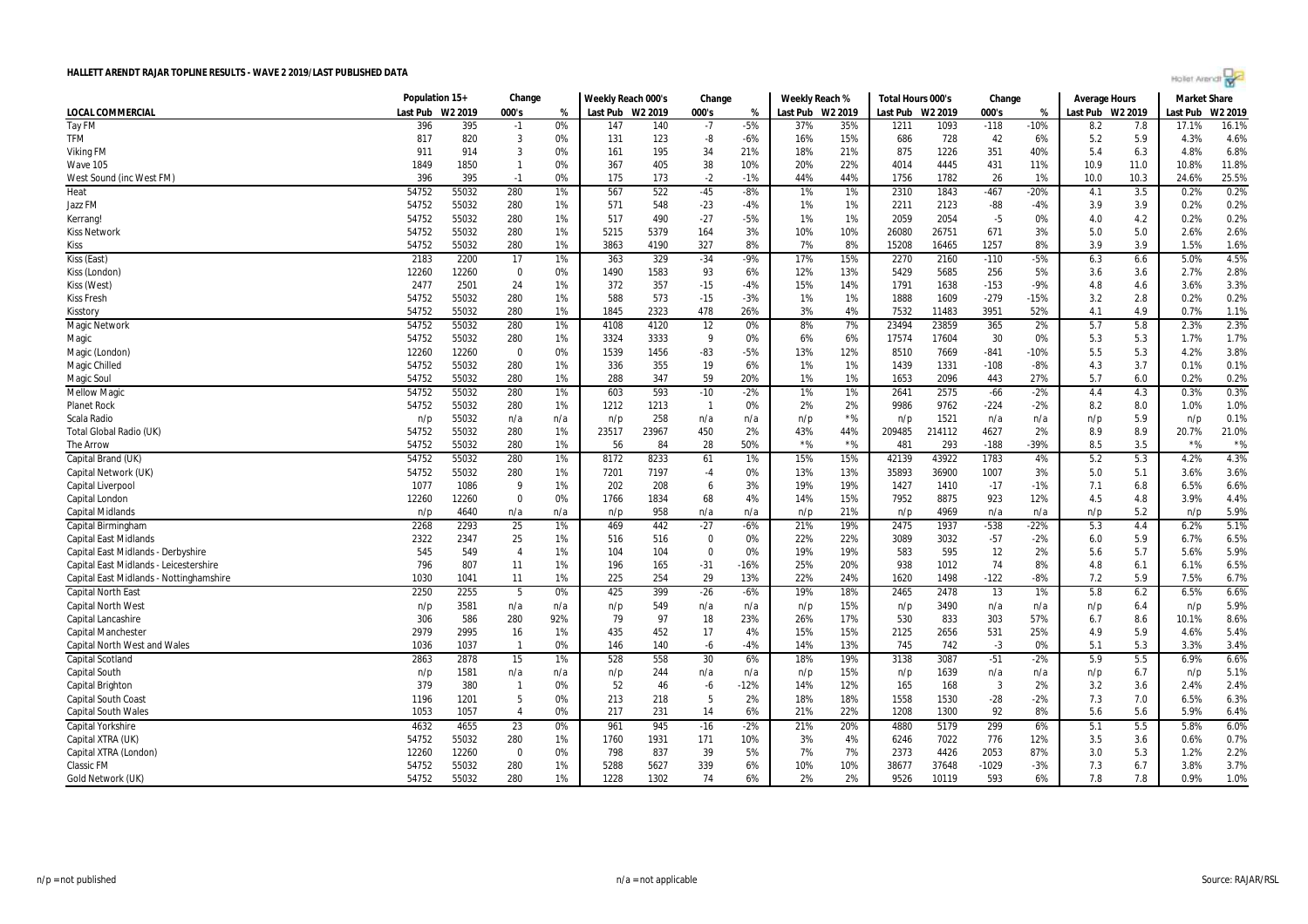| Hollet Arendt |  |
|---------------|--|
|               |  |
|               |  |

|                                               | Population 15+ |         | Change         |       | Weekly Reach 000's |      | Change         |        | Weekly Reach % |                  | Total Hours 000's |       | Change  |        | Average Hours    |      | <b>Market Share</b> |         |
|-----------------------------------------------|----------------|---------|----------------|-------|--------------------|------|----------------|--------|----------------|------------------|-------------------|-------|---------|--------|------------------|------|---------------------|---------|
| LOCAL COMMERCIAL                              | Last Pub       | W2 2019 | 000's          | %     | Last Pub W2 2019   |      | 000's          | %      |                | Last Pub W2 2019 | Last Pub W2 2019  |       | 000's   | %      | Last Pub W2 2019 |      | Last Pub            | W2 2019 |
| <b>Gold East Midlands</b>                     | 2309           | 2335    | 26             | 1%    | 93                 | 107  | 14             | 15%    | 4%             | 5%               | 1121              | 1457  | 336     | 30%    | 12.1             | 13.6 | 2.4%                | 3.1%    |
| Gold London                                   | 12260          | 12260   | 0              | 0%    | 270                | 327  | 57             | 21%    | 2%             | 3%               | 1986              | 2040  | 54      | 3%     | 7.3              | 6.2  | 1.0%                | 1.0%    |
| <b>Gold Manchester</b>                        | 2979           | 2995    | 16             | 1%    | 100                | 104  | $\overline{4}$ | 4%     | 3%             | 3%               | 812               | 987   | 175     | 22%    | 8.1              | 9.5  | 1.7%                | 2.0%    |
| Heart Brand (UK)                              | 54752          | 55032   | 280            | 1%    | 9655               | 9717 | 62             | 1%     | 18%            | 18%              | 66816             | 65766 | $-1050$ | $-2%$  | 6.9              | 6.8  | 6.6%                | 6.5%    |
| Heart 80's                                    | 54752          | 55032   | 280            | 1%    | 1422               | 1495 | 73             | 5%     | 3%             | 3%               | 6218              | 7156  | 938     | 15%    | 4.4              | 4.8  | 0.6%                | 0.7%    |
| <b>Heart Extra</b>                            | 54752          | 55032   | 280            | 1%    | 470                | 503  | 33             | 7%     | 1%             | 1%               | 1743              | 1976  | 233     | 13%    | 3.7              | 3.9  | 0.2%                | 0.2%    |
| Heart Network (UK)                            | 54752          | 55032   | 280            | 1%    | 8524               | 8536 | 12             | 0%     | 16%            | 16%              | 59051             | 57237 | $-1814$ | $-3%$  | 6.9              | 6.7  | 5.8%                | 5.6%    |
| <b>Heart Cambridgeshire</b>                   | 903            | 898     | $-5$           | $-1%$ | 190                | 193  | 3              | 2%     | 21%            | 22%              | 1355              | 1120  | $-235$  | $-17%$ | 7.1              | 5.8  | 7.6%                | 6.5%    |
| <b>Heart East Anglia</b>                      | 1239           | 1257    | 18             | 1%    | 274                | 267  | $-7$           | $-3%$  | 22%            | 21%              | 2015              | 2231  | 216     | 11%    | 7.4              | 8.3  | 7.6%                | 7.7%    |
| Heart East Anglia - Norfolk                   | 666            | 673     | $\overline{7}$ | 1%    | 150                | 145  | $-5$           | $-3%$  | 23%            | 22%              | 1193              | 1322  | 129     | 11%    | 7.9              | 9.1  | 8.2%                | 8.4%    |
| Heart East Anglia - Suffolk                   | 573            | 584     | 11             | 2%    | 124                | 123  | $-1$           | $-1%$  | 22%            | 21%              | 822               | 908   | 86      | 10%    | 6.7              | 7.4  | 6.8%                | 6.8%    |
| <b>Heart Essex</b>                            | 1399           | 1413    | 14             | 1%    | 324                | 333  | 9              | 3%     | 23%            | 24%              | 2602              | 2752  | 150     | 6%     | 8.0              | 8.3  | 8.4%                | 9.0%    |
| Heart Essex - Chelmsford & Southend           | 1101           | 1111    | 10             | 1%    | 260                | 272  | 12             | 5%     | 24%            | 25%              | 2061              | 2252  | 191     | 9%     | 7.9              | 8.3  | 8.4%                | 9.5%    |
| <b>Heart Essex - Colchester</b>               | 194            | 198     | $\overline{4}$ | 2%    | 51                 | 46   | $-5$           | $-10%$ | 27%            | 23%              | 341               | 326   | $-15$   | $-4%$  | 6.6              | 7.1  | 8.1%                | 7.2%    |
| <b>Heart Essex - Harlow</b>                   | 104            | 104     | $\Omega$       | 0%    | 22                 | 23   | $\overline{1}$ | 5%     | 21%            | 23%              | 192               | 179   | $-13$   | $-7%$  | 8.8              | 7.7  | 9.0%                | 8.3%    |
| <b>Heart Four Counties</b>                    | 2145           | 2152    | $\overline{7}$ | 0%    | 468                | 480  | 12             | 3%     | 22%            | 22%              | 3120              | 3259  | 139     | 4%     | 6.7              | 6.8  | 7.4%                | 7.7%    |
| Heart Four Counties - Bedfordshire            | 332            | 333     | 1              | 0%    | 72                 | 73   | $\mathbf{1}$   | 1%     | 22%            | 22%              | 421               | 458   | 37      | 9%     | 5.9              | 6.3  | 6.9%                | 6.9%    |
| <b>Heart Four Counties - Beds/Bucks/Herts</b> | 766            | 763     | -3             | 0%    | 137                | 163  | 26             | 19%    | 18%            | 21%              | 638               | 865   | 227     | 36%    | 4.7              | 5.3  | 4.8%                | 6.7%    |
| Heart Four Counties - 96.6 FM Hertfordshire   | 368            | 368     | $\Omega$       | 0%    | 32                 | 29   | $-3$           | $-9%$  | 9%             | 8%               | 151               | 130   | $-21$   | $-14%$ | 4.8              | 4.5  | 2.4%                | 2.1%    |
| <b>Heart Four Counties - Milton Keynes</b>    | 255            | 259     | $\overline{4}$ | 2%    | 66                 | 64   | $-2$           | $-3%$  | 26%            | 25%              | 507               | 405   | $-102$  | $-20%$ | 7.6              | 6.3  | 9.2%                | 7.5%    |
| Heart Four Counties - Northamptonshire        | 583            | 589     | 6              | 1%    | 162                | 168  | 6              | 4%     | 28%            | 28%              | 1426              | 1293  | $-133$  | $-9%$  | 8.8              | 7.7  | 11.3%               | 10.0%   |
| <b>Heart Kent</b>                             | 1287           | 1294    | $\overline{7}$ | 1%    | 330                | 380  | 50             | 15%    | 26%            | 29%              | 2590              | 2503  | $-87$   | $-3%$  | 7.9              | 6.6  | 9.1%                | 8.9%    |
| Heart London                                  | 12260          | 12260   | $\mathbf 0$    | 0%    | 1521               | 1428 | -93            | $-6%$  | 12%            | 12%              | 8834              | 9098  | 264     | 3%     | 5.8              | 6.4  | 4.4%                | 4.5%    |
| <b>Heart North East</b>                       | 2304           | 2310    | 6              | 0%    | 277                | 299  | 22             | 8%     | 12%            | 13%              | 2031              | 1846  | $-185$  | $-9%$  | 7.3              | 6.2  | 5.2%                | 4.8%    |
| Heart North Lancs & Cumbria                   | 281            | 281     | $\Omega$       | 0%    | 64                 | 64   | $\Omega$       | 0%     | 23%            | 23%              | 494               | 451   | $-43$   | $-9%$  | 7.7              | 7.1  | 10.1%               | 9.8%    |
| <b>Heart North Wales</b>                      | 730            | 729     | $-1$           | 0%    | 112                | 108  | $-4$           | $-4%$  | 15%            | 15%              | 821               | 810   | $-11$   | $-1%$  | 7.3              | 7.5  | 5.2%                | 5.2%    |
| <b>Heart North West</b>                       | 5685           | 5719    | 34             | 1%    | 678                | 681  | 3              | 0%     | 12%            | 12%              | 4491              | 5235  | 744     | 17%    | 6.6              | 7.7  | 4.5%                | 5.1%    |
| <b>Heart Scotland</b>                         | 2863           | 2878    | 15             | 1%    | 371                | 404  | 33             | 9%     | 13%            | 14%              | 2391              | 2545  | 154     | 6%     | 6.4              | 6.3  | 5.3%                | 5.4%    |
| <b>Heart Solent</b>                           | 1877           | 1880    | 3              | 0%    | 328                | 326  | $-2$           | $-1%$  | 17%            | 17%              | 2053              | 1763  | $-290$  | $-14%$ | 6.3              | 5.4  | 5.3%                | 4.6%    |
| Heart Solent - Dorse                          | 632            | 630     | $-2$           | 0%    | 120                | 110  | $-10$          | -8%    | 19%            | 17%              | 702               | 607   | $-95$   | $-14%$ | 5.8              | 5.5  | 5.2%                | 4.7%    |
| Heart Solent - Hampshire                      | 1245           | 1251    | 6              | 0%    | 208                | 216  | 8              | 4%     | 17%            | 17%              | 1352              | 1156  | -196    | $-14%$ | 6.5              | 5.3  | 5.4%                | 4.6%    |
| <b>Heart South Wales</b>                      | 1917           | 1924    | $\overline{7}$ | 0%    | 410                | 394  | $-16$          | $-4%$  | 21%            | 20%              | 3800              | 3472  | $-328$  | $-9%$  | 9.3              | 8.8  | 10.2%               | 9.2%    |
| <b>Heart South West</b>                       | 1468           | 1484    | 16             | 1%    | 366                | 355  | $-11$          | $-3%$  | 25%            | 24%              | 2700              | 2166  | $-534$  | $-20%$ | 7.4              | 6.1  | 8.4%                | 6.6%    |
| Heart South West - Cornwall                   | 441            | 446     | 5              | 1%    | 109                | 106  | $-3$           | $-3%$  | 25%            | 24%              | 783               | 772   | $-11$   | $-1%$  | 7.2              | 7.3  | 7.8%                | 7.6%    |
| <b>Heart South West - Exeter</b>              | 323            | 327     | $\overline{4}$ | 1%    | 71                 | 70   | $-1$           | $-1%$  | 22%            | 21%              | 519               | 388   | $-131$  | $-25%$ | 7.3              | 5.6  | 8.6%                | 6.3%    |
| Heart South West - North Devon                | 154            | 157     | $\mathbf{3}$   | 2%    | 42                 | 41   | $-1$           | $-2%$  | 27%            | 26%              | 361               | 278   | $-83$   | $-23%$ | 8.5              | 6.8  | 10.9%               | 8.4%    |
| Heart South West - Plymouth                   | 305            | 305     | $\mathbf{0}$   | 0%    | 83                 | 78   | $-5$           | $-6%$  | 27%            | 26%              | 640               | 569   | $-71$   | $-11%$ | 7.7              | 7.3  | 9.4%                | 8.2%    |
| Heart South West - South Hams                 | 38             | 39      | $\mathbf{1}$   | 3%    | 10                 | 10   | $\Omega$       | 0%     | 26%            | 26%              | 63                | 69    | 6       | 10%    | 6.4              | 6.8  | 7.6%                | 7.9%    |
| <b>Heart South West - Torbay</b>              | 208            | 211     | 3              | 1%    | 52                 | 55   | $\overline{3}$ | 6%     | 25%            | 26%              | 374               | 395   | 21      | 6%     | 7.1              | 7.2  | 7.5%                | 7.5%    |
| <b>Heart Sussex</b>                           | 1424           | 1434    | 10             | 1%    | 395                | 341  | $-54$          | $-14%$ | 28%            | 24%              | 3688              | 2779  | $-909$  | $-25%$ | 9.3              | 8.1  | 11.8%               | 9.0%    |
| Heart Sussex - North                          | 288            | 288     | 0              | 0%    | 51                 | 47   | $-4$           | $-8%$  | 18%            | 16%              | 407               | 396   | $-11$   | $-3%$  | 8.0              | 8.4  | 7.1%                | 7.5%    |
| Heart Sussex - South                          | 1136           | 1147    | 11             | 1%    | 344                | 299  | $-45$          | $-13%$ | 30%            | 25%              | 3168              | 2520  | $-648$  | $-20%$ | 9.2              | 8.4  | 12.7%               | 9.7%    |
| <b>Heart Thames Valley</b>                    | 1495           | 1503    | 8              | 1%    | 328                | 324  | -4             | $-1%$  | 22%            | 22%              | 2217              | 1985  | $-232$  | $-10%$ | 6.8              | 6.1  | 8.0%                | 6.9%    |
| Heart Thames Valley - Berks & N.Hants         | 784            | 792     | 8              | 1%    | 218                | 209  | -9             | $-4%$  | 28%            | 26%              | 1423              | 1255  | $-168$  | $-12%$ | 6.5              | 6.0  | 10.6%               | 8.8%    |
| Heart Thames Valley - Oxfordshire             | 712            | 711     | $-1$           | 0%    | 110                | 116  | 6              | 5%     | 15%            | 16%              | 794               | 729   | $-65$   | $-8%$  | 7.2              | 6.3  | 5.6%                | 5.0%    |
| <b>Heart West Country</b>                     | 2301           | 2327    | 26             | 1%    | 589                | 585  | $-4$           | $-1%$  | 26%            | 25%              | 3411              | 3819  | 408     | 12%    | 5.8              | 6.5  | 7.1%                | 7.8%    |
| Heart West Country - Bristol/Weston & Bath    | 948            | 957     | 9              | 1%    | 218                | 211  | $-7$           | $-3%$  | 23%            | 22%              | 1088              | 1309  | 221     | 20%    | 5.0              | 6.2  | 5.6%                | 6.5%    |
| Heart West Country - Gloucestershire          | 439            | 442     | 3              | 1%    | 124                | 130  | 6              | 5%     | 28%            | 29%              | 713               | 782   | 69      | 10%    | 5.7              | 6.0  | 7.8%                | 8.5%    |
| Heart West Country - Somerset                 | 412            | 417     | 5              | 1%    | 102                | 102  | $\mathbf 0$    | 0%     | 25%            | 24%              | 750               | 785   | 35      | 5%     | 7.3              | 7.7  | 8.4%                | 8.4%    |
| Heart West Country - Wiltshire                | 503            | 511     | 8              | 2%    | 139                | 144  | -5             | 4%     | 28%            | 28%              | 1065              | 1131  | 66      | 6%     | 7.7              | 7.9  | 10.5%               | 10.9%   |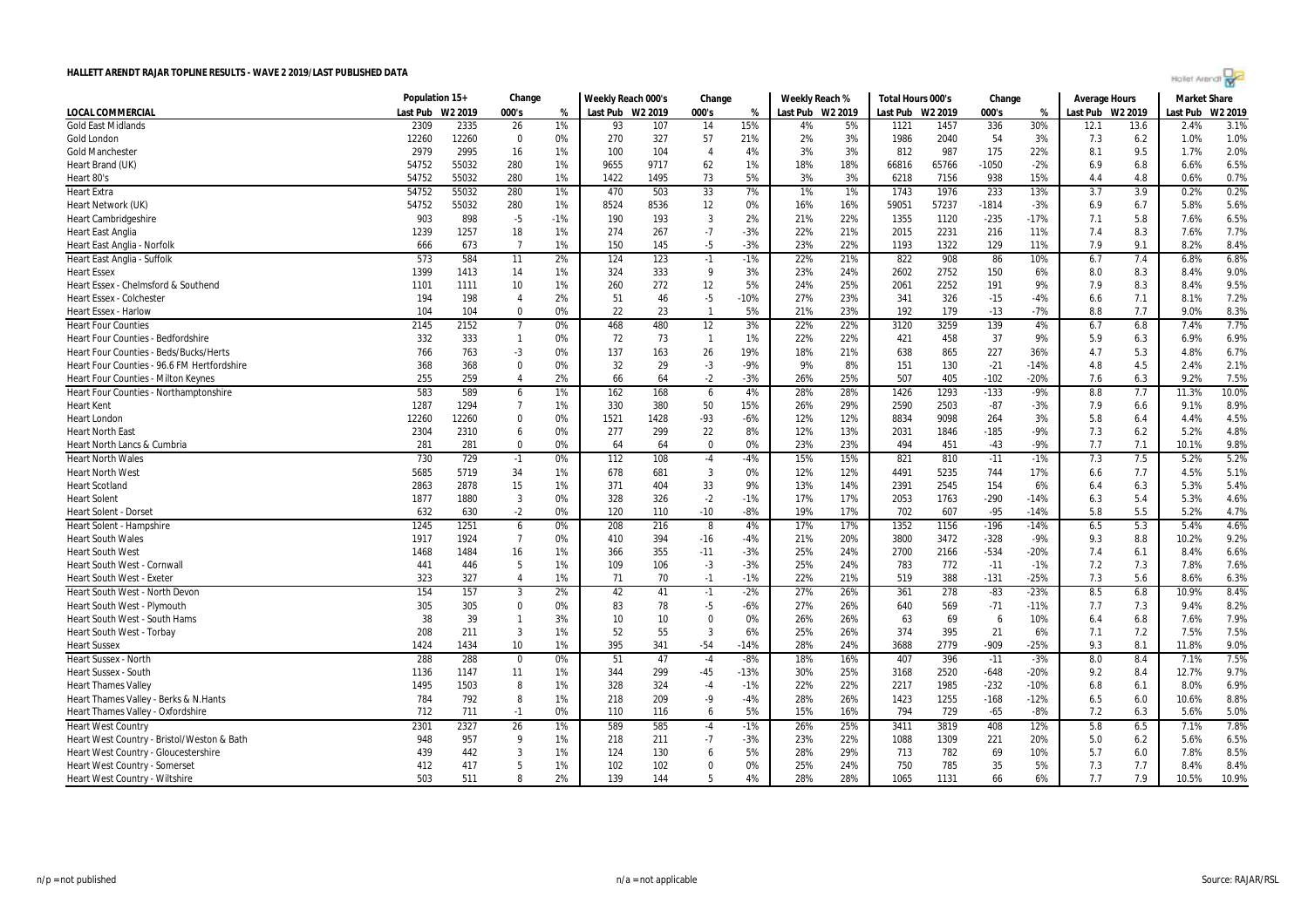

|                                   | Population 15+ |         | Change         |       | Weekly Reach 000's<br>Change |      | Weekly Reach % |        | Total Hours 000's |         | Change   |                     | Average Hours  |        | <b>Market Share</b> |      |          |                     |
|-----------------------------------|----------------|---------|----------------|-------|------------------------------|------|----------------|--------|-------------------|---------|----------|---------------------|----------------|--------|---------------------|------|----------|---------------------|
| <b>LOCAL COMMERCIAL</b>           | Last Pub       | W2 2019 | 000's          | %     | Last Pub W2 2019             |      | 000's          | %      | Last Pub          | W2 2019 | Last Pub | W <sub>2</sub> 2019 | 000's          | %      | Last Pub W2 2019    |      | Last Pub | W <sub>2</sub> 2019 |
| <b>Heart West Midlands</b>        | 3813           | 3861    | 48             | 1%    | 635                          | 632  | $-3$           | 0%     | 17%               | 16%     | 4660     | 4168                | $-492$         | $-11%$ | 7.3                 | 6.6  | 6.8%     | 6.3%                |
| <b>Heart Yorkshire</b>            | 3186           | 3199    | 13             | 0%    | 460                          | 426  | $-34$          | -7%    | 14%               | 13%     | 3474     | 3281                | $-193$         | $-6%$  | 7.5                 | 7.7  | 6.1%     | 5.7%                |
| LBC Network (UK)                  | 54752          | 55032   | 280            | 1%    | 2250                         | 2352 | 102            | 5%     | 4%                | 4%      | 21600    | 22533               | 933            | 4%     | 9.6                 | 9.6  | 2.1%     | 2.2%                |
| LBC 97.3                          | 12260          | 12260   | $\mathbf 0$    | 0%    | 1169                         | 1228 | 59             | 5%     | 10%               | 10%     | 11579    | 12925               | 1346           | 12%    | 9.9                 | 10.5 | 5.7%     | 6.4%                |
| <b>LBC London News</b>            | 12260          | 12260   | $\mathbf 0$    | 0%    | 488                          | 598  | 110            | 23%    | 4%                | 5%      | 1955     | 2702                | 747            | 38%    | 4.0                 | 4.5  | 1.0%     | 1.3%                |
| Smooth Brand (UK)                 | 54752          | 55032   | 280            | 1%    | 5704                         | 5748 | 44             | 1%     | 10%               | 10%     | 42440    | 43732               | 1292           | 3%     | 7.4                 | 7.6  | 4.2%     | 4.3%                |
| Smooth Extra                      | 54752          | 55032   | 280            | 1%    | 962                          | 995  | 33             | 3%     | 2%                | 2%      | 4848     | 5363                | 515            | 11%    | 5.0                 | 5.4  | 0.5%     | 0.5%                |
| Smooth Radio Network (UK)         | 54752          | 55032   | 280            | 1%    | 5070                         | 5069 | $-1$           | 0%     | 9%                | 9%      | 37827    | 38666               | 839            | 2%     | 7.5                 | 7.6  | 3.7%     | 3.8%                |
| Smooth Radio Cambridgeshire       | 903            | 898     | $-5$           | $-1%$ | 43                           | 42   | $-1$           | $-2%$  | 5%                | 5%      | 288      | 280                 | $-8$           | $-3%$  | 6.7                 | 6.6  | 1.6%     | 1.6%                |
| Smooth Radio Devon                | 1050           | 1060    | 10             | 1%    | 34                           | 47   | 13             | 38%    | 3%                | 4%      | 335      | 474                 | 139            | 41%    | 9.7                 | 10.0 | 1.5%     | 2.1%                |
| Smooth Radio East Anglia          | 1239           | 1257    | 18             | 1%    | 73                           | 77   | $\overline{4}$ | 5%     | 6%                | 6%      | 649      | 698                 | 49             | 8%     | 9.0                 | 9.1  | 2.4%     | 2.4%                |
| <b>Smooth Radio East Midlands</b> | 2639           | 2668    | 29             | 1%    | 455                          | 444  | $-11$          | $-2%$  | 17%               | 17%     | 3138     | 3738                | 600            | 19%    | 6.9                 | 8.4  | 6.0%     | 7.0%                |
| <b>Smooth Radio Essex</b>         | 1399           | 1413    | 14             | 1%    | 67                           | 52   | $-15$          | $-22%$ | 5%                | 4%      | 341      | 276                 | $-65$          | $-19%$ | 5.1                 | 5.3  | 1.1%     | 0.9%                |
| <b>Smooth Radio Four Counties</b> | 2145           | 2152    | $\overline{7}$ | 0%    | 73                           | 91   | 18             | 25%    | 3%                | 4%      | 495      | 664                 | 169            | 34%    | 6.8                 | 7.3  | 1.2%     | 1.6%                |
| Smooth Radio Kent                 | 1287           | 1294    | $\overline{7}$ | 1%    | 47                           | 40   | $-7$           | $-15%$ | 4%                | 3%      | 388      | 305                 | $-83$          | $-21%$ | 8.2                 | 7.6  | 1.4%     | 1.1%                |
| Smooth Radio Lake District        | 51             | 52      | $\overline{1}$ | 2%    | 10                           | - 9  | $-1$           | $-10%$ | 19%               | 18%     | 57       | 52                  | -5             | $-9%$  | 5.9                 | 5.7  | 5.6%     | 4.9%                |
| Smooth Radio London               | 12260          | 12260   | $\mathbf 0$    | 0%    | 821                          | 790  | $-31$          | -4%    | 7%                | 6%      | 5428     | 4426                | $-1002$        | $-18%$ | 6.6                 | 5.6  | 2.7%     | 2.2%                |
| Smooth Radio North East           | 2304           | 2310    | 6              | 0%    | 508                          | 496  | $-12$          | $-2%$  | 22%               | 21%     | 5090     | 4831                | $-259$         | $-5%$  | 10.0                | 9.7  | 13.0%    | 12.6%               |
| Smooth Radio North West           | 5685           | 5719    | 34             | 1%    | 1062                         | 984  | $-78$          | $-7%$  | 19%               | 17%     | 6903     | 7095                | 192            | 3%     | 6.5                 | 7.2  | 6.9%     | 6.9%                |
| Smooth Radio North West and Wales | 1036           | 1037    | $\overline{1}$ | 0%    | 79                           | 67   | $-12$          | $-15%$ | 8%                | 6%      | 359      | 296                 | $-63$          | $-18%$ | 4.5                 | 4.4  | 1.6%     | 1.3%                |
| Smooth Radio Scotland             | 1847           | 1856    | 9              | $0\%$ | 357                          | 420  | 63             | 18%    | 19%               | 23%     | 3172     | 3443                | 271            | 9%     | 8.9                 | 8.2  | 9.9%     | 10.6%               |
| Smooth Radio Solent               | 1877           | 1880    | $\overline{3}$ | 0%    | 57                           | 51   | $-6$           | $-11%$ | 3%                | 3%      | 482      | 352                 | $-130$         | $-27%$ | 8.5                 | 6.9  | 1.3%     | 0.9%                |
| Smooth Radio South Wales          | 1053           | 1057    | $\overline{4}$ | 0%    | 79                           | 81   | $\overline{2}$ | 3%     | 7%                | 8%      | 872      | 589                 | $-283$         | $-32%$ | 11.0                | 7.2  | 4.3%     | 2.9%                |
| <b>Smooth Radio Sussex</b>        | 1461           | 1472    | 11             | 1%    | 37                           | 50   | 13             | 35%    | 2%                | 3%      | 225      | 352                 | 127            | 56%    | 6.2                 | 7.0  | 0.7%     | 1.1%                |
| Smooth Radio Thames Valley        | 1495           | 1503    | 8              | 1%    | 43                           | 43   | $\overline{0}$ | 0%     | 3%                | 3%      | 198      | 274                 | 76             | 38%    | 4.6                 | 6.3  | 0.7%     | 0.9%                |
| Smooth Radio West Country         | 2301           | 2327    | 26             | 1%    | 88                           | 112  | 24             | 27%    | 4%                | 5%      | 883      | 1285                | 402            | 46%    | 10.1                | 11.4 | 1.8%     | 2.6%                |
| Smooth Radio West Midlands        | 3813           | 3861    | 48             | 1%    | 521                          | 541  | 20             | 4%     | 14%               | 14%     | 3989     | 4514                | 525            | 13%    | 7.7                 | 8.3  | 5.9%     | 6.8%                |
| Radio X Network (UK)              | 54752          | 55032   | 280            | 1%    | 1538                         | 1621 | 83             | 5%     | 3%                | 3%      | 12480    | 13184               | 704            | 6%     | 8.1                 | 8.1  | 1.2%     | 1.3%                |
| Radio X London                    | 12260          | 12260   | $\mathbf 0$    | 0%    | 363                          | 426  | 63             | 17%    | 3%                | 3%      | 2952     | 4194                | 1242           | 42%    | 8.1                 | 9.8  | 1.5%     | 2.1%                |
| <b>Radio X Manchester</b>         | 2979           | 2995    | 16             | 1%    | 158                          | 170  | 12             | 8%     | 5%                | 6%      | 1500     | 1541                | 41             | 3%     | 9.5                 | 9.0  | 3.2%     | 3.1%                |
| <b>Sunrise Radio National</b>     | 54752          | 55032   | 280            | 1%    | 338                          | 372  | 34             | 10%    | 1%                | 1%      | 1409     | 1425                | 16             | 1%     | 4.2                 | 3.8  | 0.1%     | 0.1%                |
| Sunrise Radio London              | 12261          | 12260   | $-1$           | 0%    | 173                          | 218  | 45             | 26%    | 1%                | 2%      | 740      | 731                 | -9             | $-1%$  | 4.3                 | 3.4  | 0.4%     | 0.4%                |
| <b>Total Wireless Group</b>       | 54752          | 55032   | 280            | 1%    | 5091                         | 5111 | 20             | 0%     | 9%                | 9%      | 33379    | 33690               | 311            | 1%     | 6.6                 | 6.6  | 3.3%     | 3.3%                |
| Scottish Sun 80s                  | 2863           | 4592    | 1729           | 60%   | 15                           | 19   | $\overline{4}$ | 27%    | 1%                | $*$ %   | 81       | 102                 | 21             | 26%    | 5.5                 | 5.4  | 0.2%     | 0.1%                |
| <b>Scottish Sun Greatest Hits</b> | 2863           | 4592    | 1729           | 60%   | Q                            |      | $-1$           | $-11%$ | $*$ %             | $*$ %   | 45       | 43                  | $-2$           | $-4%$  | 4.8                 | 5.3  | 0.1%     | 0.1%                |
| <b>Scottish Sun Hits</b>          | 2863           | 4592    | 1729           | 60%   | 8                            | 9    | $\overline{1}$ | 13%    | $*$ %             | $*$ %   | 34       | 36                  | $\overline{2}$ | 6%     | 4.2                 | 3.8  | 0.1%     | $*$ %               |
| talkRADIO                         | 54752          | 55032   | 280            | 1%    | 339                          | 386  | 47             | 14%    | 1%                | 1%      | 1365     | 1880                | 515            | 38%    | 4.0                 | 4.9  | 0.1%     | 0.2%                |
| talkSPORT                         | 54752          | 55032   | 280            | 1%    | 3055                         | 3112 | 57             | 2%     | 6%                | 6%      | 20098    | 19310               | $-788$         | $-4%$  | 6.6                 | 6.2  | 2.0%     | 1.9%                |
| talkSPORT2                        | 54752          | 55032   | 280            | 1%    | 424                          | 439  | 15             | 4%     | 1%                | 1%      | 1476     | 1343                | $-133$         | $-9%$  | 3.5                 | 3.1  | 0.1%     | 0.1%                |
| U105 (Greater Belfast)            | 904            | 907     | 3              | 0%    | 201                          | 189  | $-12$          | -6%    | 22%               | 21%     | 1568     | 1751                | 183            | 12%    | 7.8                 | 9.3  | 10.1%    | 11.6%               |
| U105 (Outside Belfast)            | 608            | 609     | $\overline{1}$ | 0%    | 29                           | 31   | $\overline{2}$ | 7%     | 5%                | 5%      | 164      | 191                 | 27             | 16%    | 5.7                 | 6.1  | 1.4%     | 1.7%                |
| <b>Virgin Anthems</b>             | 54752          | 55032   | 280            | 1%    | 74                           | 145  | 71             | 96%    | $*$ %             | $*$ %   | 316      | 556                 | 240            | 76%    | 4.3                 | 3.8  | $*$ %    | 0.1%                |
| Virgin Chilled                    | 54752          | 55032   | 280            | 1%    | 92                           | 83   | $-9$           | $-10%$ | $*$ %             | $*$ %   | 487      | 374                 | $-113$         | $-23%$ | 5.3                 | 4.5  | $*$ %    | $*$ %               |
| Virgin Radio                      | 54752          | 55032   | 280            | 1%    | 1301                         | 1545 | 244            | 19%    | 2%                | 3%      | 7765     | 10088               | 2323           | 30%    | 6.0                 | 6.5  | 0.8%     | 1.0%                |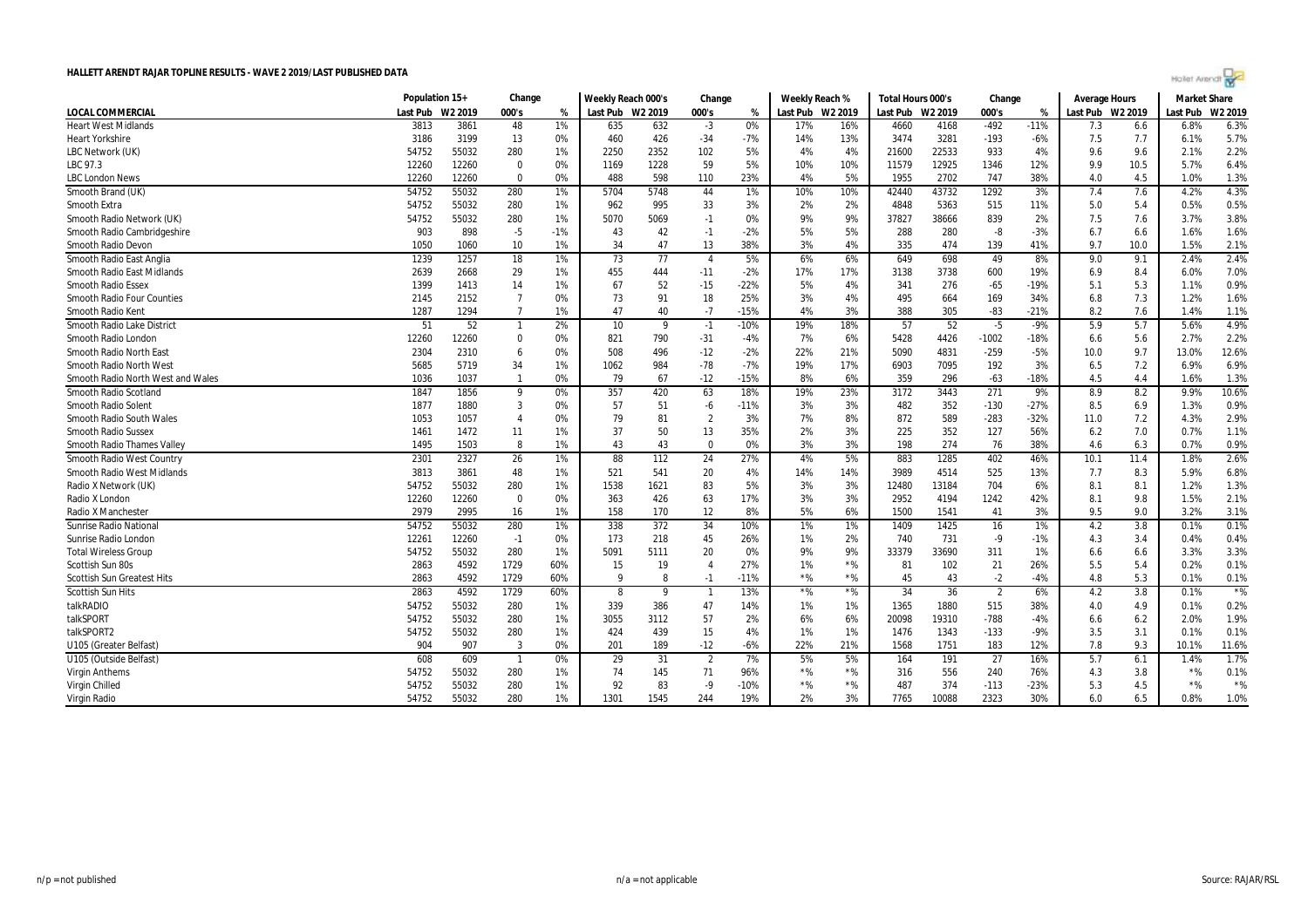|  | Hollet Arendr? |  |  |
|--|----------------|--|--|
|  |                |  |  |
|  |                |  |  |

| <b>LOCAL COMMERCIAL</b><br>Last Pub<br>W2 2019<br>000's<br>Last Pub W2 2019<br>000's<br>Last Pub W2 2019<br>Last Pub W2 2019<br>000's<br>%<br>Last Pub W2 2019<br>Last Pub<br>%<br>%<br><b>Total Celador Radio</b><br>2%<br>3.8%<br>4804<br>4853<br>49<br>1%<br>586<br>567<br>$-19$<br>$-3%$<br>12%<br>12%<br>3733<br>3803<br>70<br>6.4<br>6.7<br>$-65$<br>181<br>$\overline{2}$<br>46<br>44<br>$-2$<br>25%<br>397<br>9.1<br>11.1%<br>The Beach<br>183<br>1%<br>$-4%$<br>24%<br>462<br>$-14%$<br>10.2<br>814<br>824<br>10<br>1%<br>63<br>70<br>$\overline{7}$<br>8%<br>9%<br>477<br>33<br>7%<br>7.0<br>3.1%<br>The Breeze (Berkshire & North Hampshire)<br>11%<br>444<br>6.8<br>296<br>298<br>$\overline{2}$<br>1%<br>26<br>21<br>$-5$<br>9%<br>7%<br>109<br>$-32$<br>$-23%$<br>5.2<br>2.3%<br>The Breeze (Cheltenham and Gloucester)<br>$-19%$<br>141<br>5.5<br>258<br>2%<br>33<br>32<br>$-3%$<br>12%<br>238<br>247<br>9<br>7.2<br>7.7<br>3.9%<br>The Breeze South Devon<br>$\overline{4}$<br>$-1$<br>13%<br>4%<br>262 | W2 2019<br>3.7%<br>9.0%<br>3.3%<br>1.8%<br>3.8%<br>3.7%<br>4.0%<br>5.0%<br>2.9%<br>7.2%<br>2.8% |
|-------------------------------------------------------------------------------------------------------------------------------------------------------------------------------------------------------------------------------------------------------------------------------------------------------------------------------------------------------------------------------------------------------------------------------------------------------------------------------------------------------------------------------------------------------------------------------------------------------------------------------------------------------------------------------------------------------------------------------------------------------------------------------------------------------------------------------------------------------------------------------------------------------------------------------------------------------------------------------------------------------------------------|-------------------------------------------------------------------------------------------------|
|                                                                                                                                                                                                                                                                                                                                                                                                                                                                                                                                                                                                                                                                                                                                                                                                                                                                                                                                                                                                                         |                                                                                                 |
|                                                                                                                                                                                                                                                                                                                                                                                                                                                                                                                                                                                                                                                                                                                                                                                                                                                                                                                                                                                                                         |                                                                                                 |
|                                                                                                                                                                                                                                                                                                                                                                                                                                                                                                                                                                                                                                                                                                                                                                                                                                                                                                                                                                                                                         |                                                                                                 |
|                                                                                                                                                                                                                                                                                                                                                                                                                                                                                                                                                                                                                                                                                                                                                                                                                                                                                                                                                                                                                         |                                                                                                 |
|                                                                                                                                                                                                                                                                                                                                                                                                                                                                                                                                                                                                                                                                                                                                                                                                                                                                                                                                                                                                                         |                                                                                                 |
|                                                                                                                                                                                                                                                                                                                                                                                                                                                                                                                                                                                                                                                                                                                                                                                                                                                                                                                                                                                                                         |                                                                                                 |
| 466<br>67<br>59<br>$-12%$<br>6.5<br>471<br>5<br>1%<br>$-8$<br>14%<br>12%<br>628<br>379<br>$-249$<br>$-40%$<br>9.3<br>6.3%<br>The Breeze (South West)                                                                                                                                                                                                                                                                                                                                                                                                                                                                                                                                                                                                                                                                                                                                                                                                                                                                    |                                                                                                 |
| 1078<br>1090<br>12<br>898<br>87<br>The Breeze (West Country)<br>1%<br>110<br>111<br>$\overline{1}$<br>1%<br>10%<br>10%<br>811<br>11%<br>7.3<br>8.1<br>3.6%                                                                                                                                                                                                                                                                                                                                                                                                                                                                                                                                                                                                                                                                                                                                                                                                                                                              |                                                                                                 |
| Dream 100<br>276<br>282<br>6<br>2%<br>29<br>31<br>$\overline{2}$<br>7%<br>11%<br>11%<br>302<br>308<br>2%<br>10.3<br>9.9<br>5.1%<br>6                                                                                                                                                                                                                                                                                                                                                                                                                                                                                                                                                                                                                                                                                                                                                                                                                                                                                    |                                                                                                 |
| 427<br>422<br>73<br>57<br>$-16$<br>$-22%$<br>17%<br>13%<br>346<br>248<br>-98<br>$-28%$<br>4.7<br>4.4<br>4.0%<br><b>Fire Radio</b><br>-5<br>$-1%$                                                                                                                                                                                                                                                                                                                                                                                                                                                                                                                                                                                                                                                                                                                                                                                                                                                                        |                                                                                                 |
| 93<br>93<br>$\Omega$<br>0%<br>16<br>7%<br>18%<br>160<br>36<br>29%<br>8.1<br>9.7<br>5.9%<br><b>North Norfolk Radio</b><br>15<br>16%<br>124<br>$\mathbf{1}$                                                                                                                                                                                                                                                                                                                                                                                                                                                                                                                                                                                                                                                                                                                                                                                                                                                               |                                                                                                 |
| 31<br>212<br>6.9<br>359<br>361<br>$\overline{2}$<br>1%<br>36<br>$-5$<br>$-14%$<br>10%<br>9%<br>225<br>$-13$<br>$-6%$<br>3.3%<br>Radio Norwich<br>6.3                                                                                                                                                                                                                                                                                                                                                                                                                                                                                                                                                                                                                                                                                                                                                                                                                                                                    |                                                                                                 |
| 823<br>8<br>1%<br>105<br>95<br>$-10$<br>13%<br>12%<br>358<br>$\overline{2}$<br>1%<br>3.8<br>2.2%<br><b>SAMfm Bristol</b><br>815<br>$-10%$<br>360<br>3.4                                                                                                                                                                                                                                                                                                                                                                                                                                                                                                                                                                                                                                                                                                                                                                                                                                                                 | 2.1%                                                                                            |
| 27<br>4.7<br>269<br>273<br>1%<br>25<br>$\overline{2}$<br>8%<br>9%<br>10%<br>127<br>13<br>11%<br>4.6<br>2.4%<br><b>SAMfm Swindon</b><br>$\overline{4}$<br>114                                                                                                                                                                                                                                                                                                                                                                                                                                                                                                                                                                                                                                                                                                                                                                                                                                                            | 2.5%                                                                                            |
| 24<br>18<br>8%<br>291<br>299<br>8<br>3%<br>-6<br>$-25%$<br>6%<br>153<br>130<br>$-23$<br>$-15%$<br>7.4<br>2.3%<br>Town 102 FM<br>6.3                                                                                                                                                                                                                                                                                                                                                                                                                                                                                                                                                                                                                                                                                                                                                                                                                                                                                     | 2.0%                                                                                            |
| <b>Central FM</b><br>217<br>218<br>0%<br>48<br>46<br>$-2$<br>$-4%$<br>22%<br>21%<br>396<br>446<br>50<br>13%<br>8.3<br>9.7<br>11.6%<br>$\mathbf{1}$                                                                                                                                                                                                                                                                                                                                                                                                                                                                                                                                                                                                                                                                                                                                                                                                                                                                      | 12.4%                                                                                           |
| 20230<br>20342<br>112<br>3504<br>3377<br>$-127$<br>17%<br>24842<br>24973<br>131<br>6.8%<br>1%<br>$-4%$<br>17%<br>1%<br>7.1<br>7.4<br>Communicorp UK                                                                                                                                                                                                                                                                                                                                                                                                                                                                                                                                                                                                                                                                                                                                                                                                                                                                     | 6.8%                                                                                            |
| 558<br>19%<br>$-51$<br>5.5<br>6.9%<br>Capital Scotland<br>2863<br>2878<br>15<br>1%<br>528<br>30<br>6%<br>18%<br>3138<br>3087<br>$-2%$<br>5.9                                                                                                                                                                                                                                                                                                                                                                                                                                                                                                                                                                                                                                                                                                                                                                                                                                                                            | 6.6%                                                                                            |
| 5.6<br><b>Capital South Wales</b><br>1053<br>1057<br>217<br>231<br>14<br>6%<br>21%<br>22%<br>1208<br>1300<br>92<br>8%<br>5.6<br>5.9%<br>4<br>0%                                                                                                                                                                                                                                                                                                                                                                                                                                                                                                                                                                                                                                                                                                                                                                                                                                                                         | 6.4%                                                                                            |
| 59<br>51<br>$-8$<br>12%<br>482<br>327<br>$-155$<br>$-32%$<br>6.4<br><b>Connect FM</b><br>485<br>491<br>6<br>1%<br>$-14%$<br>10%<br>8.1<br>4.4%                                                                                                                                                                                                                                                                                                                                                                                                                                                                                                                                                                                                                                                                                                                                                                                                                                                                          | 3.0%                                                                                            |
| 1563<br>0%<br>10<br>q<br>$-1$<br>$-10%$<br>1%<br>1%<br>38<br>45<br>$\overline{7}$<br>18%<br>3.8<br>5.0<br>0.1%<br><b>Connect FM Herts Beds and Bucks</b><br>1564<br>$\mathbf{1}$                                                                                                                                                                                                                                                                                                                                                                                                                                                                                                                                                                                                                                                                                                                                                                                                                                        | 0.2%                                                                                            |
| 32<br>29<br>9%<br>$-21$<br>$-14%$<br>4.8<br>4.5<br>Heart Four Counties - 96.6 FM Hertfordshire<br>368<br>368<br>$\mathbf 0$<br>0%<br>$-3$<br>$-9%$<br>8%<br>151<br>130<br>2.4%                                                                                                                                                                                                                                                                                                                                                                                                                                                                                                                                                                                                                                                                                                                                                                                                                                          | 2.1%                                                                                            |
| 730<br>729<br>$-1$<br>0%<br>108<br>15%<br>15%<br>821<br>810<br>$-11$<br>$-1%$<br>7.3<br>7.5<br>5.2%<br><b>Heart North Wales</b><br>112<br>$-4$<br>-4%                                                                                                                                                                                                                                                                                                                                                                                                                                                                                                                                                                                                                                                                                                                                                                                                                                                                   | 5.2%                                                                                            |
| $-7%$<br>3281<br>7.5<br>7.7<br><b>Heart Yorkshire</b><br>3186<br>3199<br>13<br>0%<br>460<br>426<br>$-34$<br>14%<br>13%<br>3474<br>$-193$<br>$-6%$<br>6.1%                                                                                                                                                                                                                                                                                                                                                                                                                                                                                                                                                                                                                                                                                                                                                                                                                                                               | 5.7%                                                                                            |
| 2639<br>29<br>1%<br>455<br>444<br>$-11$<br>$-2%$<br>17%<br>17%<br>3738<br>600<br>19%<br>6.9<br>8.4<br>2668<br>3138<br>6.0%<br>Smooth Radio East Midlands                                                                                                                                                                                                                                                                                                                                                                                                                                                                                                                                                                                                                                                                                                                                                                                                                                                                | 7.0%                                                                                            |
| 508<br>Smooth Radio North East<br>2304<br>2310<br>0%<br>496<br>$-12$<br>$-2%$<br>22%<br>21%<br>5090<br>4831<br>$-259$<br>$-5%$<br>10.0<br>9.7<br>13.0%<br>6                                                                                                                                                                                                                                                                                                                                                                                                                                                                                                                                                                                                                                                                                                                                                                                                                                                             | 12.6%                                                                                           |
| 5685<br>5719<br>34<br>984<br>$-78$<br>$-7%$<br>19%<br>17%<br>6903<br>7095<br>192<br>3%<br>7.2<br>6.9%<br><b>Smooth Radio North West</b><br>1%<br>1062<br>6.5                                                                                                                                                                                                                                                                                                                                                                                                                                                                                                                                                                                                                                                                                                                                                                                                                                                            | 6.9%                                                                                            |
| 435<br>2979<br>2995<br>16<br>94<br>67<br>$-27$<br>$-29%$<br>546<br>$-111$<br>$-20%$<br>5.8<br>6.5<br>1.2%<br><b>XS Manchester</b><br>1%<br>3%<br>2%                                                                                                                                                                                                                                                                                                                                                                                                                                                                                                                                                                                                                                                                                                                                                                                                                                                                     | 0.9%                                                                                            |
| 47<br>4%<br>289<br>1387<br>1398<br>11<br>1%<br>49<br>$-2$<br>$-4%$<br>3%<br>352<br>$-63$<br>$-18%$<br>7.2<br>6.2<br>1.3%<br><b>Total Dee Radio Group</b>                                                                                                                                                                                                                                                                                                                                                                                                                                                                                                                                                                                                                                                                                                                                                                                                                                                                | 1.0%                                                                                            |
| Cheshire's Silk 106.9<br>186<br>187<br>1%<br>13<br>13<br>$\Omega$<br>0%<br>7%<br>7%<br>77<br>$\overline{3}$<br>4%<br>5.6<br>5.8<br>2.5%<br>$\mathbf{1}$<br>74                                                                                                                                                                                                                                                                                                                                                                                                                                                                                                                                                                                                                                                                                                                                                                                                                                                           | 2.5%                                                                                            |
| 22<br>$-55$<br>7.5<br>4.5%<br>Chester's Dee 106.3 (Dee on DAB)<br>195<br>196<br>$\mathbf{1}$<br>1%<br>26<br>$-4$<br>$-15%$<br>13%<br>11%<br>194<br>139<br>-28%<br>6.3                                                                                                                                                                                                                                                                                                                                                                                                                                                                                                                                                                                                                                                                                                                                                                                                                                                   | 3.2%                                                                                            |
| 1006<br>0.4%<br>Love 80's Liverpool<br>1015<br>9<br>1%<br>10<br>11<br>10%<br>1%<br>1%<br>84<br>73<br>$-11$<br>$-13%$<br>8.4<br>6.6<br>$\mathbf{1}$                                                                                                                                                                                                                                                                                                                                                                                                                                                                                                                                                                                                                                                                                                                                                                                                                                                                      | 0.4%                                                                                            |
| 12<br>73<br>$\overline{7}$<br>5%<br>22<br>1313<br>1325<br>1%<br>66<br>11%<br>6%<br>447<br>469<br>5%<br>6.8<br>1.7%<br><b>Total Essex Radio</b><br>6.4                                                                                                                                                                                                                                                                                                                                                                                                                                                                                                                                                                                                                                                                                                                                                                                                                                                                   | 1.7%                                                                                            |
| 737<br>232<br>48<br>5%<br>7%<br>237<br>273<br>36<br>15%<br>5.7<br>Radio Essex (was Southend & Chelmsford)<br>505<br>46%<br>24<br>24<br>100%<br>10.1<br>2.3%                                                                                                                                                                                                                                                                                                                                                                                                                                                                                                                                                                                                                                                                                                                                                                                                                                                             | 1.7%                                                                                            |
| Radio Essex DAB<br>1313<br>1325<br>12<br>46<br>49<br>3<br>7%<br>3%<br>4%<br>210<br>216<br>3%<br>4.6<br>4.5<br>0.8%<br>1%<br>6                                                                                                                                                                                                                                                                                                                                                                                                                                                                                                                                                                                                                                                                                                                                                                                                                                                                                           | 0.8%                                                                                            |
| 4%<br><b>Total Radio Exe</b><br>10<br>30<br>33<br>3<br>4%<br>254<br>285<br>31<br>12%<br>8.7<br>724<br>734<br>1%<br>10%<br>8.4<br>1.7%                                                                                                                                                                                                                                                                                                                                                                                                                                                                                                                                                                                                                                                                                                                                                                                                                                                                                   | 1.8%                                                                                            |
| 724<br>734<br>2%<br>10<br>17<br>19<br>$\overline{2}$<br>12%<br>3%<br>111<br>101<br>$-10$<br>$-9%$<br>6.3<br>5.4<br>0.7%<br>Radio Exe (DAB)<br>1%                                                                                                                                                                                                                                                                                                                                                                                                                                                                                                                                                                                                                                                                                                                                                                                                                                                                        | 0.7%                                                                                            |
| 3<br>17<br>$\Omega$<br>0%<br>8%<br>29%<br>4.0%<br>Radio Exe (FM)<br>210<br>213<br>1%<br>17<br>8%<br>143<br>184<br>41<br>8.6<br>10.7                                                                                                                                                                                                                                                                                                                                                                                                                                                                                                                                                                                                                                                                                                                                                                                                                                                                                     | 5.1%                                                                                            |
| 3FM<br>70<br>27<br>9.5<br>70<br>$\Omega$<br>0%<br>24<br>3<br>13%<br>34%<br>38%<br>252<br>254<br>$\overline{2}$<br>1%<br>10.6<br>17.4%                                                                                                                                                                                                                                                                                                                                                                                                                                                                                                                                                                                                                                                                                                                                                                                                                                                                                   | 18.2%                                                                                           |
| 22<br>$-2$<br>36<br>349<br>354<br>5<br>1%<br>20<br>$-9%$<br>6%<br>6%<br>129<br>165<br>28%<br>5.8<br>8.3<br>1.8%<br>Fosse 107                                                                                                                                                                                                                                                                                                                                                                                                                                                                                                                                                                                                                                                                                                                                                                                                                                                                                            | 2.4%                                                                                            |
| 38<br>$-3$<br>$*$ %<br>$*$ %<br>$-39$<br>1.7<br>12261<br>12260<br>$-1$<br>0%<br>41<br>$-7%$<br>105<br>66<br>$-37%$<br>2.6<br>0.1%<br>Fun Kids (London)                                                                                                                                                                                                                                                                                                                                                                                                                                                                                                                                                                                                                                                                                                                                                                                                                                                                  | $*$ %                                                                                           |
| 120<br>39<br>42<br>32%<br>41<br>8.5<br>12.9%<br><b>IOW Radio</b><br>121<br>1%<br>$\overline{3}$<br>8%<br>35%<br>321<br>362<br>13%<br>8.2<br>$\overline{1}$                                                                                                                                                                                                                                                                                                                                                                                                                                                                                                                                                                                                                                                                                                                                                                                                                                                              | 14.0%                                                                                           |
| <b>Total JACK</b><br>54752<br>55032<br>280<br>305<br>350<br>45<br>15%<br>1%<br>1820<br>204<br>13%<br>5.3<br>5.2<br>0.2%<br>1%<br>1%<br>1616                                                                                                                                                                                                                                                                                                                                                                                                                                                                                                                                                                                                                                                                                                                                                                                                                                                                             | 0.2%                                                                                            |
| $*$ %<br>54752<br>55032<br>280<br>85<br>125<br>40<br>$*$ %<br>554<br>87<br>19%<br>5.5<br>4.4<br>$*$ %<br><b>JACK Radio</b><br>1%<br>47%<br>467                                                                                                                                                                                                                                                                                                                                                                                                                                                                                                                                                                                                                                                                                                                                                                                                                                                                          | 0.1%                                                                                            |
| $-3$<br>93<br>79<br>524<br>415<br>$-21%$<br>5.6<br>5.2<br><b>JACK Local</b><br>528<br>525<br>$-1%$<br>$-14$<br>$-15%$<br>18%<br>15%<br>$-109$<br>5.2%                                                                                                                                                                                                                                                                                                                                                                                                                                                                                                                                                                                                                                                                                                                                                                                                                                                                   | 4.1%                                                                                            |
| 12<br>2%<br>37<br>29<br>$-22%$<br>7%<br>$-24$<br>$-28%$<br>2.1<br>0.9%<br><b>JACK 2 Hits Oxfordshire</b><br>513<br>525<br>-8<br>6%<br>86<br>62<br>2.4                                                                                                                                                                                                                                                                                                                                                                                                                                                                                                                                                                                                                                                                                                                                                                                                                                                                   | 0.6%                                                                                            |
| 528<br>525<br>$-1%$<br>68<br>57<br>$-16%$<br>13%<br>11%<br>373<br>331<br>$-42$<br>$-11%$<br>5.5<br>5.8<br>3.7%<br>106 JACKfm (Oxford)<br>$-3$<br>$-11$                                                                                                                                                                                                                                                                                                                                                                                                                                                                                                                                                                                                                                                                                                                                                                                                                                                                  | 3.3%                                                                                            |
| JACK <sub>3</sub><br>528<br>525<br>$-3$<br>$-1%$<br>5<br>3<br>$-2$<br>$-40%$<br>1%<br>65<br>23<br>$-42$<br>$-65%$<br>7.3<br>0.6%<br>1%<br>12.6                                                                                                                                                                                                                                                                                                                                                                                                                                                                                                                                                                                                                                                                                                                                                                                                                                                                          | 0.2%                                                                                            |
| 54752<br>55032<br>280<br>1%<br>150<br>155<br>5<br>3%<br>$*$ %<br>$*$ %<br>748<br>725<br>$-23$<br>$-3%$<br>4.7<br><b>Union JACK</b><br>5.0<br>0.1%                                                                                                                                                                                                                                                                                                                                                                                                                                                                                                                                                                                                                                                                                                                                                                                                                                                                       | 0.1%                                                                                            |
| 55<br>$-54$<br>292<br>293<br>53<br>$\overline{2}$<br>4%<br>19%<br>325<br>271<br>$-17%$<br>4.9<br>$\overline{1}$<br>0%<br>18%<br>6.2<br>6.7%<br>Kingdom FM                                                                                                                                                                                                                                                                                                                                                                                                                                                                                                                                                                                                                                                                                                                                                                                                                                                               | 5.4%                                                                                            |
| 1286<br>58<br>5%<br>210<br>233<br>23<br>17%<br>1590<br>153<br>11%<br><b>KMFM</b><br>1344<br>11%<br>16%<br>1437<br>6.8<br>6.8<br>5.1%                                                                                                                                                                                                                                                                                                                                                                                                                                                                                                                                                                                                                                                                                                                                                                                                                                                                                    | 5.4%                                                                                            |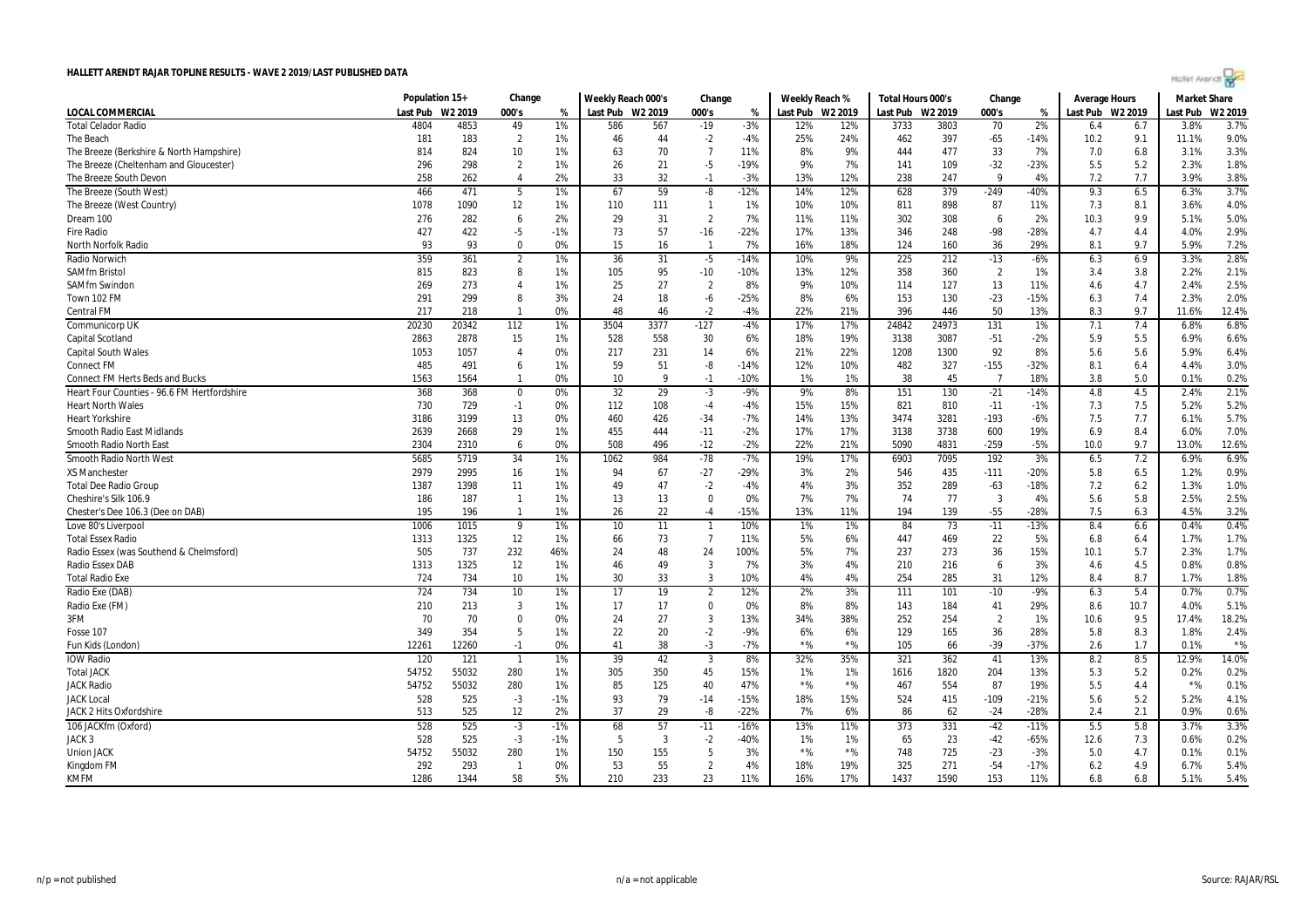|  | Hollet Arendr? |  |  |
|--|----------------|--|--|
|  |                |  |  |
|  |                |  |  |

|                                                    | Population 15+ |         | Change                       |        | Weekly Reach 000's |                 | Change         | Weekly Reach % | Total Hours 000's |       | Change           |      | Average Hours         |        | <b>Market Share</b> |      |          |         |
|----------------------------------------------------|----------------|---------|------------------------------|--------|--------------------|-----------------|----------------|----------------|-------------------|-------|------------------|------|-----------------------|--------|---------------------|------|----------|---------|
| LOCAL COMMERCIAL                                   | Last Pub       | W2 2019 | 000's                        | %      | Last Pub W2 2019   |                 | 000's          | %              | Last Pub W2 2019  |       | Last Pub W2 2019 |      | 000's                 | %      | Last Pub W2 2019    |      | Last Pub | W2 2019 |
| <b>Lincs FM Group</b>                              | 2006           | 2028    | 22                           | 1%     | 476                | 490             | 14             | 3%             | 24%               | 24%   | 4381             | 4934 | 553                   | 13%    | 9.2                 | 10.1 | 10.5%    | 11.9%   |
| Dearne FM                                          | 242            | 245     | 3                            | 1%     | 51                 | 53              | $\overline{2}$ | 4%             | 21%               | 22%   | 271              | 284  | 13                    | 5%     | 5.3                 | 5.4  | 5.5%     | 5.9%    |
| Lincs FM 102.2                                     | 941            | 949     | 8                            | 1%     | 280                | 326             | 46             | 16%            | 30%               | 34%   | 2960             | 3949 | 989                   | 33%    | 10.6                | 12.1 | 14.4%    | 19.4%   |
| <b>Ridings FM</b>                                  | 305            | 309     | $\overline{4}$               | 1%     | 35                 | 34              | $-1$           | -3%            | 12%               | 11%   | 239              | 270  | 31                    | 13%    | 6.7                 | 7.9  | 4.0%     | 4.3%    |
| <b>Rother FM</b>                                   | 209            | 211     | $\overline{2}$               | 1%     | 28                 | 33              | 5              | 18%            | 14%               | 16%   | 222              | 325  | 103                   | 46%    | 7.8                 | 9.9  | 5.3%     | 8.0%    |
| <b>Trax FM</b>                                     | 377            | 381     | $\overline{4}$               | 1%     | 78                 | 78              | $\overline{0}$ | $0\%$          | 21%               | 21%   | 792              | 643  | $-149$                | $-19%$ | 10.1                | 8.2  | 11.2%    | 9.5%    |
| Love Sport                                         | 12260          | 12260   | $\mathbf 0$                  | 0%     | 38                 | 40              | $\overline{2}$ | 5%             | $*$ %             | $*96$ | 87               | 105  | 18                    | 21%    | 2.3                 | 2.6  | $*$ %    | 0.1%    |
| <b>Total Lyca</b>                                  | 12260          | 12260   | $\mathbf 0$                  | 0%     | 149                | 142             | $-7$           | $-5%$          | 1%                | 1%    | 1204             | 945  | $-259$                | $-22%$ | 8.1                 | 6.7  | 0.6%     | 0.5%    |
| Dilse Radio 1035am                                 | 12260          | 12260   | 0                            | 0%     | 56                 | 56              | $\mathbf 0$    | 0%             | $\star$ %         | $*$ % | 392              | 382  | $-10$                 | $-3%$  | 7.0                 | 6.8  | 0.2%     | 0.2%    |
| Lyca Radio 1458am                                  | 12260          | 12260   | $\mathbf 0$                  | 0%     | 88                 | 81              | $-7$           | $-8%$          | 1%                | 1%    | 377              | 314  | $-63$                 | $-17%$ | 4.3                 | 3.9  | 0.2%     | 0.2%    |
| Time FM 107.5                                      | 470            | 477     | $\overline{7}$               | 1%     | 27                 | 24              | $-3$           | $-11%$         | 6%                | 5%    | 435              | 249  | $-186$                | $-43%$ | 16.2                | 10.6 | 5.5%     | 3.5%    |
| Radio Mansfield 103.2                              | 161            | 164     | 3                            | 2%     | 32                 | 29              | $-3$           | $-9%$          | 20%               | 18%   | 291              | 315  | 24                    | 8%     | 9.2                 | 11.0 | 8.3%     | 8.7%    |
| Manx Radio                                         | 70             | 70      | $\mathbf 0$                  | 0%     | 30                 | 30              | $\mathbf 0$    | 0%             | 43%               | 43%   | 300              | 255  | $-45$                 | $-15%$ | 9.9                 | 8.5  | 20.7%    | 18.3%   |
| Mi-Soul                                            | 12261          | 12260   | $-1$                         | 0%     | 75                 | 78              | $\overline{3}$ | 4%             | 1%                | 1%    | 535              | 409  | $-126$                | $-24%$ | 7.1                 | 5.3  | 0.3%     | 0.2%    |
| More Radio                                         | 516            | 522     | 6                            | 1%     | 37                 | 27              | $-10$          | $-27%$         | 7%                | 5%    | 231              | 171  | $-60$                 | $-26%$ | 6.2                 | 6.3  | 2.0%     | 1.4%    |
| Nation Broadcasting Group                          | 19631          | 19652   | 21                           | 0%     | 692                | 718             | 26             | 4%             | 4%                | 4%    | 4931             | 4230 | $-701$                | $-14%$ | 7.1                 | 5.9  | 1.4%     | 1.2%    |
| The Breeze (Solent)                                | 1197           | 1202    | 5                            | 0%     | 71                 | 66              | $-5$           | $-7%$          | 6%                | 6%    | 225              | 245  | 20                    | 9%     | 3.2                 | 3.7  | 0.9%     | 1.0%    |
| 106.3 Bridge FM                                    | 131            | 132     | $\mathbf{1}$                 | 1%     | 25                 | 22              | $-3$           | $-12%$         | 19%               | 17%   | 200              | 163  | $-37$                 | $-19%$ | 7.8                 | 7.5  | 8.3%     | 6.7%    |
| <b>Radio Carmarthenshire</b>                       | 139            | 140     | $\overline{1}$               | 1%     | 30                 | 30              | $\Omega$       | 0%             | 21%               | 21%   | 209              | 208  | $-1$                  | 0%     | 7.0                 | 7.0  | 7.6%     | 7.3%    |
| Radio Ceredigion (will be Nation Radio Ceredigion) | 79             | 78      | $-1$                         | $-1%$  | 15                 | 14              | $-1$           | $-7%$          | 19%               | 18%   | 70               | 52   | $-18$                 | $-26%$ | 4.7                 | 3.7  | 4.6%     | 3.7%    |
| Chris Country Radio                                | 12261          | 12260   | $-1$                         | 0%     | 26                 | 23              | $-3$           | $-12%$         | $*$ %             | $*$ % | 210              | 224  | 14                    | 7%     | 8.0                 | 9.5  | 0.1%     | 0.1%    |
| <b>Dragon Radio Wales</b>                          | 2618           | 2622    | $\overline{4}$               | 0%     | 34                 | 49              | 15             | 44%            | 1%                | 2%    | 231              | 269  | 38                    | 16%    | 6.7                 | 5.5  | 0.4%     | 0.5%    |
| <b>KCFM</b>                                        | 463            | 464     | $\overline{1}$               | 0%     | 60                 | 65              | 5              | 8%             | 13%               | 14%   | 632              | 568  | $-64$                 | $-10%$ | 10.5                | 8.7  | 7.3%     | 6.2%    |
| Nation Radio London                                | 12261          | 12260   | $-1$                         | 0%     | 5                  | 12              | $\overline{7}$ | 140%           | $*$ %             | $*$ % | 28               | 40   | 12                    | 43%    | 5.9                 | 3.2  | $*$ %    | $*$ %   |
| <b>Nation Radio Scotland</b>                       | 1847           | 1856    | 9                            | 0%     | 50                 | 52              | $\overline{2}$ | 4%             | 3%                | 3%    | 441              | 332  | $-109$                | $-25%$ | 8.9                 | 6.4  | 1.4%     | 1.0%    |
| <b>Nation Radio South Wales</b>                    | 1676           | 1682    | 6                            | 0%     | 130                | 145             | 15             | 12%            | 8%                | 9%    | 633              | 703  | 70                    | 11%    | 4.9                 | 4.8  | 2.0%     | 2.2%    |
| 102.5 Radio Pembrokeshire                          | 102            | 102     | 0                            | 0%     | 36                 | 35              | $-1$           | -3%            | 35%               | 34%   | 190              | 174  | $-16$                 | $-8%$  | 5.4                 | 5.0  | 8.0%     | 7.6%    |
| Sam FM South Coast                                 | 2181           | 2190    | $\mathbf{q}$                 | 0%     | 182                | 167             | $-15$          | $-8%$          | 8%                | 8%    | 1253             | 708  | $-545$                | $-43%$ | 6.9                 | 4.2  | 2.9%     | 1.6%    |
| Sun FM Radio                                       | 270            | 269     | $-1$                         | 0%     | 53                 | 54              | $\mathbf{1}$   | 2%             | 20%               | 20%   | 548              | 573  | 25                    | 5%     | 10.3                | 10.5 | 13.2%    | 12.7%   |
| Swansea Bay Radio                                  | 479            | 480     | $\mathbf{1}$                 | 0%     | 29                 | 21              | -8             | -28%           | 6%                | 4%    | 100              | 85   | $-15$                 | $-15%$ | 3.5                 | 4.1  | 1.1%     | 0.9%    |
| Original 106 (Aberdeen)                            | 351            | 346     | $-5$                         | $-1%$  | 88                 | 82              | -6             | $-7%$          | 25%               | 24%   | 782              | 798  | 16                    | 2%     | 8.9                 | 9.8  | 13.2%    | 12.3%   |
| Panjab Radio                                       | 54752          | 12260   | 42492                        | $-78%$ | 163                | 92              | $-71$          | -44%           | $*$ %             | 1%    | 371              | 347  | $-24$                 | $-6%$  | 2.3                 | 3.8  | $*$ %    | 0.2%    |
| Peak 107 FM                                        | 422            | 424     | $\overline{2}$               | 0%     | 86                 | 78              | -8             | -9%            | 20%               | 18%   | 801              | 612  | $-189$                | $-24%$ | 9.3                 | 7.8  | 8.9%     | 7.0%    |
| Radio Plymouth                                     | 262            | 260     | $-2$                         | $-1%$  | 28                 | 30              | $\overline{2}$ | 7%             | 11%               | 12%   | 273              | 331  | 58                    | 21%    | 9.7                 | 11.0 | 4.6%     | 5.5%    |
| <b>Premier Christian Radio</b>                     | 12260          | 12260   | $\mathbf 0$                  | 0%     | 118                | 131             | 13             | 11%            | 1%                | 1%    | 999              | 826  | $-173$                | $-17%$ | 8.5                 | 6.3  | 0.5%     | 0.4%    |
| Pulse 1 (was The Pulse)                            | 731            | 729     | $-2$                         | 0%     | 118                | 116             | $-2$           | $-2%$          | 16%               | 16%   | 1056             | 682  | $-374$                | $-35%$ | 8.9                 | 5.9  | 7.5%     | 5.5%    |
| Pulse 2                                            | 731            | 729     | $-2$                         | 0%     | 39                 | 44              | 5              | 13%            | 5%                | 6%    | 389              | 261  | $-128$                | $-33%$ | 9.9                 | 5.9  | 2.7%     | 2.1%    |
| Pulse 80's                                         | 731            | 729     | $-2$                         | 0%     | 9                  | 10              | $\overline{1}$ | 11%            | 1%                | 1%    | 23               | 21   | $-2$                  | $-9%$  | 2.5                 | 2.2  | 0.2%     | 0.2%    |
| Q Radio                                            | 1205           | 1208    | 3                            | 0%     | 271                | 289             | 18             | 7%             | 22%               | 24%   | 2146             | 2038 | $-108$                | -5%    | 7.9                 | 7.1  | 9.9%     | 9.9%    |
| <b>Total Quidem</b>                                | 1049           | 1066    | 17                           | 2%     | 98                 | 104             | 6              | 6%             | 9%                | 10%   | 618              | 578  | $-40$                 | $-6%$  | 6.3                 | 5.6  | 3.2%     | 2.9%    |
|                                                    |                |         |                              |        |                    |                 |                |                |                   |       |                  |      |                       |        |                     |      |          | 1.5%    |
| 107.6 Banbury Sound                                | 85             | 86      | $\mathbf{1}$<br>$\mathbf{1}$ | 1%     | 10                 | 10              | $\overline{0}$ | 0%             | 12%               | 11%   | 49               | 28   | $-21$                 | $-43%$ | 4.8                 | 2.9  | 2.6%     | 6.9%    |
| <b>Rugby FM</b>                                    | 81             | 82      | 9                            | 1%     | 18                 | 18              | $\mathbf 0$    | 0%             | 23%               | 22%   | 150              | 113  | $-37$                 | $-25%$ | 8.3                 | 6.2  | 9.0%     |         |
| 96.2FM Touchradio - Coventry                       | 327            | 336     |                              | 3%     | 15                 | 19              | $\overline{4}$ | 27%            | 4%                | 6%    | 54               | 75   | 21                    | 39%    | 3.7                 | 4.0  | 1.2%     | 1.5%    |
| <b>Touch FM Staffs</b>                             | 259            | 261     | $\overline{2}$               | 1%     | 22                 | 22              | $\Omega$       | 0%             | 9%                | 8%    | 115              | 103  | $-12$<br>$\mathbf{Q}$ | $-10%$ | 5.1                 | 4.7  | 2.3%     | 2.1%    |
| 102FM Touchradio - Warks, Worcs, Cotswolds         | 297            | 300     | 3                            | 1%     | 32                 | 36              | $\overline{4}$ | 13%            | 11%               | 12%   | 250              | 259  |                       | 4%     | 7.8                 | 7.2  | 4.0%     | 4.0%    |
| Revolution 96.2                                    | 486            | 490     | $\overline{4}$               | 1%     | 26                 | $\overline{27}$ | $\overline{1}$ | 4%             | 5%                | 5%    | 115              | 154  | 39                    | 34%    | 4.4                 | 5.8  | 1.5%     | 2.0%    |
| Signal 80's                                        | 805            | 812     | $\overline{7}$               | 1%     | 18                 | 19              | $\mathbf{1}$   | 6%             | 2%                | 2%    | 71               | 72   | $\overline{1}$        | 1%     | 3.9                 | 3.9  | 0.4%     | 0.4%    |
| Signal 107                                         | 1040           | 1054    | 14                           | 1%     | 68                 | 52              | $-16$          | $-24%$         | 7%                | 5%    | 353              | 337  | $-16$                 | $-5%$  | 5.2                 | 6.5  | 1.7%     | 1.7%    |
| Signal One                                         | 805            | 812     | $\overline{7}$               | 1%     | 244                | 242             | $-2$           | $-1%$          | 30%               | 30%   | 1981             | 2130 | 149                   | 8%     | 8.1                 | 8.8  | 11.8%    | 12.2%   |
| Signal Two                                         | 805            | 812     | $\overline{7}$               | 1%     | 48                 | 47              | $-1$           | $-2%$          | 6%                | 6%    | 733              | 450  | $-283$                | $-39%$ | 15.4                | 9.5  | 4.3%     | 2.6%    |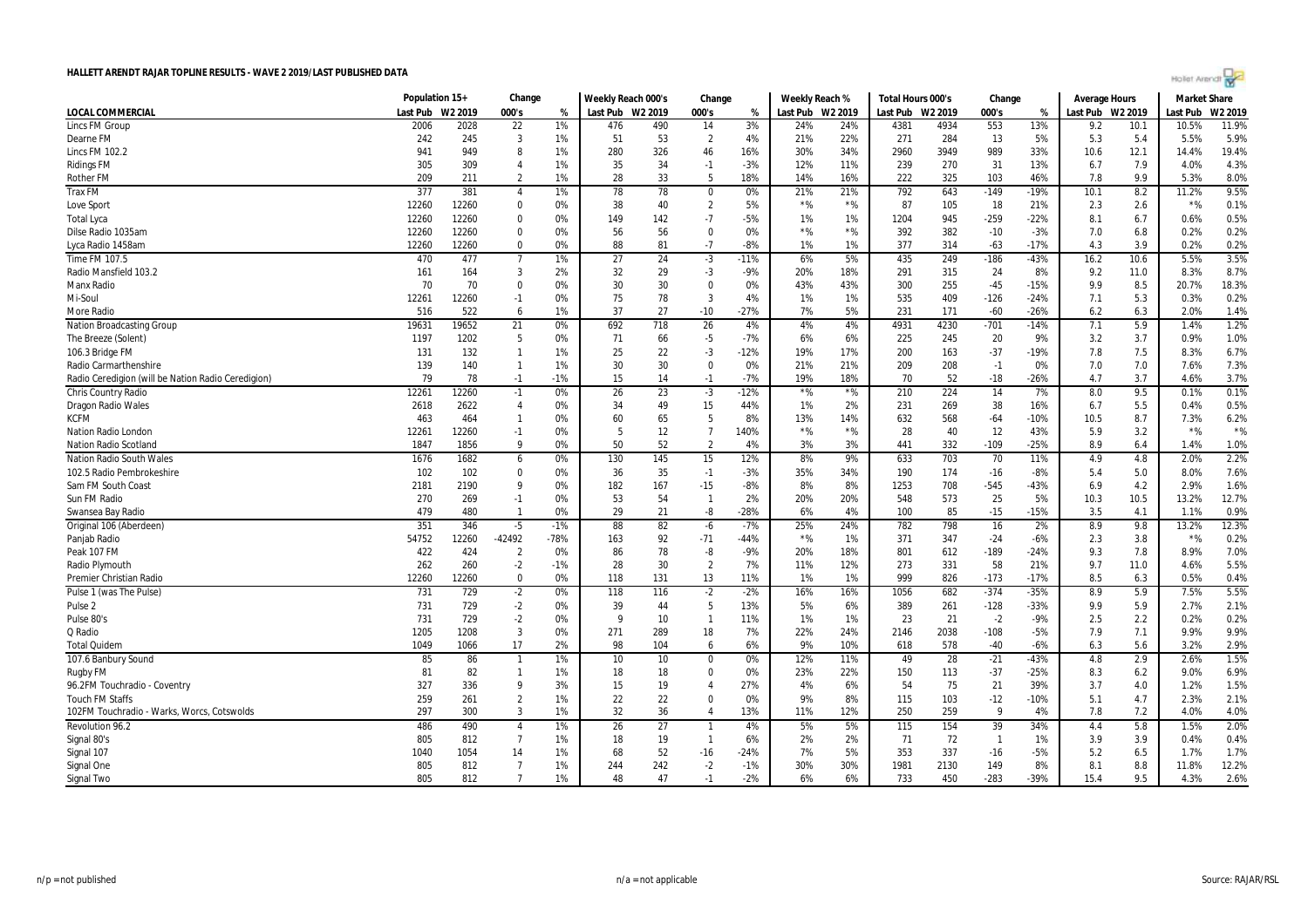

|                           |                  | Population 15+<br>Change |          |     |                  | Weekly Reach 000's<br>Change |       |        | Weekly Reach % |                  | Total Hours 000's |         | Change |        | <b>Average Hours</b> |                  | Market Share |         |
|---------------------------|------------------|--------------------------|----------|-----|------------------|------------------------------|-------|--------|----------------|------------------|-------------------|---------|--------|--------|----------------------|------------------|--------------|---------|
| <b>LOCAL COMMERCIAL</b>   | Last Pub W2 2019 |                          | 000's    | %   | Last Pub W2 2019 |                              | 000's | %      |                | Last Pub W2 2019 | Last Pub          | W2 2019 | 000's  |        |                      | Last Pub W2 2019 | Last Pub     | W2 2019 |
| Swansea Sound - 1170 MW   | 479              | 480                      |          | 0%  | 48               | 40                           | -8    | $-17%$ | 10%            | 8%               | 421               | 277     | $-144$ | $-34%$ | 8.9                  | 7.0              | 4.6%         | 3.0%    |
| <b>Tindle Radio Group</b> | 142              | 144                      |          | 1%  | 79               | 81                           |       | 3%     | 56%            | 56%              | 894               | 916     | 22     | 2%     | 11.3                 | 11.4             | 36.9%        | 37.2%   |
| Channel 103 FM            |                  | 90                       |          | 1%  | 48               | 50                           |       | 4%     | 53%            | 55%              | 514               | 562     | 48     | 9%     | 10.8                 | 11.3             | 35.1%        | 35.4%   |
| Island FM 104.7           | 53               | 53                       |          | 0%  | 31               | 31                           |       | 0%     | 59%            | 58%              | 380               | 354     | -26    | $-7%$  | 12.2                 | 11.5             | 39.7%        | 40.3%   |
| 107.4 Tower FM            | 448              | 450                      |          | 0%  | 40               | 37                           | $-3$  | $-8%$  | 9%             | 8%               | 288               | 274     | $-14$  | $-5%$  | 7.2                  | 7.4              | 4.0%         | 3.6%    |
| <b>Total UKRD</b>         | 2463             | 2487                     | 24       | 1%  | 728              | 731                          | -3    | 0%     | 30%            | 29%              | 5756              | 5608    | $-148$ | $-3%$  | 7.9                  | 7.7              | 11.4%        | 10.9%   |
| Eagle Radio               | 508              | 511                      |          | 1%  | 129              | 153                          | 24    | 19%    | 25%            | 30%              | 858               | 987     | 129    | 15%    | 6.6                  | 6.4              | 8.8%         | 9.9%    |
| <b>KL.FM 96.7</b>         | 187              | 189                      |          | 1%  | 66               | 65                           | -1    | $-2%$  | 35%            | 34%              | 597               | 545     | $-52$  | $-9%$  | 9.0                  | 8.4              | 15.0%        | 12.9%   |
| <b>Minster FM</b>         | 361              | 363                      |          | 1%  | 82               | 84                           |       | 2%     | 23%            | 23%              | 639               | 609     | $-30$  | $-5%$  | 7.8                  | 7.3              | 9.4%         | 9.1%    |
| Mix 96                    | 142              | 143                      |          | 1%  | 48               | 47                           | $-1$  | $-2%$  | 34%            | 33%              | 334               | 376     | 42     | 13%    | 6.9                  | 8.0              | 11.8%        | 12.5%   |
| Pirate FM                 | 496              | 502                      | 6        | 1%  | 161              | 156                          | -5    | $-3%$  | 32%            | 31%              | 1241              | 1168    | $-73$  | $-6%$  | 7.7                  | 7.5              | 11.0%        | 10.3%   |
| Spire FM                  | 128              | 131                      |          | 2%  | 40               | 42                           |       | 5%     | 31%            | 32%              | 322               | 334     | 12     | 4%     | 8.1                  | 8.0              | 10.7%        | 10.8%   |
| Spirit FM                 | 194              | 198                      |          | 2%  | 43               | 47                           |       | 9%     | 22%            | 24%              | 331               | 367     | 36     | 11%    | 7.7                  | 7.9              | 8.8%         | 9.8%    |
| 97.2 Stray FM             | 208              | 212                      |          | 2%  | 56               | 51                           | -5    | $-9%$  | 27%            | 24%              | 396               | 350     | -46    | $-12%$ | 7.0                  | 6.8              | 9.3%         | 7.8%    |
| <b>Wessex FM</b>          | 126              | 126                      |          | 0%  | 49               | 48                           | $-1$  | $-2%$  | 39%            | 38%              | 443               | 381     | -62    | $-14%$ | 9.0                  | 7.9              | 15.3%        | 13.5%   |
| Yorkshire Coast Radio     | 112              | 113                      |          | 1%  | 53               | 48                           | -5    | $-9%$  | 47%            | 42%              | 561               | 502     | -59    | $-11%$ | 10.6                 | 10.5             | 24.3%        | 21.6%   |
| The Voice                 | 154              | 157                      |          | 2%  |                  | 12                           |       | 9%     | 7%             | 8%               | 58                | 75      | 17     | 29%    | 5.5                  | 6.3              | 1.8%         | 2.3%    |
| Wave FM (Total)           | 234              | 234                      | $\Omega$ | 0%  | 25               | 21                           | $-4$  | $-16%$ | 11%            | 9%               | 149               | 130     | $-19$  | $-13%$ | 6.1                  | 6.2              | 3.6%         | 3.2%    |
| Wave FM (Dundee)          | n/p              | 144                      | n/a      | n/a | n/p              | 17                           | n/a   | n/a    | n/p            | 12%              | n/p               | 115     | n/a    | n/a    | n/p                  | 6.8              | n/p          | 4.9%    |
| Wave FM (Perth)           | n/p              | 90                       | n/a      | n/a | n/p              |                              | n/a   | n/a    | n/p            | 5%               | n/p               | 16      | n/a    | n/a    | n/p                  | 3.7              | n/p          | 0.9%    |
| 96.4 FM The Wave          | 479              | 480                      |          | 0%  | 143              | 115                          | $-28$ | $-20%$ | 30%            | 24%              | 1091              | 867     | $-224$ | $-21%$ | 7.6                  | 7.6              | 11.9%        | 9.2%    |
| Radio Wave 96.5 FM        | 239              | 239                      |          | 0%  | 51               | 49                           | $-2$  | -4%    | 22%            | 21%              | 333               | 309     | -24    | $-7%$  | 6.5                  | 6.3              | 7.6%         | 7.1%    |
| Wave 80's                 | 479              | 480                      |          | 0%  | 13               |                              | $-2$  | $-15%$ | 3%             | 2%               | 66                | 63      | - 3    | $-5%$  | 5.0                  | 5.8              | 0.7%         | 0.7%    |
| 107.2 Wire FM             | 276              | 277                      |          | 0%  |                  | 47                           |       | 15%    | 15%            | 17%              | 200               | 215     |        | 8%     | 4.9                  | 4.5              | 3.6%         | 4.0%    |
| 102.4 Wish FM             | 455              | 457                      |          | 0%  | 62               | 58                           |       | $-6%$  | 14%            | 13%              | 208               | 217     |        | 4%     | 3.4                  | 3.8              | 2.7%         | 2.8%    |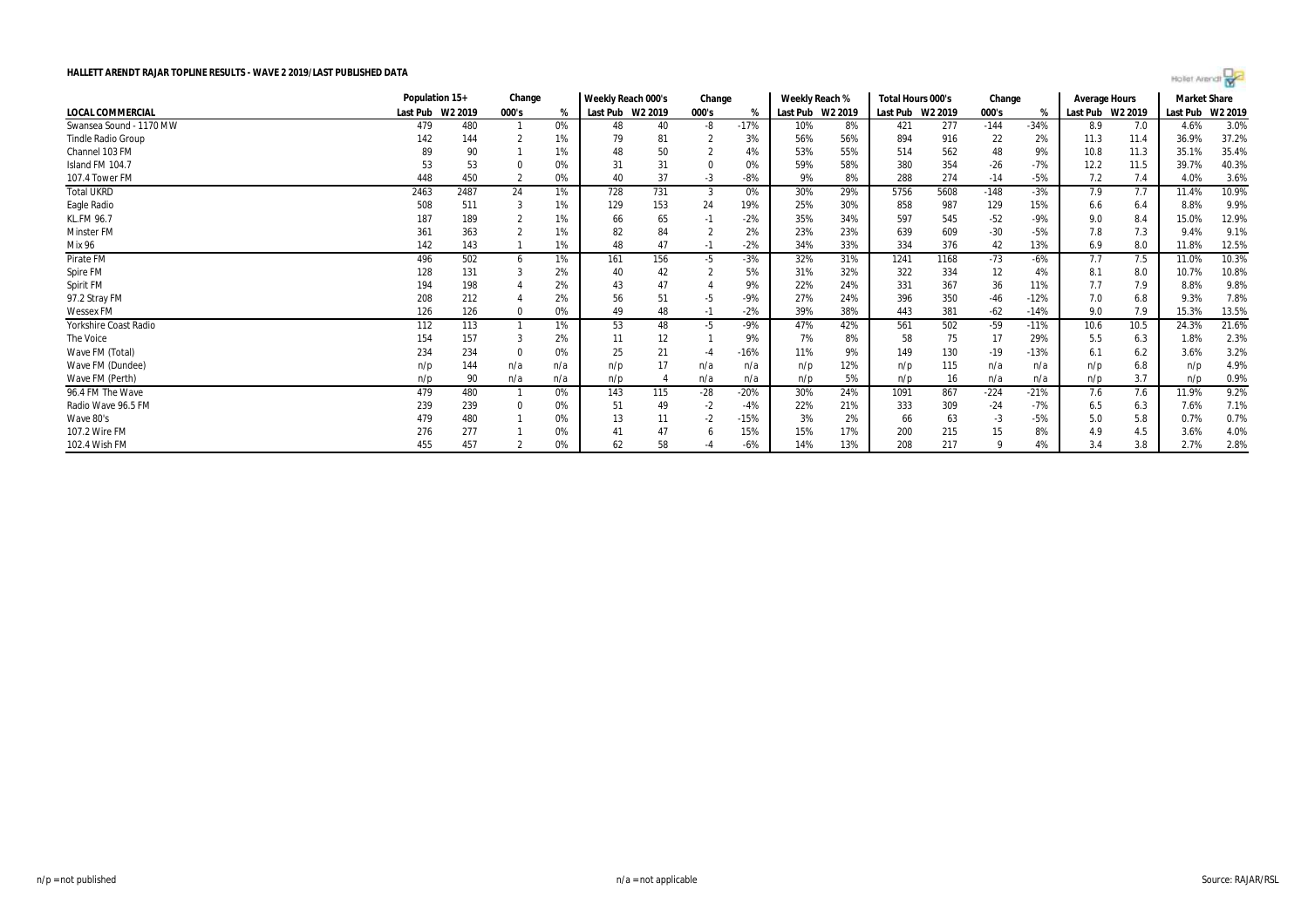|  | Agilet Arengr |  |
|--|---------------|--|
|  |               |  |

| W2 2019<br>Last Pub W2 2019<br>Last Pub W2 2019<br>W2 2019<br><b>LOCAL COMMERCIAL</b><br>Last Pub<br>W <sub>2</sub> 2019<br>000's<br>Last Pub<br>000's<br>Last Pub<br>W2 2019<br>000's<br>Last Pub<br>%<br>%<br>%<br>$-299$<br>$-7380$<br>5.3%<br><b>BBC Local Radio in England</b><br>44350<br>44595<br>245<br>1%<br>5870<br>5571<br>$-5%$<br>13%<br>12%<br>51469<br>44089<br>$-14%$<br>8.8<br>7.9<br>6.2%<br>$\overline{7}$<br>7.8<br>5.7%<br>838<br>1%<br>100<br>1%<br>12%<br>784<br>24<br>3%<br><b>BBC Radio Berkshire</b><br>831<br>99<br>- 1<br>12%<br>760<br>7.6<br>5.8%<br>3.5%<br><b>BBC Radio Bristol</b><br>924<br>10<br>$-3%$<br>683<br>$-38$<br>$-5%$<br>5.5<br>934<br>1%<br>129<br>125<br>$-4$<br>14%<br>13%<br>721<br>5.6<br>3.8%<br>$-6$<br>86<br>$-3$<br>624<br>$-81$<br>7.3<br>4.3%<br><b>BBC Radio Cambridgeshire</b><br>760<br>$-1%$<br>$-3%$<br>12%<br>11%<br>705<br>$-11%$<br>4.8%<br>766<br>89<br>8.0<br>10.7%<br><b>BBC Radio Cornwal</b><br>470<br>476<br>6<br>1%<br>115<br>118<br>3<br>3%<br>24%<br>25%<br>1337<br>1154<br>$-183$<br>$-14%$<br>11.7<br>9.8<br>12.9%<br>82<br>3.1%<br><b>BBC Coventry and Warwickshire</b><br>721<br>736<br>15<br>2%<br>79<br>3<br>4%<br>11%<br>11%<br>466<br>385<br>$-81$<br>$-17%$<br>5.9<br>4.7<br>4.0%<br>9.9%<br><b>BBC Radio Cumbria</b><br>73<br>-5<br>7%<br>18%<br>811<br>98<br>404<br>404<br>0<br>0%<br>68<br>17%<br>713<br>14%<br>10.4<br>11.1<br>9.9%<br><b>BBC Radio Derby</b><br>6<br>1%<br>7%<br>11.1%<br>664<br>670<br>138<br>148<br>10<br>21%<br>22%<br>1281<br>1390<br>109<br>9%<br>9.3<br>9.4<br>10.1%<br>9.1%<br><b>BBC Radio Devon</b><br>999<br>1008<br>9<br>1%<br>154<br>165<br>11<br>7%<br>15%<br>16%<br>1890<br>2002<br>112<br>6%<br>12.3<br>12.2<br>8.7%<br>92<br>8.0%<br>1330<br>17<br>1%<br>177<br>191<br>14<br>8%<br>13%<br>14%<br>2295<br>2387<br>4%<br>13.0<br>12.5<br><b>BBC Essex</b><br>1347<br>7.6%<br>5.0%<br><b>BBC Radio Gloucestershire</b><br>515<br>521<br>1%<br>80<br>16%<br>15%<br>587<br>564<br>$-23$<br>$-4%$<br>7.3<br>7.1<br>5.6%<br>6<br>81<br>$-1$<br>$-1%$<br>6.2%<br>522<br>97<br>19%<br>687<br>$-97$<br><b>BBC Hereford &amp; Worcester</b><br>515<br>$\overline{7}$<br>1%<br>103<br>$-6$<br>$-6%$<br>20%<br>784<br>$-12%$<br>7.1<br>7.4%<br>7.6<br>45<br>8.8%<br><b>BBC Radio Humberside</b><br>765<br>766<br>147<br>138<br>$-9$<br>$-6%$<br>19%<br>18%<br>1325<br>1370<br>3%<br>9.0<br>10.0<br>8.6%<br>$\overline{1}$<br>0%<br>8<br>$-5$<br>$-248$<br>$-15%$<br>4.2%<br>1519<br>1527<br>1%<br>193<br>188<br>$-3%$<br>13%<br>12%<br>1611<br>1363<br>7.3<br><b>BBC Radio Kent</b><br>8.3<br>5.0%<br>3<br>0%<br>4%<br>13%<br>288<br>27%<br>9.0<br>6.4%<br><b>BBC Radio Lancashire</b><br>1195<br>1198<br>144<br>150<br>6<br>12%<br>1064<br>1352<br>7.4<br>4.9%<br>3.5%<br><b>BBC Radio Leeds</b><br>$\overline{4}$<br>0%<br>222<br>196<br>$-26$<br>$-12%$<br>13%<br>12%<br>1255<br>1066<br>$-189$<br>$-15%$<br>5.6<br>5.4<br>4.2%<br>1664<br>1668<br>6.0%<br><b>BBC Radio Leicester</b><br>869<br>881<br>12<br>1%<br>161<br>169<br>8<br>5%<br>18%<br>19%<br>1299<br>1013<br>$-286$<br>$-22%$<br>7.6%<br>8.1<br>6.0<br>6<br>$-5$<br>$-77$<br>9.1%<br>564<br>570<br>1%<br>98<br>93<br>$-5%$<br>16%<br>1122<br>$-6%$<br>12.2<br>12.1<br><b>BBC Radio Lincolnshire</b><br>17%<br>1199<br>9.7%<br>$\mathbf 0$<br>0%<br>19<br>4%<br>4%<br>4%<br>1522<br>2626<br>73%<br>3.5<br>5.8<br>1.3%<br><b>BBC Radio London</b><br>12260<br>12260<br>435<br>454<br>1104<br>0.8%<br>$-20$<br>8%<br>$-458$<br>$-26%$<br>7.5<br>3.7%<br><b>BBC Radio Manchester</b><br>2261<br>2273<br>12<br>1%<br>191<br>$-10%$<br>8%<br>1745<br>1287<br>5.1%<br>171<br>9.1<br>$-35$<br>10.1%<br>1688<br>14<br>236<br>$-13%$<br>16%<br>3500<br>3514<br>14<br>12.9<br>14.9<br><b>BBC Radio Mersevside</b><br>1702<br>1%<br>271<br>14%<br>0%<br>10.6%<br>15%<br>$-78$<br>6.6%<br>1457<br>1461<br>$\overline{4}$<br>0%<br>219<br>$-3$<br>15%<br>1531<br>1453<br>$-5%$<br>7.0<br>6.8%<br><b>BBC Radio Newcastle</b><br>216<br>-1%<br>6.7<br>8.7%<br><b>BBC Radio Norfolk</b><br>794<br>799<br>-5<br>$\overline{1}$<br>21%<br>1657<br>228<br>16%<br>10.1<br>$1\%$<br>163<br>164<br>1%<br>21%<br>1429<br>8.7<br>8.4%<br>506<br>6<br>1%<br>88<br>$-2$<br>$-2%$<br>17%<br>137<br>9.9%<br><b>BBC Radio Northampton</b><br>512<br>90<br>18%<br>992<br>1129<br>14%<br>11.0<br>12.9<br>8.7%<br>299<br>823<br>831<br>8<br>1%<br>153<br>178<br>25<br>16%<br>19%<br>21%<br>1536<br>1835<br>19%<br>10.0<br>10.3<br>10.4%<br><b>BBC Radio Nottingham</b><br>9.1%<br><b>BBC Radio Oxford</b><br>540<br>74<br>$\overline{7}$<br>733<br>309<br>6.7%<br>536<br>$-4$<br>$-1%$<br>81<br>9%<br>14%<br>15%<br>424<br>73%<br>5.7<br>9.1<br>4.0%<br>4.9%<br><b>BBC Radio Sheffield</b><br>$-43$<br>$-489$<br>-30%<br>1318<br>1328<br>10<br>1%<br>214<br>171<br>-20%<br>16%<br>13%<br>1635<br>1146<br>7.7<br>6.7<br>6.9%<br>9.8%<br>410<br>8<br>2%<br>100<br>4%<br>23%<br>24%<br>766<br>$-51$<br>$-6%$<br>8.5<br>7.6<br>10.6%<br><b>BBC Radio Shropshire</b><br>418<br>96<br>$\overline{4}$<br>817<br>$\overline{2}$<br>45<br>5.4%<br><b>Total BBC Radio Solent</b><br>1819<br>1821<br>0%<br>190<br>201<br>11<br>6%<br>10%<br>11%<br>1979<br>2024<br>2%<br>10.4<br>10.1<br>5.3%<br>55<br>$-22%$<br>7.6<br>4.2%<br>459<br>$\overline{7}$<br>2%<br>59<br>$-4$<br>$-7%$<br>13%<br>12%<br>536<br>417<br>$-119$<br>5.1%<br><b>BBC</b> Somerset<br>466<br>9.0<br>7.1%<br><b>BBC Radio Stoke</b><br>622<br>626<br>1%<br>123<br>121<br>$-2$<br>$-2%$<br>19%<br>804<br>970<br>166<br>21%<br>8.0<br>$\overline{4}$<br>20%<br>6.5<br>6.0%<br><b>BBC Radio Suffolk</b><br>547<br>559<br>12<br>2%<br>0%<br>1330<br>284<br>27%<br>10.6%<br>116<br>116<br>$\overline{0}$<br>21%<br>21%<br>11.5<br>8.6%<br>1046<br>9.1<br>3.6%<br>9%<br>56<br>3%<br>2629<br>2647<br>18<br>1%<br>240<br>234<br>$-6$<br>$-3%$<br>9%<br>1948<br>2004<br>8.6<br>3.6%<br><b>BBC Sussex and BBC Surrey</b><br>8.1<br>$\overline{3}$<br>97<br>$-18%$<br>4.0%<br><b>BBC Radio Tees</b><br>793<br>796<br>0%<br>111<br>$-14$<br>$-13%$<br>14%<br>12%<br>739<br>608<br>$-131$<br>6.7<br>4.8%<br>6.3<br>$\overline{2}$<br>0%<br>7%<br>9%<br>$-12%$<br>7.1<br>3.4%<br><b>BBC Three Counties Radio</b><br>1405<br>1407<br>117<br>125<br>-8<br>8%<br>997<br>882<br>8.5<br>3.8%<br>-115<br>24<br>1%<br>9%<br>9%<br>$-143$<br>$-7%$<br>9.0<br>4.7%<br><b>BBC WM 95.6</b><br>2405<br>2429<br>220<br>214<br>$-6$<br>$-3%$<br>2056<br>1913<br>9.3<br>4.8%<br>3.7%<br><b>BBC Radio Wiltshire/Swindon</b><br>585<br>596<br>2%<br>75<br>66<br>$-9$<br>$-12%$<br>13%<br>455<br>2%<br>3.6%<br>11<br>11%<br>448<br>6.0<br>6.9<br>- 7<br>4.8%<br>539<br>545<br>6<br>1%<br>66<br>$-9$<br>$-12%$<br>14%<br>12%<br>480<br>514<br>34<br>7%<br>7.8<br>4.5%<br><b>BBC Radio York</b><br>75<br>6.4<br>53<br>$-2%$<br>17.9%<br>53<br>$\mathbf 0$<br>0%<br>17<br>17<br>0%<br>33%<br>32%<br>158<br>9.2<br><b>BBC Radio Guernsey</b><br>$\Omega$<br>162<br>9.4<br>16.9%<br>$-4$<br>1%<br>25<br>0%<br>28%<br>28%<br>225<br>14.2%<br><b>BBC Radio Jersey</b><br>89<br>90<br>25<br>226<br>0%<br>8.8<br>15.4%<br>$\overline{1}$<br>0<br>9.1<br>-1<br>6.4%<br>785<br>794<br>4895<br>5074<br><b>BBC Radio Scotland</b><br>4581<br>4592<br>0%<br>1%<br>17%<br>17%<br>179<br>4%<br>6.2<br>6.4<br>11<br>- 9<br>6.4%<br>19.0%<br><b>BBC Radio Ulster</b><br>1512<br>1516<br>490<br>503<br>13<br>3%<br>32%<br>33%<br>5284<br>$-473$<br>-9%<br>9.6<br>$\overline{4}$<br>0%<br>4811<br>10.8<br>19.8%<br><b>BBC Radio Wales</b><br>2622<br>0%<br>365<br>5<br>1%<br>7%<br>6.0%<br>2618<br>360<br>14%<br>14%<br>2953<br>3146<br>193<br>8.2<br>8.6<br>4<br>5.6% | Population 15+ | Change | Weekly Reach 000's |  | Change |  | Weekly Reach % |  | Total Hours 000's |  | Change |  | Average Hours |  | <b>Market Share</b> |  |
|----------------------------------------------------------------------------------------------------------------------------------------------------------------------------------------------------------------------------------------------------------------------------------------------------------------------------------------------------------------------------------------------------------------------------------------------------------------------------------------------------------------------------------------------------------------------------------------------------------------------------------------------------------------------------------------------------------------------------------------------------------------------------------------------------------------------------------------------------------------------------------------------------------------------------------------------------------------------------------------------------------------------------------------------------------------------------------------------------------------------------------------------------------------------------------------------------------------------------------------------------------------------------------------------------------------------------------------------------------------------------------------------------------------------------------------------------------------------------------------------------------------------------------------------------------------------------------------------------------------------------------------------------------------------------------------------------------------------------------------------------------------------------------------------------------------------------------------------------------------------------------------------------------------------------------------------------------------------------------------------------------------------------------------------------------------------------------------------------------------------------------------------------------------------------------------------------------------------------------------------------------------------------------------------------------------------------------------------------------------------------------------------------------------------------------------------------------------------------------------------------------------------------------------------------------------------------------------------------------------------------------------------------------------------------------------------------------------------------------------------------------------------------------------------------------------------------------------------------------------------------------------------------------------------------------------------------------------------------------------------------------------------------------------------------------------------------------------------------------------------------------------------------------------------------------------------------------------------------------------------------------------------------------------------------------------------------------------------------------------------------------------------------------------------------------------------------------------------------------------------------------------------------------------------------------------------------------------------------------------------------------------------------------------------------------------------------------------------------------------------------------------------------------------------------------------------------------------------------------------------------------------------------------------------------------------------------------------------------------------------------------------------------------------------------------------------------------------------------------------------------------------------------------------------------------------------------------------------------------------------------------------------------------------------------------------------------------------------------------------------------------------------------------------------------------------------------------------------------------------------------------------------------------------------------------------------------------------------------------------------------------------------------------------------------------------------------------------------------------------------------------------------------------------------------------------------------------------------------------------------------------------------------------------------------------------------------------------------------------------------------------------------------------------------------------------------------------------------------------------------------------------------------------------------------------------------------------------------------------------------------------------------------------------------------------------------------------------------------------------------------------------------------------------------------------------------------------------------------------------------------------------------------------------------------------------------------------------------------------------------------------------------------------------------------------------------------------------------------------------------------------------------------------------------------------------------------------------------------------------------------------------------------------------------------------------------------------------------------------------------------------------------------------------------------------------------------------------------------------------------------------------------------------------------------------------------------------------------------------------------------------------------------------------------------------------------------------------------------------------------------------------------------------------------------------------------------------------------------------------------------------------------------------------------------------------------------------------------------------------------------------------------------------------------------------------------------------------------------------------------------------------------------------------------------------------------------------------------------------------------------------------------------------------------------------------------------------------------------------------------------------------------------------------------------------------------------------------------------------------------------------------------------------------------------------------------------------------------------------------------------------------------------------------------------------------------------------------------------------------------------------------------------------------------------------------------------------------------------------------------------------------------------------------------------------------------------------------------------------------------|----------------|--------|--------------------|--|--------|--|----------------|--|-------------------|--|--------|--|---------------|--|---------------------|--|
|                                                                                                                                                                                                                                                                                                                                                                                                                                                                                                                                                                                                                                                                                                                                                                                                                                                                                                                                                                                                                                                                                                                                                                                                                                                                                                                                                                                                                                                                                                                                                                                                                                                                                                                                                                                                                                                                                                                                                                                                                                                                                                                                                                                                                                                                                                                                                                                                                                                                                                                                                                                                                                                                                                                                                                                                                                                                                                                                                                                                                                                                                                                                                                                                                                                                                                                                                                                                                                                                                                                                                                                                                                                                                                                                                                                                                                                                                                                                                                                                                                                                                                                                                                                                                                                                                                                                                                                                                                                                                                                                                                                                                                                                                                                                                                                                                                                                                                                                                                                                                                                                                                                                                                                                                                                                                                                                                                                                                                                                                                                                                                                                                                                                                                                                                                                                                                                                                                                                                                                                                                                                                                                                                                                                                                                                                                                                                                                                                                                                                                                                                                                                                                                                                                                                                                                                                                                                                                                                                                                                                                                                                                                                                                                                                                                                                                                                                                                                                                                                                                                                                                                                                      |                |        |                    |  |        |  |                |  |                   |  |        |  |               |  |                     |  |
|                                                                                                                                                                                                                                                                                                                                                                                                                                                                                                                                                                                                                                                                                                                                                                                                                                                                                                                                                                                                                                                                                                                                                                                                                                                                                                                                                                                                                                                                                                                                                                                                                                                                                                                                                                                                                                                                                                                                                                                                                                                                                                                                                                                                                                                                                                                                                                                                                                                                                                                                                                                                                                                                                                                                                                                                                                                                                                                                                                                                                                                                                                                                                                                                                                                                                                                                                                                                                                                                                                                                                                                                                                                                                                                                                                                                                                                                                                                                                                                                                                                                                                                                                                                                                                                                                                                                                                                                                                                                                                                                                                                                                                                                                                                                                                                                                                                                                                                                                                                                                                                                                                                                                                                                                                                                                                                                                                                                                                                                                                                                                                                                                                                                                                                                                                                                                                                                                                                                                                                                                                                                                                                                                                                                                                                                                                                                                                                                                                                                                                                                                                                                                                                                                                                                                                                                                                                                                                                                                                                                                                                                                                                                                                                                                                                                                                                                                                                                                                                                                                                                                                                                                      |                |        |                    |  |        |  |                |  |                   |  |        |  |               |  |                     |  |
|                                                                                                                                                                                                                                                                                                                                                                                                                                                                                                                                                                                                                                                                                                                                                                                                                                                                                                                                                                                                                                                                                                                                                                                                                                                                                                                                                                                                                                                                                                                                                                                                                                                                                                                                                                                                                                                                                                                                                                                                                                                                                                                                                                                                                                                                                                                                                                                                                                                                                                                                                                                                                                                                                                                                                                                                                                                                                                                                                                                                                                                                                                                                                                                                                                                                                                                                                                                                                                                                                                                                                                                                                                                                                                                                                                                                                                                                                                                                                                                                                                                                                                                                                                                                                                                                                                                                                                                                                                                                                                                                                                                                                                                                                                                                                                                                                                                                                                                                                                                                                                                                                                                                                                                                                                                                                                                                                                                                                                                                                                                                                                                                                                                                                                                                                                                                                                                                                                                                                                                                                                                                                                                                                                                                                                                                                                                                                                                                                                                                                                                                                                                                                                                                                                                                                                                                                                                                                                                                                                                                                                                                                                                                                                                                                                                                                                                                                                                                                                                                                                                                                                                                                      |                |        |                    |  |        |  |                |  |                   |  |        |  |               |  |                     |  |
|                                                                                                                                                                                                                                                                                                                                                                                                                                                                                                                                                                                                                                                                                                                                                                                                                                                                                                                                                                                                                                                                                                                                                                                                                                                                                                                                                                                                                                                                                                                                                                                                                                                                                                                                                                                                                                                                                                                                                                                                                                                                                                                                                                                                                                                                                                                                                                                                                                                                                                                                                                                                                                                                                                                                                                                                                                                                                                                                                                                                                                                                                                                                                                                                                                                                                                                                                                                                                                                                                                                                                                                                                                                                                                                                                                                                                                                                                                                                                                                                                                                                                                                                                                                                                                                                                                                                                                                                                                                                                                                                                                                                                                                                                                                                                                                                                                                                                                                                                                                                                                                                                                                                                                                                                                                                                                                                                                                                                                                                                                                                                                                                                                                                                                                                                                                                                                                                                                                                                                                                                                                                                                                                                                                                                                                                                                                                                                                                                                                                                                                                                                                                                                                                                                                                                                                                                                                                                                                                                                                                                                                                                                                                                                                                                                                                                                                                                                                                                                                                                                                                                                                                                      |                |        |                    |  |        |  |                |  |                   |  |        |  |               |  |                     |  |
|                                                                                                                                                                                                                                                                                                                                                                                                                                                                                                                                                                                                                                                                                                                                                                                                                                                                                                                                                                                                                                                                                                                                                                                                                                                                                                                                                                                                                                                                                                                                                                                                                                                                                                                                                                                                                                                                                                                                                                                                                                                                                                                                                                                                                                                                                                                                                                                                                                                                                                                                                                                                                                                                                                                                                                                                                                                                                                                                                                                                                                                                                                                                                                                                                                                                                                                                                                                                                                                                                                                                                                                                                                                                                                                                                                                                                                                                                                                                                                                                                                                                                                                                                                                                                                                                                                                                                                                                                                                                                                                                                                                                                                                                                                                                                                                                                                                                                                                                                                                                                                                                                                                                                                                                                                                                                                                                                                                                                                                                                                                                                                                                                                                                                                                                                                                                                                                                                                                                                                                                                                                                                                                                                                                                                                                                                                                                                                                                                                                                                                                                                                                                                                                                                                                                                                                                                                                                                                                                                                                                                                                                                                                                                                                                                                                                                                                                                                                                                                                                                                                                                                                                                      |                |        |                    |  |        |  |                |  |                   |  |        |  |               |  |                     |  |
|                                                                                                                                                                                                                                                                                                                                                                                                                                                                                                                                                                                                                                                                                                                                                                                                                                                                                                                                                                                                                                                                                                                                                                                                                                                                                                                                                                                                                                                                                                                                                                                                                                                                                                                                                                                                                                                                                                                                                                                                                                                                                                                                                                                                                                                                                                                                                                                                                                                                                                                                                                                                                                                                                                                                                                                                                                                                                                                                                                                                                                                                                                                                                                                                                                                                                                                                                                                                                                                                                                                                                                                                                                                                                                                                                                                                                                                                                                                                                                                                                                                                                                                                                                                                                                                                                                                                                                                                                                                                                                                                                                                                                                                                                                                                                                                                                                                                                                                                                                                                                                                                                                                                                                                                                                                                                                                                                                                                                                                                                                                                                                                                                                                                                                                                                                                                                                                                                                                                                                                                                                                                                                                                                                                                                                                                                                                                                                                                                                                                                                                                                                                                                                                                                                                                                                                                                                                                                                                                                                                                                                                                                                                                                                                                                                                                                                                                                                                                                                                                                                                                                                                                                      |                |        |                    |  |        |  |                |  |                   |  |        |  |               |  |                     |  |
|                                                                                                                                                                                                                                                                                                                                                                                                                                                                                                                                                                                                                                                                                                                                                                                                                                                                                                                                                                                                                                                                                                                                                                                                                                                                                                                                                                                                                                                                                                                                                                                                                                                                                                                                                                                                                                                                                                                                                                                                                                                                                                                                                                                                                                                                                                                                                                                                                                                                                                                                                                                                                                                                                                                                                                                                                                                                                                                                                                                                                                                                                                                                                                                                                                                                                                                                                                                                                                                                                                                                                                                                                                                                                                                                                                                                                                                                                                                                                                                                                                                                                                                                                                                                                                                                                                                                                                                                                                                                                                                                                                                                                                                                                                                                                                                                                                                                                                                                                                                                                                                                                                                                                                                                                                                                                                                                                                                                                                                                                                                                                                                                                                                                                                                                                                                                                                                                                                                                                                                                                                                                                                                                                                                                                                                                                                                                                                                                                                                                                                                                                                                                                                                                                                                                                                                                                                                                                                                                                                                                                                                                                                                                                                                                                                                                                                                                                                                                                                                                                                                                                                                                                      |                |        |                    |  |        |  |                |  |                   |  |        |  |               |  |                     |  |
|                                                                                                                                                                                                                                                                                                                                                                                                                                                                                                                                                                                                                                                                                                                                                                                                                                                                                                                                                                                                                                                                                                                                                                                                                                                                                                                                                                                                                                                                                                                                                                                                                                                                                                                                                                                                                                                                                                                                                                                                                                                                                                                                                                                                                                                                                                                                                                                                                                                                                                                                                                                                                                                                                                                                                                                                                                                                                                                                                                                                                                                                                                                                                                                                                                                                                                                                                                                                                                                                                                                                                                                                                                                                                                                                                                                                                                                                                                                                                                                                                                                                                                                                                                                                                                                                                                                                                                                                                                                                                                                                                                                                                                                                                                                                                                                                                                                                                                                                                                                                                                                                                                                                                                                                                                                                                                                                                                                                                                                                                                                                                                                                                                                                                                                                                                                                                                                                                                                                                                                                                                                                                                                                                                                                                                                                                                                                                                                                                                                                                                                                                                                                                                                                                                                                                                                                                                                                                                                                                                                                                                                                                                                                                                                                                                                                                                                                                                                                                                                                                                                                                                                                                      |                |        |                    |  |        |  |                |  |                   |  |        |  |               |  |                     |  |
|                                                                                                                                                                                                                                                                                                                                                                                                                                                                                                                                                                                                                                                                                                                                                                                                                                                                                                                                                                                                                                                                                                                                                                                                                                                                                                                                                                                                                                                                                                                                                                                                                                                                                                                                                                                                                                                                                                                                                                                                                                                                                                                                                                                                                                                                                                                                                                                                                                                                                                                                                                                                                                                                                                                                                                                                                                                                                                                                                                                                                                                                                                                                                                                                                                                                                                                                                                                                                                                                                                                                                                                                                                                                                                                                                                                                                                                                                                                                                                                                                                                                                                                                                                                                                                                                                                                                                                                                                                                                                                                                                                                                                                                                                                                                                                                                                                                                                                                                                                                                                                                                                                                                                                                                                                                                                                                                                                                                                                                                                                                                                                                                                                                                                                                                                                                                                                                                                                                                                                                                                                                                                                                                                                                                                                                                                                                                                                                                                                                                                                                                                                                                                                                                                                                                                                                                                                                                                                                                                                                                                                                                                                                                                                                                                                                                                                                                                                                                                                                                                                                                                                                                                      |                |        |                    |  |        |  |                |  |                   |  |        |  |               |  |                     |  |
|                                                                                                                                                                                                                                                                                                                                                                                                                                                                                                                                                                                                                                                                                                                                                                                                                                                                                                                                                                                                                                                                                                                                                                                                                                                                                                                                                                                                                                                                                                                                                                                                                                                                                                                                                                                                                                                                                                                                                                                                                                                                                                                                                                                                                                                                                                                                                                                                                                                                                                                                                                                                                                                                                                                                                                                                                                                                                                                                                                                                                                                                                                                                                                                                                                                                                                                                                                                                                                                                                                                                                                                                                                                                                                                                                                                                                                                                                                                                                                                                                                                                                                                                                                                                                                                                                                                                                                                                                                                                                                                                                                                                                                                                                                                                                                                                                                                                                                                                                                                                                                                                                                                                                                                                                                                                                                                                                                                                                                                                                                                                                                                                                                                                                                                                                                                                                                                                                                                                                                                                                                                                                                                                                                                                                                                                                                                                                                                                                                                                                                                                                                                                                                                                                                                                                                                                                                                                                                                                                                                                                                                                                                                                                                                                                                                                                                                                                                                                                                                                                                                                                                                                                      |                |        |                    |  |        |  |                |  |                   |  |        |  |               |  |                     |  |
|                                                                                                                                                                                                                                                                                                                                                                                                                                                                                                                                                                                                                                                                                                                                                                                                                                                                                                                                                                                                                                                                                                                                                                                                                                                                                                                                                                                                                                                                                                                                                                                                                                                                                                                                                                                                                                                                                                                                                                                                                                                                                                                                                                                                                                                                                                                                                                                                                                                                                                                                                                                                                                                                                                                                                                                                                                                                                                                                                                                                                                                                                                                                                                                                                                                                                                                                                                                                                                                                                                                                                                                                                                                                                                                                                                                                                                                                                                                                                                                                                                                                                                                                                                                                                                                                                                                                                                                                                                                                                                                                                                                                                                                                                                                                                                                                                                                                                                                                                                                                                                                                                                                                                                                                                                                                                                                                                                                                                                                                                                                                                                                                                                                                                                                                                                                                                                                                                                                                                                                                                                                                                                                                                                                                                                                                                                                                                                                                                                                                                                                                                                                                                                                                                                                                                                                                                                                                                                                                                                                                                                                                                                                                                                                                                                                                                                                                                                                                                                                                                                                                                                                                                      |                |        |                    |  |        |  |                |  |                   |  |        |  |               |  |                     |  |
|                                                                                                                                                                                                                                                                                                                                                                                                                                                                                                                                                                                                                                                                                                                                                                                                                                                                                                                                                                                                                                                                                                                                                                                                                                                                                                                                                                                                                                                                                                                                                                                                                                                                                                                                                                                                                                                                                                                                                                                                                                                                                                                                                                                                                                                                                                                                                                                                                                                                                                                                                                                                                                                                                                                                                                                                                                                                                                                                                                                                                                                                                                                                                                                                                                                                                                                                                                                                                                                                                                                                                                                                                                                                                                                                                                                                                                                                                                                                                                                                                                                                                                                                                                                                                                                                                                                                                                                                                                                                                                                                                                                                                                                                                                                                                                                                                                                                                                                                                                                                                                                                                                                                                                                                                                                                                                                                                                                                                                                                                                                                                                                                                                                                                                                                                                                                                                                                                                                                                                                                                                                                                                                                                                                                                                                                                                                                                                                                                                                                                                                                                                                                                                                                                                                                                                                                                                                                                                                                                                                                                                                                                                                                                                                                                                                                                                                                                                                                                                                                                                                                                                                                                      |                |        |                    |  |        |  |                |  |                   |  |        |  |               |  |                     |  |
|                                                                                                                                                                                                                                                                                                                                                                                                                                                                                                                                                                                                                                                                                                                                                                                                                                                                                                                                                                                                                                                                                                                                                                                                                                                                                                                                                                                                                                                                                                                                                                                                                                                                                                                                                                                                                                                                                                                                                                                                                                                                                                                                                                                                                                                                                                                                                                                                                                                                                                                                                                                                                                                                                                                                                                                                                                                                                                                                                                                                                                                                                                                                                                                                                                                                                                                                                                                                                                                                                                                                                                                                                                                                                                                                                                                                                                                                                                                                                                                                                                                                                                                                                                                                                                                                                                                                                                                                                                                                                                                                                                                                                                                                                                                                                                                                                                                                                                                                                                                                                                                                                                                                                                                                                                                                                                                                                                                                                                                                                                                                                                                                                                                                                                                                                                                                                                                                                                                                                                                                                                                                                                                                                                                                                                                                                                                                                                                                                                                                                                                                                                                                                                                                                                                                                                                                                                                                                                                                                                                                                                                                                                                                                                                                                                                                                                                                                                                                                                                                                                                                                                                                                      |                |        |                    |  |        |  |                |  |                   |  |        |  |               |  |                     |  |
|                                                                                                                                                                                                                                                                                                                                                                                                                                                                                                                                                                                                                                                                                                                                                                                                                                                                                                                                                                                                                                                                                                                                                                                                                                                                                                                                                                                                                                                                                                                                                                                                                                                                                                                                                                                                                                                                                                                                                                                                                                                                                                                                                                                                                                                                                                                                                                                                                                                                                                                                                                                                                                                                                                                                                                                                                                                                                                                                                                                                                                                                                                                                                                                                                                                                                                                                                                                                                                                                                                                                                                                                                                                                                                                                                                                                                                                                                                                                                                                                                                                                                                                                                                                                                                                                                                                                                                                                                                                                                                                                                                                                                                                                                                                                                                                                                                                                                                                                                                                                                                                                                                                                                                                                                                                                                                                                                                                                                                                                                                                                                                                                                                                                                                                                                                                                                                                                                                                                                                                                                                                                                                                                                                                                                                                                                                                                                                                                                                                                                                                                                                                                                                                                                                                                                                                                                                                                                                                                                                                                                                                                                                                                                                                                                                                                                                                                                                                                                                                                                                                                                                                                                      |                |        |                    |  |        |  |                |  |                   |  |        |  |               |  |                     |  |
|                                                                                                                                                                                                                                                                                                                                                                                                                                                                                                                                                                                                                                                                                                                                                                                                                                                                                                                                                                                                                                                                                                                                                                                                                                                                                                                                                                                                                                                                                                                                                                                                                                                                                                                                                                                                                                                                                                                                                                                                                                                                                                                                                                                                                                                                                                                                                                                                                                                                                                                                                                                                                                                                                                                                                                                                                                                                                                                                                                                                                                                                                                                                                                                                                                                                                                                                                                                                                                                                                                                                                                                                                                                                                                                                                                                                                                                                                                                                                                                                                                                                                                                                                                                                                                                                                                                                                                                                                                                                                                                                                                                                                                                                                                                                                                                                                                                                                                                                                                                                                                                                                                                                                                                                                                                                                                                                                                                                                                                                                                                                                                                                                                                                                                                                                                                                                                                                                                                                                                                                                                                                                                                                                                                                                                                                                                                                                                                                                                                                                                                                                                                                                                                                                                                                                                                                                                                                                                                                                                                                                                                                                                                                                                                                                                                                                                                                                                                                                                                                                                                                                                                                                      |                |        |                    |  |        |  |                |  |                   |  |        |  |               |  |                     |  |
|                                                                                                                                                                                                                                                                                                                                                                                                                                                                                                                                                                                                                                                                                                                                                                                                                                                                                                                                                                                                                                                                                                                                                                                                                                                                                                                                                                                                                                                                                                                                                                                                                                                                                                                                                                                                                                                                                                                                                                                                                                                                                                                                                                                                                                                                                                                                                                                                                                                                                                                                                                                                                                                                                                                                                                                                                                                                                                                                                                                                                                                                                                                                                                                                                                                                                                                                                                                                                                                                                                                                                                                                                                                                                                                                                                                                                                                                                                                                                                                                                                                                                                                                                                                                                                                                                                                                                                                                                                                                                                                                                                                                                                                                                                                                                                                                                                                                                                                                                                                                                                                                                                                                                                                                                                                                                                                                                                                                                                                                                                                                                                                                                                                                                                                                                                                                                                                                                                                                                                                                                                                                                                                                                                                                                                                                                                                                                                                                                                                                                                                                                                                                                                                                                                                                                                                                                                                                                                                                                                                                                                                                                                                                                                                                                                                                                                                                                                                                                                                                                                                                                                                                                      |                |        |                    |  |        |  |                |  |                   |  |        |  |               |  |                     |  |
|                                                                                                                                                                                                                                                                                                                                                                                                                                                                                                                                                                                                                                                                                                                                                                                                                                                                                                                                                                                                                                                                                                                                                                                                                                                                                                                                                                                                                                                                                                                                                                                                                                                                                                                                                                                                                                                                                                                                                                                                                                                                                                                                                                                                                                                                                                                                                                                                                                                                                                                                                                                                                                                                                                                                                                                                                                                                                                                                                                                                                                                                                                                                                                                                                                                                                                                                                                                                                                                                                                                                                                                                                                                                                                                                                                                                                                                                                                                                                                                                                                                                                                                                                                                                                                                                                                                                                                                                                                                                                                                                                                                                                                                                                                                                                                                                                                                                                                                                                                                                                                                                                                                                                                                                                                                                                                                                                                                                                                                                                                                                                                                                                                                                                                                                                                                                                                                                                                                                                                                                                                                                                                                                                                                                                                                                                                                                                                                                                                                                                                                                                                                                                                                                                                                                                                                                                                                                                                                                                                                                                                                                                                                                                                                                                                                                                                                                                                                                                                                                                                                                                                                                                      |                |        |                    |  |        |  |                |  |                   |  |        |  |               |  |                     |  |
|                                                                                                                                                                                                                                                                                                                                                                                                                                                                                                                                                                                                                                                                                                                                                                                                                                                                                                                                                                                                                                                                                                                                                                                                                                                                                                                                                                                                                                                                                                                                                                                                                                                                                                                                                                                                                                                                                                                                                                                                                                                                                                                                                                                                                                                                                                                                                                                                                                                                                                                                                                                                                                                                                                                                                                                                                                                                                                                                                                                                                                                                                                                                                                                                                                                                                                                                                                                                                                                                                                                                                                                                                                                                                                                                                                                                                                                                                                                                                                                                                                                                                                                                                                                                                                                                                                                                                                                                                                                                                                                                                                                                                                                                                                                                                                                                                                                                                                                                                                                                                                                                                                                                                                                                                                                                                                                                                                                                                                                                                                                                                                                                                                                                                                                                                                                                                                                                                                                                                                                                                                                                                                                                                                                                                                                                                                                                                                                                                                                                                                                                                                                                                                                                                                                                                                                                                                                                                                                                                                                                                                                                                                                                                                                                                                                                                                                                                                                                                                                                                                                                                                                                                      |                |        |                    |  |        |  |                |  |                   |  |        |  |               |  |                     |  |
|                                                                                                                                                                                                                                                                                                                                                                                                                                                                                                                                                                                                                                                                                                                                                                                                                                                                                                                                                                                                                                                                                                                                                                                                                                                                                                                                                                                                                                                                                                                                                                                                                                                                                                                                                                                                                                                                                                                                                                                                                                                                                                                                                                                                                                                                                                                                                                                                                                                                                                                                                                                                                                                                                                                                                                                                                                                                                                                                                                                                                                                                                                                                                                                                                                                                                                                                                                                                                                                                                                                                                                                                                                                                                                                                                                                                                                                                                                                                                                                                                                                                                                                                                                                                                                                                                                                                                                                                                                                                                                                                                                                                                                                                                                                                                                                                                                                                                                                                                                                                                                                                                                                                                                                                                                                                                                                                                                                                                                                                                                                                                                                                                                                                                                                                                                                                                                                                                                                                                                                                                                                                                                                                                                                                                                                                                                                                                                                                                                                                                                                                                                                                                                                                                                                                                                                                                                                                                                                                                                                                                                                                                                                                                                                                                                                                                                                                                                                                                                                                                                                                                                                                                      |                |        |                    |  |        |  |                |  |                   |  |        |  |               |  |                     |  |
|                                                                                                                                                                                                                                                                                                                                                                                                                                                                                                                                                                                                                                                                                                                                                                                                                                                                                                                                                                                                                                                                                                                                                                                                                                                                                                                                                                                                                                                                                                                                                                                                                                                                                                                                                                                                                                                                                                                                                                                                                                                                                                                                                                                                                                                                                                                                                                                                                                                                                                                                                                                                                                                                                                                                                                                                                                                                                                                                                                                                                                                                                                                                                                                                                                                                                                                                                                                                                                                                                                                                                                                                                                                                                                                                                                                                                                                                                                                                                                                                                                                                                                                                                                                                                                                                                                                                                                                                                                                                                                                                                                                                                                                                                                                                                                                                                                                                                                                                                                                                                                                                                                                                                                                                                                                                                                                                                                                                                                                                                                                                                                                                                                                                                                                                                                                                                                                                                                                                                                                                                                                                                                                                                                                                                                                                                                                                                                                                                                                                                                                                                                                                                                                                                                                                                                                                                                                                                                                                                                                                                                                                                                                                                                                                                                                                                                                                                                                                                                                                                                                                                                                                                      |                |        |                    |  |        |  |                |  |                   |  |        |  |               |  |                     |  |
|                                                                                                                                                                                                                                                                                                                                                                                                                                                                                                                                                                                                                                                                                                                                                                                                                                                                                                                                                                                                                                                                                                                                                                                                                                                                                                                                                                                                                                                                                                                                                                                                                                                                                                                                                                                                                                                                                                                                                                                                                                                                                                                                                                                                                                                                                                                                                                                                                                                                                                                                                                                                                                                                                                                                                                                                                                                                                                                                                                                                                                                                                                                                                                                                                                                                                                                                                                                                                                                                                                                                                                                                                                                                                                                                                                                                                                                                                                                                                                                                                                                                                                                                                                                                                                                                                                                                                                                                                                                                                                                                                                                                                                                                                                                                                                                                                                                                                                                                                                                                                                                                                                                                                                                                                                                                                                                                                                                                                                                                                                                                                                                                                                                                                                                                                                                                                                                                                                                                                                                                                                                                                                                                                                                                                                                                                                                                                                                                                                                                                                                                                                                                                                                                                                                                                                                                                                                                                                                                                                                                                                                                                                                                                                                                                                                                                                                                                                                                                                                                                                                                                                                                                      |                |        |                    |  |        |  |                |  |                   |  |        |  |               |  |                     |  |
|                                                                                                                                                                                                                                                                                                                                                                                                                                                                                                                                                                                                                                                                                                                                                                                                                                                                                                                                                                                                                                                                                                                                                                                                                                                                                                                                                                                                                                                                                                                                                                                                                                                                                                                                                                                                                                                                                                                                                                                                                                                                                                                                                                                                                                                                                                                                                                                                                                                                                                                                                                                                                                                                                                                                                                                                                                                                                                                                                                                                                                                                                                                                                                                                                                                                                                                                                                                                                                                                                                                                                                                                                                                                                                                                                                                                                                                                                                                                                                                                                                                                                                                                                                                                                                                                                                                                                                                                                                                                                                                                                                                                                                                                                                                                                                                                                                                                                                                                                                                                                                                                                                                                                                                                                                                                                                                                                                                                                                                                                                                                                                                                                                                                                                                                                                                                                                                                                                                                                                                                                                                                                                                                                                                                                                                                                                                                                                                                                                                                                                                                                                                                                                                                                                                                                                                                                                                                                                                                                                                                                                                                                                                                                                                                                                                                                                                                                                                                                                                                                                                                                                                                                      |                |        |                    |  |        |  |                |  |                   |  |        |  |               |  |                     |  |
|                                                                                                                                                                                                                                                                                                                                                                                                                                                                                                                                                                                                                                                                                                                                                                                                                                                                                                                                                                                                                                                                                                                                                                                                                                                                                                                                                                                                                                                                                                                                                                                                                                                                                                                                                                                                                                                                                                                                                                                                                                                                                                                                                                                                                                                                                                                                                                                                                                                                                                                                                                                                                                                                                                                                                                                                                                                                                                                                                                                                                                                                                                                                                                                                                                                                                                                                                                                                                                                                                                                                                                                                                                                                                                                                                                                                                                                                                                                                                                                                                                                                                                                                                                                                                                                                                                                                                                                                                                                                                                                                                                                                                                                                                                                                                                                                                                                                                                                                                                                                                                                                                                                                                                                                                                                                                                                                                                                                                                                                                                                                                                                                                                                                                                                                                                                                                                                                                                                                                                                                                                                                                                                                                                                                                                                                                                                                                                                                                                                                                                                                                                                                                                                                                                                                                                                                                                                                                                                                                                                                                                                                                                                                                                                                                                                                                                                                                                                                                                                                                                                                                                                                                      |                |        |                    |  |        |  |                |  |                   |  |        |  |               |  |                     |  |
|                                                                                                                                                                                                                                                                                                                                                                                                                                                                                                                                                                                                                                                                                                                                                                                                                                                                                                                                                                                                                                                                                                                                                                                                                                                                                                                                                                                                                                                                                                                                                                                                                                                                                                                                                                                                                                                                                                                                                                                                                                                                                                                                                                                                                                                                                                                                                                                                                                                                                                                                                                                                                                                                                                                                                                                                                                                                                                                                                                                                                                                                                                                                                                                                                                                                                                                                                                                                                                                                                                                                                                                                                                                                                                                                                                                                                                                                                                                                                                                                                                                                                                                                                                                                                                                                                                                                                                                                                                                                                                                                                                                                                                                                                                                                                                                                                                                                                                                                                                                                                                                                                                                                                                                                                                                                                                                                                                                                                                                                                                                                                                                                                                                                                                                                                                                                                                                                                                                                                                                                                                                                                                                                                                                                                                                                                                                                                                                                                                                                                                                                                                                                                                                                                                                                                                                                                                                                                                                                                                                                                                                                                                                                                                                                                                                                                                                                                                                                                                                                                                                                                                                                                      |                |        |                    |  |        |  |                |  |                   |  |        |  |               |  |                     |  |
|                                                                                                                                                                                                                                                                                                                                                                                                                                                                                                                                                                                                                                                                                                                                                                                                                                                                                                                                                                                                                                                                                                                                                                                                                                                                                                                                                                                                                                                                                                                                                                                                                                                                                                                                                                                                                                                                                                                                                                                                                                                                                                                                                                                                                                                                                                                                                                                                                                                                                                                                                                                                                                                                                                                                                                                                                                                                                                                                                                                                                                                                                                                                                                                                                                                                                                                                                                                                                                                                                                                                                                                                                                                                                                                                                                                                                                                                                                                                                                                                                                                                                                                                                                                                                                                                                                                                                                                                                                                                                                                                                                                                                                                                                                                                                                                                                                                                                                                                                                                                                                                                                                                                                                                                                                                                                                                                                                                                                                                                                                                                                                                                                                                                                                                                                                                                                                                                                                                                                                                                                                                                                                                                                                                                                                                                                                                                                                                                                                                                                                                                                                                                                                                                                                                                                                                                                                                                                                                                                                                                                                                                                                                                                                                                                                                                                                                                                                                                                                                                                                                                                                                                                      |                |        |                    |  |        |  |                |  |                   |  |        |  |               |  |                     |  |
|                                                                                                                                                                                                                                                                                                                                                                                                                                                                                                                                                                                                                                                                                                                                                                                                                                                                                                                                                                                                                                                                                                                                                                                                                                                                                                                                                                                                                                                                                                                                                                                                                                                                                                                                                                                                                                                                                                                                                                                                                                                                                                                                                                                                                                                                                                                                                                                                                                                                                                                                                                                                                                                                                                                                                                                                                                                                                                                                                                                                                                                                                                                                                                                                                                                                                                                                                                                                                                                                                                                                                                                                                                                                                                                                                                                                                                                                                                                                                                                                                                                                                                                                                                                                                                                                                                                                                                                                                                                                                                                                                                                                                                                                                                                                                                                                                                                                                                                                                                                                                                                                                                                                                                                                                                                                                                                                                                                                                                                                                                                                                                                                                                                                                                                                                                                                                                                                                                                                                                                                                                                                                                                                                                                                                                                                                                                                                                                                                                                                                                                                                                                                                                                                                                                                                                                                                                                                                                                                                                                                                                                                                                                                                                                                                                                                                                                                                                                                                                                                                                                                                                                                                      |                |        |                    |  |        |  |                |  |                   |  |        |  |               |  |                     |  |
|                                                                                                                                                                                                                                                                                                                                                                                                                                                                                                                                                                                                                                                                                                                                                                                                                                                                                                                                                                                                                                                                                                                                                                                                                                                                                                                                                                                                                                                                                                                                                                                                                                                                                                                                                                                                                                                                                                                                                                                                                                                                                                                                                                                                                                                                                                                                                                                                                                                                                                                                                                                                                                                                                                                                                                                                                                                                                                                                                                                                                                                                                                                                                                                                                                                                                                                                                                                                                                                                                                                                                                                                                                                                                                                                                                                                                                                                                                                                                                                                                                                                                                                                                                                                                                                                                                                                                                                                                                                                                                                                                                                                                                                                                                                                                                                                                                                                                                                                                                                                                                                                                                                                                                                                                                                                                                                                                                                                                                                                                                                                                                                                                                                                                                                                                                                                                                                                                                                                                                                                                                                                                                                                                                                                                                                                                                                                                                                                                                                                                                                                                                                                                                                                                                                                                                                                                                                                                                                                                                                                                                                                                                                                                                                                                                                                                                                                                                                                                                                                                                                                                                                                                      |                |        |                    |  |        |  |                |  |                   |  |        |  |               |  |                     |  |
|                                                                                                                                                                                                                                                                                                                                                                                                                                                                                                                                                                                                                                                                                                                                                                                                                                                                                                                                                                                                                                                                                                                                                                                                                                                                                                                                                                                                                                                                                                                                                                                                                                                                                                                                                                                                                                                                                                                                                                                                                                                                                                                                                                                                                                                                                                                                                                                                                                                                                                                                                                                                                                                                                                                                                                                                                                                                                                                                                                                                                                                                                                                                                                                                                                                                                                                                                                                                                                                                                                                                                                                                                                                                                                                                                                                                                                                                                                                                                                                                                                                                                                                                                                                                                                                                                                                                                                                                                                                                                                                                                                                                                                                                                                                                                                                                                                                                                                                                                                                                                                                                                                                                                                                                                                                                                                                                                                                                                                                                                                                                                                                                                                                                                                                                                                                                                                                                                                                                                                                                                                                                                                                                                                                                                                                                                                                                                                                                                                                                                                                                                                                                                                                                                                                                                                                                                                                                                                                                                                                                                                                                                                                                                                                                                                                                                                                                                                                                                                                                                                                                                                                                                      |                |        |                    |  |        |  |                |  |                   |  |        |  |               |  |                     |  |
|                                                                                                                                                                                                                                                                                                                                                                                                                                                                                                                                                                                                                                                                                                                                                                                                                                                                                                                                                                                                                                                                                                                                                                                                                                                                                                                                                                                                                                                                                                                                                                                                                                                                                                                                                                                                                                                                                                                                                                                                                                                                                                                                                                                                                                                                                                                                                                                                                                                                                                                                                                                                                                                                                                                                                                                                                                                                                                                                                                                                                                                                                                                                                                                                                                                                                                                                                                                                                                                                                                                                                                                                                                                                                                                                                                                                                                                                                                                                                                                                                                                                                                                                                                                                                                                                                                                                                                                                                                                                                                                                                                                                                                                                                                                                                                                                                                                                                                                                                                                                                                                                                                                                                                                                                                                                                                                                                                                                                                                                                                                                                                                                                                                                                                                                                                                                                                                                                                                                                                                                                                                                                                                                                                                                                                                                                                                                                                                                                                                                                                                                                                                                                                                                                                                                                                                                                                                                                                                                                                                                                                                                                                                                                                                                                                                                                                                                                                                                                                                                                                                                                                                                                      |                |        |                    |  |        |  |                |  |                   |  |        |  |               |  |                     |  |
|                                                                                                                                                                                                                                                                                                                                                                                                                                                                                                                                                                                                                                                                                                                                                                                                                                                                                                                                                                                                                                                                                                                                                                                                                                                                                                                                                                                                                                                                                                                                                                                                                                                                                                                                                                                                                                                                                                                                                                                                                                                                                                                                                                                                                                                                                                                                                                                                                                                                                                                                                                                                                                                                                                                                                                                                                                                                                                                                                                                                                                                                                                                                                                                                                                                                                                                                                                                                                                                                                                                                                                                                                                                                                                                                                                                                                                                                                                                                                                                                                                                                                                                                                                                                                                                                                                                                                                                                                                                                                                                                                                                                                                                                                                                                                                                                                                                                                                                                                                                                                                                                                                                                                                                                                                                                                                                                                                                                                                                                                                                                                                                                                                                                                                                                                                                                                                                                                                                                                                                                                                                                                                                                                                                                                                                                                                                                                                                                                                                                                                                                                                                                                                                                                                                                                                                                                                                                                                                                                                                                                                                                                                                                                                                                                                                                                                                                                                                                                                                                                                                                                                                                                      |                |        |                    |  |        |  |                |  |                   |  |        |  |               |  |                     |  |
|                                                                                                                                                                                                                                                                                                                                                                                                                                                                                                                                                                                                                                                                                                                                                                                                                                                                                                                                                                                                                                                                                                                                                                                                                                                                                                                                                                                                                                                                                                                                                                                                                                                                                                                                                                                                                                                                                                                                                                                                                                                                                                                                                                                                                                                                                                                                                                                                                                                                                                                                                                                                                                                                                                                                                                                                                                                                                                                                                                                                                                                                                                                                                                                                                                                                                                                                                                                                                                                                                                                                                                                                                                                                                                                                                                                                                                                                                                                                                                                                                                                                                                                                                                                                                                                                                                                                                                                                                                                                                                                                                                                                                                                                                                                                                                                                                                                                                                                                                                                                                                                                                                                                                                                                                                                                                                                                                                                                                                                                                                                                                                                                                                                                                                                                                                                                                                                                                                                                                                                                                                                                                                                                                                                                                                                                                                                                                                                                                                                                                                                                                                                                                                                                                                                                                                                                                                                                                                                                                                                                                                                                                                                                                                                                                                                                                                                                                                                                                                                                                                                                                                                                                      |                |        |                    |  |        |  |                |  |                   |  |        |  |               |  |                     |  |
|                                                                                                                                                                                                                                                                                                                                                                                                                                                                                                                                                                                                                                                                                                                                                                                                                                                                                                                                                                                                                                                                                                                                                                                                                                                                                                                                                                                                                                                                                                                                                                                                                                                                                                                                                                                                                                                                                                                                                                                                                                                                                                                                                                                                                                                                                                                                                                                                                                                                                                                                                                                                                                                                                                                                                                                                                                                                                                                                                                                                                                                                                                                                                                                                                                                                                                                                                                                                                                                                                                                                                                                                                                                                                                                                                                                                                                                                                                                                                                                                                                                                                                                                                                                                                                                                                                                                                                                                                                                                                                                                                                                                                                                                                                                                                                                                                                                                                                                                                                                                                                                                                                                                                                                                                                                                                                                                                                                                                                                                                                                                                                                                                                                                                                                                                                                                                                                                                                                                                                                                                                                                                                                                                                                                                                                                                                                                                                                                                                                                                                                                                                                                                                                                                                                                                                                                                                                                                                                                                                                                                                                                                                                                                                                                                                                                                                                                                                                                                                                                                                                                                                                                                      |                |        |                    |  |        |  |                |  |                   |  |        |  |               |  |                     |  |
|                                                                                                                                                                                                                                                                                                                                                                                                                                                                                                                                                                                                                                                                                                                                                                                                                                                                                                                                                                                                                                                                                                                                                                                                                                                                                                                                                                                                                                                                                                                                                                                                                                                                                                                                                                                                                                                                                                                                                                                                                                                                                                                                                                                                                                                                                                                                                                                                                                                                                                                                                                                                                                                                                                                                                                                                                                                                                                                                                                                                                                                                                                                                                                                                                                                                                                                                                                                                                                                                                                                                                                                                                                                                                                                                                                                                                                                                                                                                                                                                                                                                                                                                                                                                                                                                                                                                                                                                                                                                                                                                                                                                                                                                                                                                                                                                                                                                                                                                                                                                                                                                                                                                                                                                                                                                                                                                                                                                                                                                                                                                                                                                                                                                                                                                                                                                                                                                                                                                                                                                                                                                                                                                                                                                                                                                                                                                                                                                                                                                                                                                                                                                                                                                                                                                                                                                                                                                                                                                                                                                                                                                                                                                                                                                                                                                                                                                                                                                                                                                                                                                                                                                                      |                |        |                    |  |        |  |                |  |                   |  |        |  |               |  |                     |  |
|                                                                                                                                                                                                                                                                                                                                                                                                                                                                                                                                                                                                                                                                                                                                                                                                                                                                                                                                                                                                                                                                                                                                                                                                                                                                                                                                                                                                                                                                                                                                                                                                                                                                                                                                                                                                                                                                                                                                                                                                                                                                                                                                                                                                                                                                                                                                                                                                                                                                                                                                                                                                                                                                                                                                                                                                                                                                                                                                                                                                                                                                                                                                                                                                                                                                                                                                                                                                                                                                                                                                                                                                                                                                                                                                                                                                                                                                                                                                                                                                                                                                                                                                                                                                                                                                                                                                                                                                                                                                                                                                                                                                                                                                                                                                                                                                                                                                                                                                                                                                                                                                                                                                                                                                                                                                                                                                                                                                                                                                                                                                                                                                                                                                                                                                                                                                                                                                                                                                                                                                                                                                                                                                                                                                                                                                                                                                                                                                                                                                                                                                                                                                                                                                                                                                                                                                                                                                                                                                                                                                                                                                                                                                                                                                                                                                                                                                                                                                                                                                                                                                                                                                                      |                |        |                    |  |        |  |                |  |                   |  |        |  |               |  |                     |  |
|                                                                                                                                                                                                                                                                                                                                                                                                                                                                                                                                                                                                                                                                                                                                                                                                                                                                                                                                                                                                                                                                                                                                                                                                                                                                                                                                                                                                                                                                                                                                                                                                                                                                                                                                                                                                                                                                                                                                                                                                                                                                                                                                                                                                                                                                                                                                                                                                                                                                                                                                                                                                                                                                                                                                                                                                                                                                                                                                                                                                                                                                                                                                                                                                                                                                                                                                                                                                                                                                                                                                                                                                                                                                                                                                                                                                                                                                                                                                                                                                                                                                                                                                                                                                                                                                                                                                                                                                                                                                                                                                                                                                                                                                                                                                                                                                                                                                                                                                                                                                                                                                                                                                                                                                                                                                                                                                                                                                                                                                                                                                                                                                                                                                                                                                                                                                                                                                                                                                                                                                                                                                                                                                                                                                                                                                                                                                                                                                                                                                                                                                                                                                                                                                                                                                                                                                                                                                                                                                                                                                                                                                                                                                                                                                                                                                                                                                                                                                                                                                                                                                                                                                                      |                |        |                    |  |        |  |                |  |                   |  |        |  |               |  |                     |  |
|                                                                                                                                                                                                                                                                                                                                                                                                                                                                                                                                                                                                                                                                                                                                                                                                                                                                                                                                                                                                                                                                                                                                                                                                                                                                                                                                                                                                                                                                                                                                                                                                                                                                                                                                                                                                                                                                                                                                                                                                                                                                                                                                                                                                                                                                                                                                                                                                                                                                                                                                                                                                                                                                                                                                                                                                                                                                                                                                                                                                                                                                                                                                                                                                                                                                                                                                                                                                                                                                                                                                                                                                                                                                                                                                                                                                                                                                                                                                                                                                                                                                                                                                                                                                                                                                                                                                                                                                                                                                                                                                                                                                                                                                                                                                                                                                                                                                                                                                                                                                                                                                                                                                                                                                                                                                                                                                                                                                                                                                                                                                                                                                                                                                                                                                                                                                                                                                                                                                                                                                                                                                                                                                                                                                                                                                                                                                                                                                                                                                                                                                                                                                                                                                                                                                                                                                                                                                                                                                                                                                                                                                                                                                                                                                                                                                                                                                                                                                                                                                                                                                                                                                                      |                |        |                    |  |        |  |                |  |                   |  |        |  |               |  |                     |  |
|                                                                                                                                                                                                                                                                                                                                                                                                                                                                                                                                                                                                                                                                                                                                                                                                                                                                                                                                                                                                                                                                                                                                                                                                                                                                                                                                                                                                                                                                                                                                                                                                                                                                                                                                                                                                                                                                                                                                                                                                                                                                                                                                                                                                                                                                                                                                                                                                                                                                                                                                                                                                                                                                                                                                                                                                                                                                                                                                                                                                                                                                                                                                                                                                                                                                                                                                                                                                                                                                                                                                                                                                                                                                                                                                                                                                                                                                                                                                                                                                                                                                                                                                                                                                                                                                                                                                                                                                                                                                                                                                                                                                                                                                                                                                                                                                                                                                                                                                                                                                                                                                                                                                                                                                                                                                                                                                                                                                                                                                                                                                                                                                                                                                                                                                                                                                                                                                                                                                                                                                                                                                                                                                                                                                                                                                                                                                                                                                                                                                                                                                                                                                                                                                                                                                                                                                                                                                                                                                                                                                                                                                                                                                                                                                                                                                                                                                                                                                                                                                                                                                                                                                                      |                |        |                    |  |        |  |                |  |                   |  |        |  |               |  |                     |  |
|                                                                                                                                                                                                                                                                                                                                                                                                                                                                                                                                                                                                                                                                                                                                                                                                                                                                                                                                                                                                                                                                                                                                                                                                                                                                                                                                                                                                                                                                                                                                                                                                                                                                                                                                                                                                                                                                                                                                                                                                                                                                                                                                                                                                                                                                                                                                                                                                                                                                                                                                                                                                                                                                                                                                                                                                                                                                                                                                                                                                                                                                                                                                                                                                                                                                                                                                                                                                                                                                                                                                                                                                                                                                                                                                                                                                                                                                                                                                                                                                                                                                                                                                                                                                                                                                                                                                                                                                                                                                                                                                                                                                                                                                                                                                                                                                                                                                                                                                                                                                                                                                                                                                                                                                                                                                                                                                                                                                                                                                                                                                                                                                                                                                                                                                                                                                                                                                                                                                                                                                                                                                                                                                                                                                                                                                                                                                                                                                                                                                                                                                                                                                                                                                                                                                                                                                                                                                                                                                                                                                                                                                                                                                                                                                                                                                                                                                                                                                                                                                                                                                                                                                                      |                |        |                    |  |        |  |                |  |                   |  |        |  |               |  |                     |  |
|                                                                                                                                                                                                                                                                                                                                                                                                                                                                                                                                                                                                                                                                                                                                                                                                                                                                                                                                                                                                                                                                                                                                                                                                                                                                                                                                                                                                                                                                                                                                                                                                                                                                                                                                                                                                                                                                                                                                                                                                                                                                                                                                                                                                                                                                                                                                                                                                                                                                                                                                                                                                                                                                                                                                                                                                                                                                                                                                                                                                                                                                                                                                                                                                                                                                                                                                                                                                                                                                                                                                                                                                                                                                                                                                                                                                                                                                                                                                                                                                                                                                                                                                                                                                                                                                                                                                                                                                                                                                                                                                                                                                                                                                                                                                                                                                                                                                                                                                                                                                                                                                                                                                                                                                                                                                                                                                                                                                                                                                                                                                                                                                                                                                                                                                                                                                                                                                                                                                                                                                                                                                                                                                                                                                                                                                                                                                                                                                                                                                                                                                                                                                                                                                                                                                                                                                                                                                                                                                                                                                                                                                                                                                                                                                                                                                                                                                                                                                                                                                                                                                                                                                                      |                |        |                    |  |        |  |                |  |                   |  |        |  |               |  |                     |  |
|                                                                                                                                                                                                                                                                                                                                                                                                                                                                                                                                                                                                                                                                                                                                                                                                                                                                                                                                                                                                                                                                                                                                                                                                                                                                                                                                                                                                                                                                                                                                                                                                                                                                                                                                                                                                                                                                                                                                                                                                                                                                                                                                                                                                                                                                                                                                                                                                                                                                                                                                                                                                                                                                                                                                                                                                                                                                                                                                                                                                                                                                                                                                                                                                                                                                                                                                                                                                                                                                                                                                                                                                                                                                                                                                                                                                                                                                                                                                                                                                                                                                                                                                                                                                                                                                                                                                                                                                                                                                                                                                                                                                                                                                                                                                                                                                                                                                                                                                                                                                                                                                                                                                                                                                                                                                                                                                                                                                                                                                                                                                                                                                                                                                                                                                                                                                                                                                                                                                                                                                                                                                                                                                                                                                                                                                                                                                                                                                                                                                                                                                                                                                                                                                                                                                                                                                                                                                                                                                                                                                                                                                                                                                                                                                                                                                                                                                                                                                                                                                                                                                                                                                                      |                |        |                    |  |        |  |                |  |                   |  |        |  |               |  |                     |  |
|                                                                                                                                                                                                                                                                                                                                                                                                                                                                                                                                                                                                                                                                                                                                                                                                                                                                                                                                                                                                                                                                                                                                                                                                                                                                                                                                                                                                                                                                                                                                                                                                                                                                                                                                                                                                                                                                                                                                                                                                                                                                                                                                                                                                                                                                                                                                                                                                                                                                                                                                                                                                                                                                                                                                                                                                                                                                                                                                                                                                                                                                                                                                                                                                                                                                                                                                                                                                                                                                                                                                                                                                                                                                                                                                                                                                                                                                                                                                                                                                                                                                                                                                                                                                                                                                                                                                                                                                                                                                                                                                                                                                                                                                                                                                                                                                                                                                                                                                                                                                                                                                                                                                                                                                                                                                                                                                                                                                                                                                                                                                                                                                                                                                                                                                                                                                                                                                                                                                                                                                                                                                                                                                                                                                                                                                                                                                                                                                                                                                                                                                                                                                                                                                                                                                                                                                                                                                                                                                                                                                                                                                                                                                                                                                                                                                                                                                                                                                                                                                                                                                                                                                                      |                |        |                    |  |        |  |                |  |                   |  |        |  |               |  |                     |  |
|                                                                                                                                                                                                                                                                                                                                                                                                                                                                                                                                                                                                                                                                                                                                                                                                                                                                                                                                                                                                                                                                                                                                                                                                                                                                                                                                                                                                                                                                                                                                                                                                                                                                                                                                                                                                                                                                                                                                                                                                                                                                                                                                                                                                                                                                                                                                                                                                                                                                                                                                                                                                                                                                                                                                                                                                                                                                                                                                                                                                                                                                                                                                                                                                                                                                                                                                                                                                                                                                                                                                                                                                                                                                                                                                                                                                                                                                                                                                                                                                                                                                                                                                                                                                                                                                                                                                                                                                                                                                                                                                                                                                                                                                                                                                                                                                                                                                                                                                                                                                                                                                                                                                                                                                                                                                                                                                                                                                                                                                                                                                                                                                                                                                                                                                                                                                                                                                                                                                                                                                                                                                                                                                                                                                                                                                                                                                                                                                                                                                                                                                                                                                                                                                                                                                                                                                                                                                                                                                                                                                                                                                                                                                                                                                                                                                                                                                                                                                                                                                                                                                                                                                                      |                |        |                    |  |        |  |                |  |                   |  |        |  |               |  |                     |  |
|                                                                                                                                                                                                                                                                                                                                                                                                                                                                                                                                                                                                                                                                                                                                                                                                                                                                                                                                                                                                                                                                                                                                                                                                                                                                                                                                                                                                                                                                                                                                                                                                                                                                                                                                                                                                                                                                                                                                                                                                                                                                                                                                                                                                                                                                                                                                                                                                                                                                                                                                                                                                                                                                                                                                                                                                                                                                                                                                                                                                                                                                                                                                                                                                                                                                                                                                                                                                                                                                                                                                                                                                                                                                                                                                                                                                                                                                                                                                                                                                                                                                                                                                                                                                                                                                                                                                                                                                                                                                                                                                                                                                                                                                                                                                                                                                                                                                                                                                                                                                                                                                                                                                                                                                                                                                                                                                                                                                                                                                                                                                                                                                                                                                                                                                                                                                                                                                                                                                                                                                                                                                                                                                                                                                                                                                                                                                                                                                                                                                                                                                                                                                                                                                                                                                                                                                                                                                                                                                                                                                                                                                                                                                                                                                                                                                                                                                                                                                                                                                                                                                                                                                                      |                |        |                    |  |        |  |                |  |                   |  |        |  |               |  |                     |  |
|                                                                                                                                                                                                                                                                                                                                                                                                                                                                                                                                                                                                                                                                                                                                                                                                                                                                                                                                                                                                                                                                                                                                                                                                                                                                                                                                                                                                                                                                                                                                                                                                                                                                                                                                                                                                                                                                                                                                                                                                                                                                                                                                                                                                                                                                                                                                                                                                                                                                                                                                                                                                                                                                                                                                                                                                                                                                                                                                                                                                                                                                                                                                                                                                                                                                                                                                                                                                                                                                                                                                                                                                                                                                                                                                                                                                                                                                                                                                                                                                                                                                                                                                                                                                                                                                                                                                                                                                                                                                                                                                                                                                                                                                                                                                                                                                                                                                                                                                                                                                                                                                                                                                                                                                                                                                                                                                                                                                                                                                                                                                                                                                                                                                                                                                                                                                                                                                                                                                                                                                                                                                                                                                                                                                                                                                                                                                                                                                                                                                                                                                                                                                                                                                                                                                                                                                                                                                                                                                                                                                                                                                                                                                                                                                                                                                                                                                                                                                                                                                                                                                                                                                                      |                |        |                    |  |        |  |                |  |                   |  |        |  |               |  |                     |  |
| 2618<br>2622<br>0%<br>112<br>-5%<br>5%<br>4%<br>1058<br>1103<br>45<br>4%<br>9.8<br>2.0%<br>2.1%<br><b>BBC Radio Cymru</b><br>118<br>-6<br>8.9                                                                                                                                                                                                                                                                                                                                                                                                                                                                                                                                                                                                                                                                                                                                                                                                                                                                                                                                                                                                                                                                                                                                                                                                                                                                                                                                                                                                                                                                                                                                                                                                                                                                                                                                                                                                                                                                                                                                                                                                                                                                                                                                                                                                                                                                                                                                                                                                                                                                                                                                                                                                                                                                                                                                                                                                                                                                                                                                                                                                                                                                                                                                                                                                                                                                                                                                                                                                                                                                                                                                                                                                                                                                                                                                                                                                                                                                                                                                                                                                                                                                                                                                                                                                                                                                                                                                                                                                                                                                                                                                                                                                                                                                                                                                                                                                                                                                                                                                                                                                                                                                                                                                                                                                                                                                                                                                                                                                                                                                                                                                                                                                                                                                                                                                                                                                                                                                                                                                                                                                                                                                                                                                                                                                                                                                                                                                                                                                                                                                                                                                                                                                                                                                                                                                                                                                                                                                                                                                                                                                                                                                                                                                                                                                                                                                                                                                                                                                                                                                        |                |        |                    |  |        |  |                |  |                   |  |        |  |               |  |                     |  |